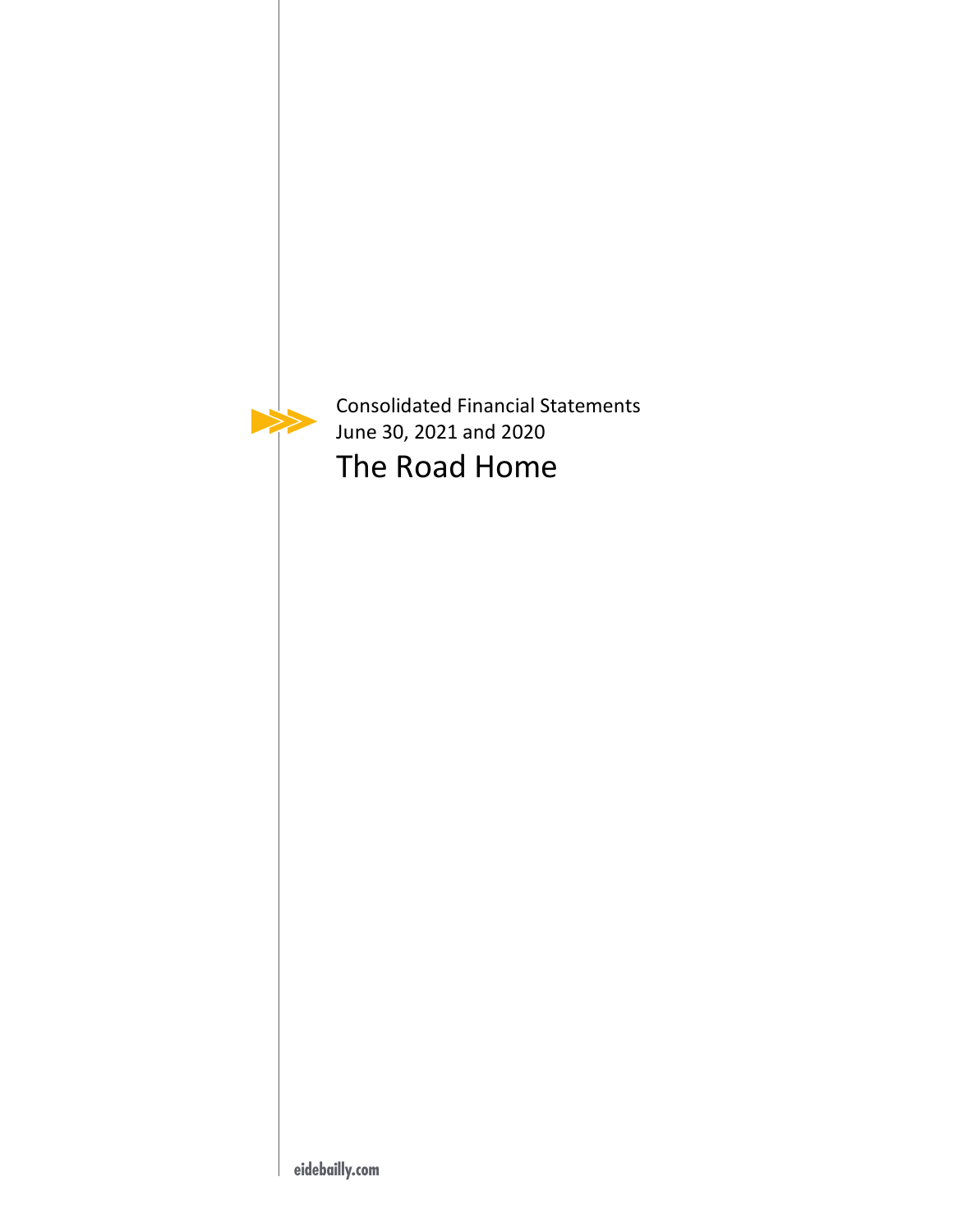| <b>Financial Statements</b>                                                                                                                                                                                 |  |
|-------------------------------------------------------------------------------------------------------------------------------------------------------------------------------------------------------------|--|
|                                                                                                                                                                                                             |  |
| Federal Awards Reports in Accordance with the Uniform Guidance                                                                                                                                              |  |
| Independent Auditor's Report on Internal Control over Financial Reporting and on Compliance and Other<br>Matters Based on an Audit of Financial Statements Performed in Accordance with Government Auditing |  |
| Independent Auditor's Report on Compliance for Each Major Federal Program; Report on Internal Control Over                                                                                                  |  |
|                                                                                                                                                                                                             |  |
|                                                                                                                                                                                                             |  |
|                                                                                                                                                                                                             |  |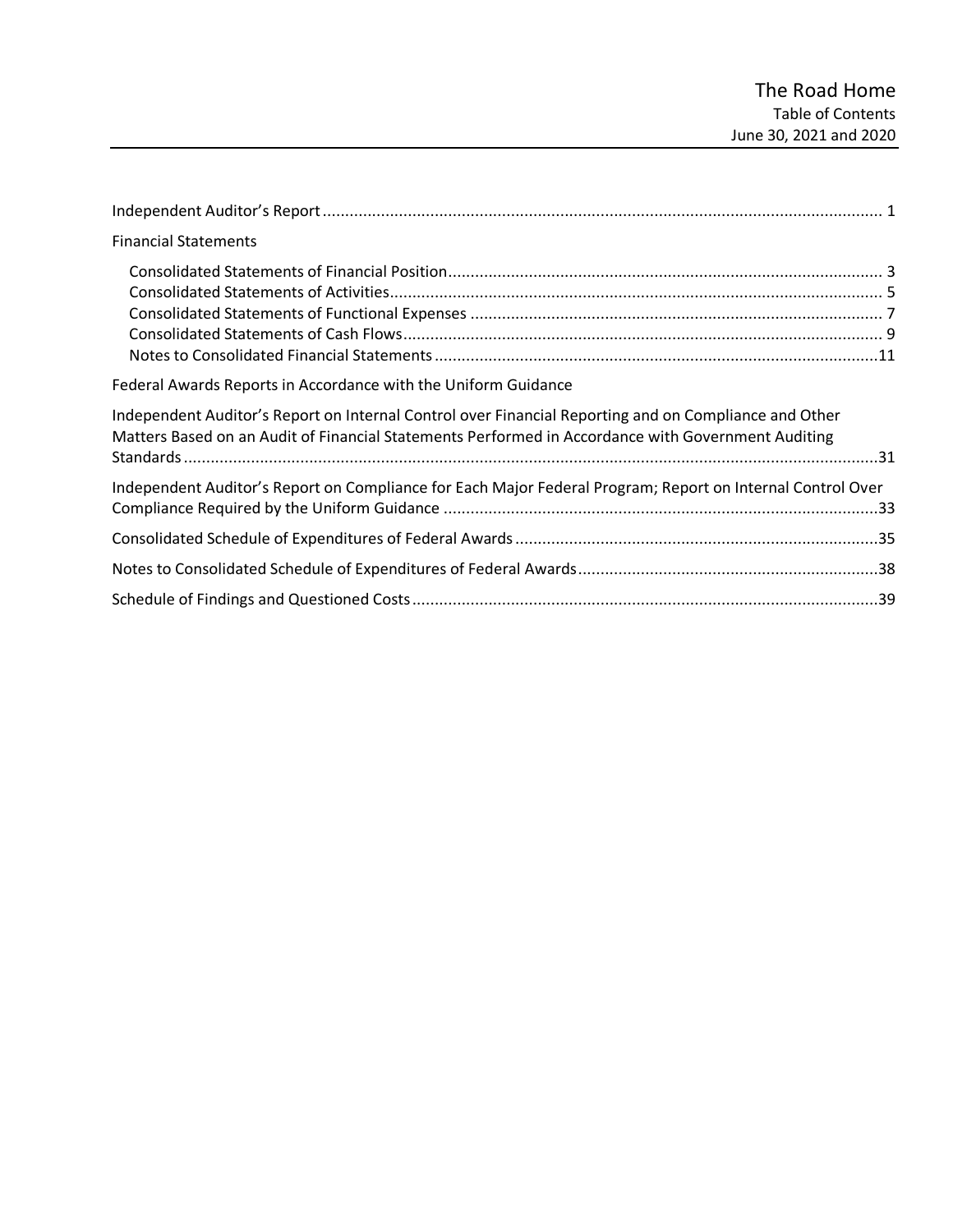

**CPAs & BUSINESS ADVISORS** 

#### **Independent Auditor's Report**

<span id="page-2-0"></span>The Board of Trustees The Road Home Salt Lake City, Utah

### **Report on the Consolidated Financial Statements**

We have audited the accompanying consolidated financial statements of The Road Home, which comprise the consolidated statements of financial position as of June 30, 2021 and 2020, and the related consolidated statements of activities, functional expenses, and cash flows for the years then ended, and the related notes to the consolidated financial statements.

#### **Management's Responsibility for the Consolidated Financial Statements**

Management is responsible for the preparation and fair presentation of these consolidated financial statements in accordance with accounting principles generally accepted in the United States of America; this includes the design, implementation, and maintenance of internal control relevant to the preparation and fair presentation of consolidated financial statements that are free from material misstatement, whether due to fraud or error.

#### **Auditor's Responsibility**

Our responsibility is to express an opinion on these consolidated financial statements based on our audits. We conducted our audits in accordance with auditing standards generally accepted in the United States of America and the standards applicable to financial audits contained in *Government Auditing Standards,*  issued by the Comptroller General of the United States. Those standards require that we plan and perform the audit to obtain reasonable assurance about whether the consolidated financial statements are free from material misstatement.

An audit involves performing procedures to obtain audit evidence about the amounts and disclosures in the consolidated financial statements. The procedures selected depend on the auditor's judgment, including the assessment of the risks of material misstatement of the consolidated financial statements, whether due to fraud or error. In making those risk assessments, the auditor considers internal control relevant to the entity's preparation and fair presentation of the consolidated financial statements in order to design audit procedures that are appropriate in the circumstances, but not for the purpose of expressing an opinion on the effectiveness of the entity's internal control. Accordingly, we express no such opinion. An audit also includes evaluating the appropriateness of accounting policies used and the reasonableness of significant accounting estimates made by management, as well as evaluating the overall presentation of the consolidated financial statements.

We believe that the audit evidence we have obtained is sufficient and appropriate to provide a basis for our audit opinion.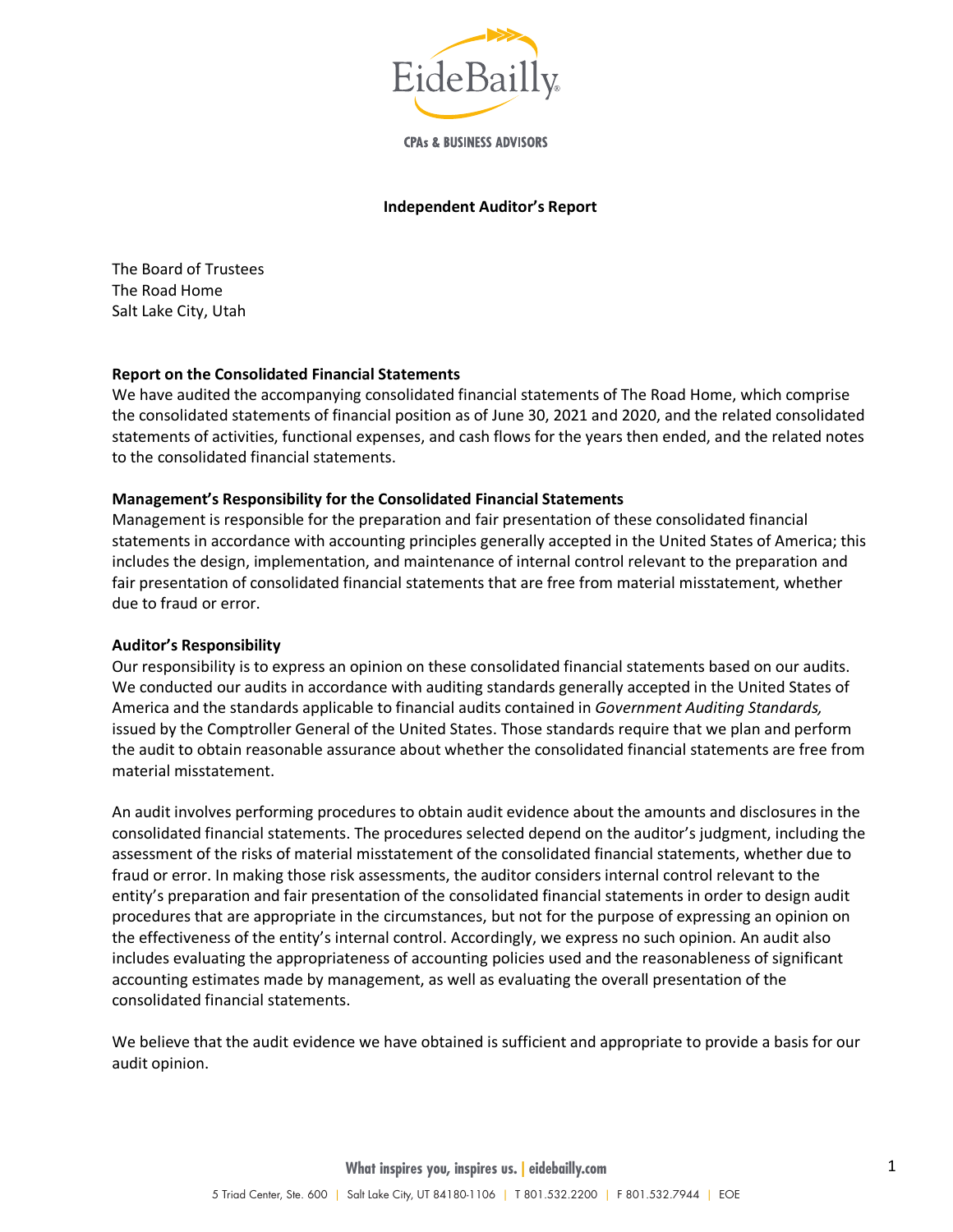#### **Opinion**

In our opinion, the consolidated financial statements referred to above present fairly, in all material respects, the financial position of The Road Home as of June 30, 2021 and 2020, and the changes in its net assets and its cash flows for the years then ended in accordance with accounting principles generally accepted in the United States of America.

#### **Other Matters**

#### *Other Information*

Our audit was conducted for the purpose of forming an opinion on the consolidated financial statements as a whole. The accompanying consolidated schedule of expenditures of federal awards is presented for purposes of additional analysis as required by the audit requirements of Title 2 *U.S. Code of Federal Regulations* Part 200, *Uniform Administrative Requirements, Cost Principles, and Audit Requirements for Federal Awards* (Uniform Guidance) and is not a required part of the consolidated financial statements. Such information is the responsibility of management and was derived from and relates directly to the underlying accounting and other records used to prepare the consolidated financial statements. The information has been subjected to the auditing procedures applied in the audit of the consolidated financial statements and certain additional procedures, including comparing and reconciling such information directly to the underlying accounting and other records used to prepare the consolidated financial statements or to the consolidated financial statements themselves, and other additional procedures in accordance with auditing standards generally accepted in the United States of America. In our opinion, the consolidated schedule of expenditures of federal awards is fairly stated in all material respects in relation to the consolidated financial statements as a whole.

#### **Other Reporting Required by** *Government Auditing Standards*

In accordance with *Government Auditing Standards*, we have also issued our report dated November 2, 2021 on our consideration of The Road Home's internal control over financial reporting and on our tests of its compliance with certain provisions of laws, regulations, contracts and grant agreements, and other matters. The purpose of that report is solely to describe the scope of our testing of internal control over financial reporting and compliance and the results of that testing, and not to provide an opinion on the effectiveness of The Road Home's internal control over financial reporting or on compliance. That report is an integral part of an audit performed in accordance with *Government Auditing Standards* in considering The Road Home's internal control over financial reporting and compliance.

Ede Sailly LLP

Salt Lake City, Utah November 2, 2021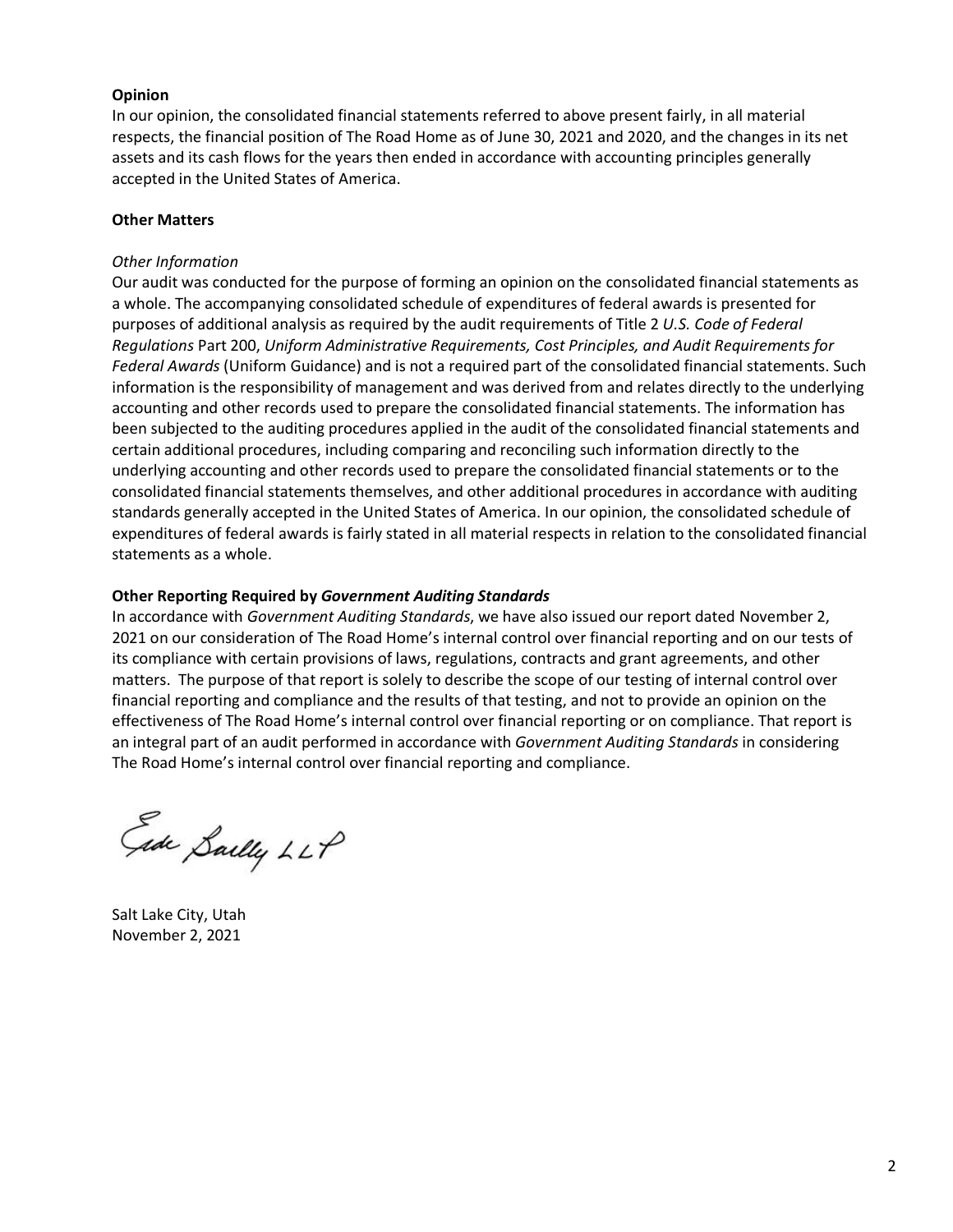# The Road Home Consolidated Statements of Financial Position June 30, 2021 and 2020

<span id="page-4-1"></span><span id="page-4-0"></span>

|                                                               | 2021             | 2020             |
|---------------------------------------------------------------|------------------|------------------|
| Assets                                                        |                  |                  |
| <b>Current Assets</b>                                         |                  |                  |
| Cash and cash equivalents                                     | \$<br>1,842,692  | \$.<br>1,680,510 |
| Grants and contracts receivable                               | 4,631,429        | 2,177,627        |
| Due from related parties                                      | 506,079          | 204,190          |
| Promises to give                                              | 155,019          | 99,639           |
| Donated rent receivable - related party                       |                  | 694,935          |
| Prepaid expenses and other assets                             | 379,173          | 235,182          |
| Total current assets                                          | 7,514,392        | 5,092,083        |
| <b>Cash Restricted for Wendell</b>                            |                  | 38,131           |
| Property and Equipment, Net                                   | 12,254,853       | 10,422,522       |
| Note Receivable - Palmer Court                                | 400,000          | 400,000          |
| Investments                                                   | 6,325,324        | 7,046,727        |
| <b>Endowment Investments</b>                                  | 902,802          | 658,479          |
| Beneficial Interest in Assets Held by Affiliated Organization | 14,063,125       | 12,171,493       |
| Total assets                                                  | 41,460,496<br>Ş. | 35,829,435<br>S  |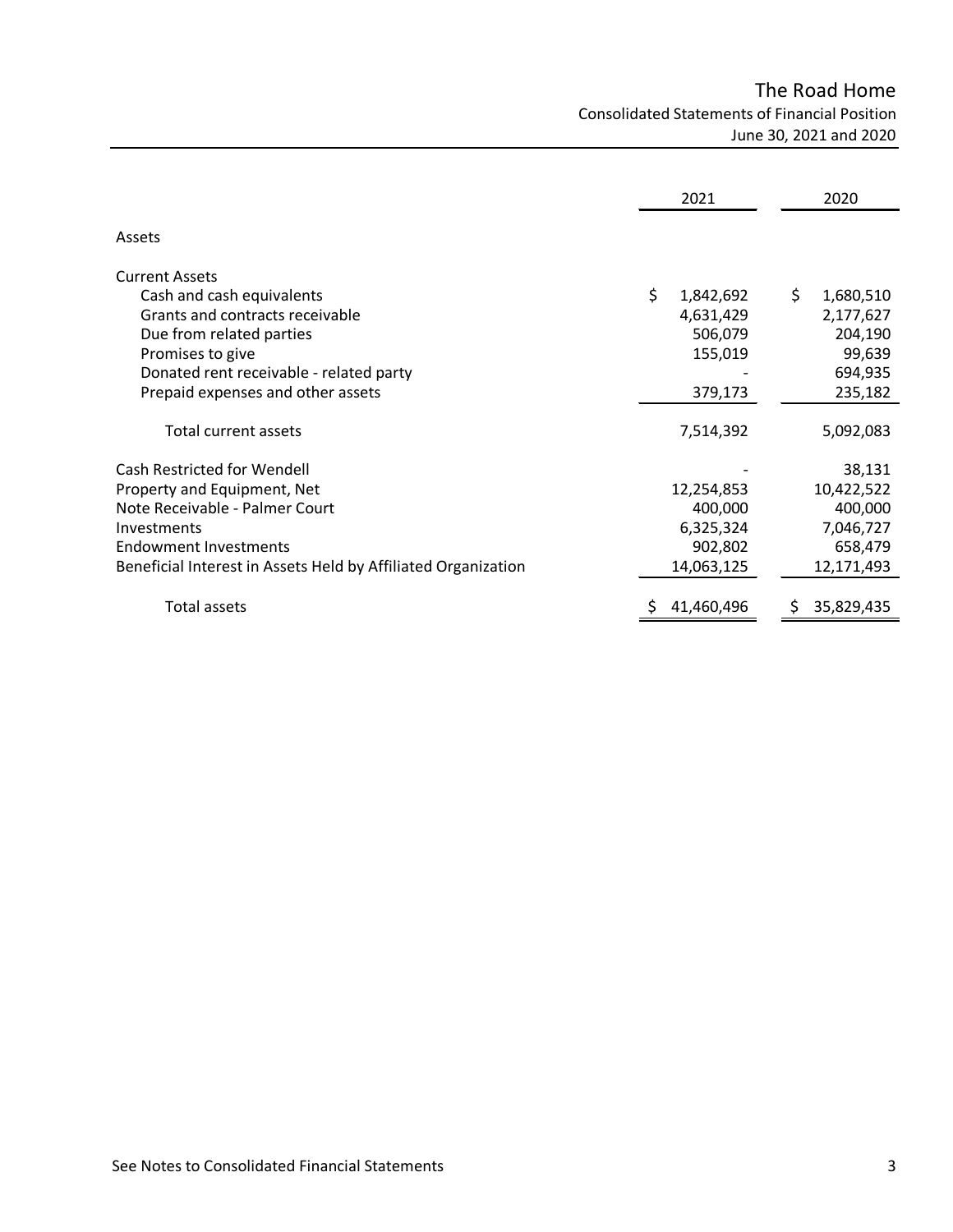# The Road Home Consolidated Statements of Financial Position June 30, 2021 and 2020

|                                                           | 2021             | 2020          |
|-----------------------------------------------------------|------------------|---------------|
| Liabilities and Net Assets                                |                  |               |
| <b>Current Liabilities</b>                                |                  |               |
| Accounts payable                                          | \$<br>435,898    | \$<br>342,310 |
| Accrued expenses                                          | 777,015          | 709,387       |
| Paycheck Protection Program Ioan - current                |                  | 971,116       |
| Notes payable - current                                   | 208,808          |               |
| Note payable - related party                              |                  | 1,250,000     |
| <b>Total current liabilities</b>                          | 1,421,721        | 3,272,813     |
| Paycheck Protection Program Loan - Net of Current Portion |                  | 1,185,884     |
| Notes Payable - Net of Current Portion                    | 1,458,658        | 252,401       |
| <b>Total liabilities</b>                                  | 2,880,379        | 4,711,098     |
| <b>Net Assets</b>                                         |                  |               |
| Without donor restrictions                                |                  |               |
| Undesignated                                              | 12,402,884       | 6,756,489     |
| Designated by board for investment in property and        |                  |               |
| equipment, net of related debt                            | 10,587,387       | 10,170,121    |
|                                                           |                  |               |
|                                                           | 22,990,271       | 16,926,610    |
| With donor restrictions                                   |                  |               |
|                                                           | 15,589,846       | 14,191,727    |
| Total net assets                                          | 38,580,117       | 31,118,337    |
| Total liabilities and net assets                          | 41,460,496<br>\$ | 35,829,435    |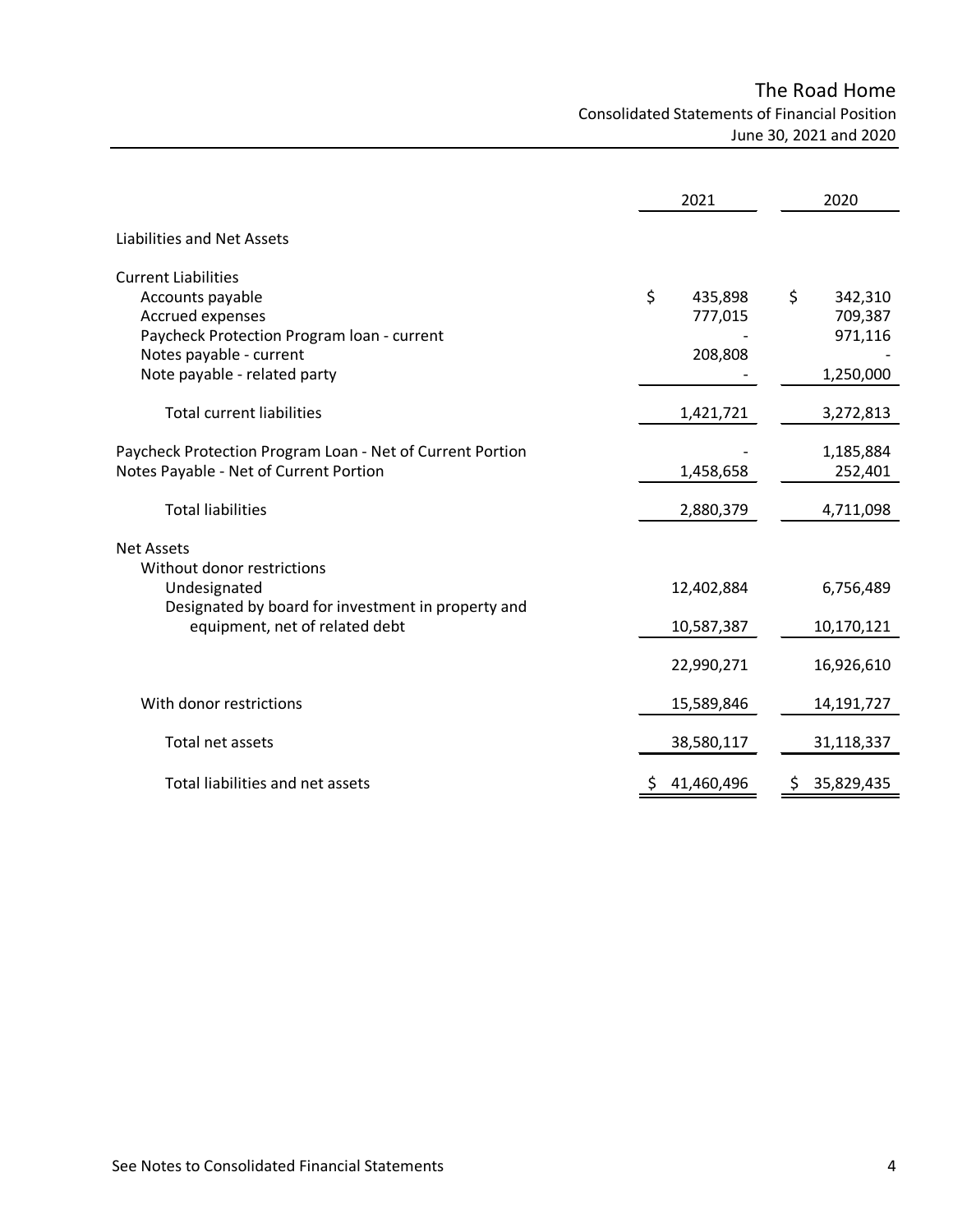# The Road Home Consolidated Statement of Activities Year Ended June 30, 2021

<span id="page-6-0"></span>

|                                                   | Without Donor<br>Restrictions | With Donor<br>Restrictions | Total                         |
|---------------------------------------------------|-------------------------------|----------------------------|-------------------------------|
| Revenue, Support, and Gains                       |                               |                            |                               |
| Government grants and contracts<br>Private donors | \$<br>17,580,720<br>4,990,999 | \$<br>886,875              | 17,580,720<br>\$<br>5,877,874 |
| Management fees - related party                   | 158,215                       |                            | 158,215                       |
| In-kind contributions                             | 410,486                       |                            | 410,486                       |
| Net investment return                             | 47,035                        | 244,323                    | 291,358                       |
| Special events                                    | 317,107                       |                            | 317,107                       |
| less costs of direct benefits to donors           | (39, 917)                     |                            | (39, 917)                     |
| Change in value of beneficial interest            |                               |                            |                               |
| in assets held by affiliated organization         |                               | 2,359,826                  | 2,359,826                     |
| Other income                                      | 3,617,034                     |                            | 3,617,034                     |
| Net assets released from restrictions             | 2,092,905                     | (2,092,905)                |                               |
| Total revenue, support, and gains                 | 29,174,584                    | 1,398,119                  | 30,572,703                    |
| Expenses                                          |                               |                            |                               |
| Program services expense                          |                               |                            |                               |
| Shelter                                           | 9,671,201                     |                            | 9,671,201                     |
| Housing                                           | 11,020,278                    |                            | 11,020,278                    |
| Total program services expense                    | 20,691,479                    |                            | 20,691,479                    |
| Supporting services expense                       |                               |                            |                               |
| Management and general                            | 1,723,054                     |                            | 1,723,054                     |
| Fundraising                                       | 696,390                       |                            | 696,390                       |
| Total supporting services expense                 | 2,419,444                     |                            | 2,419,444                     |
| <b>Total expense</b>                              | 23,110,923                    |                            | 23,110,923                    |
| Change in Net Assets                              | 6,063,661                     | 1,398,119                  | 7,461,780                     |
| Net Assets, Beginning of Year                     | 16,926,610                    | 14,191,727                 | 31,118,337                    |
| Net Assets, End of Year                           | \$22,990,271                  | 15,589,846<br>\$.          | 38,580,117<br>\$              |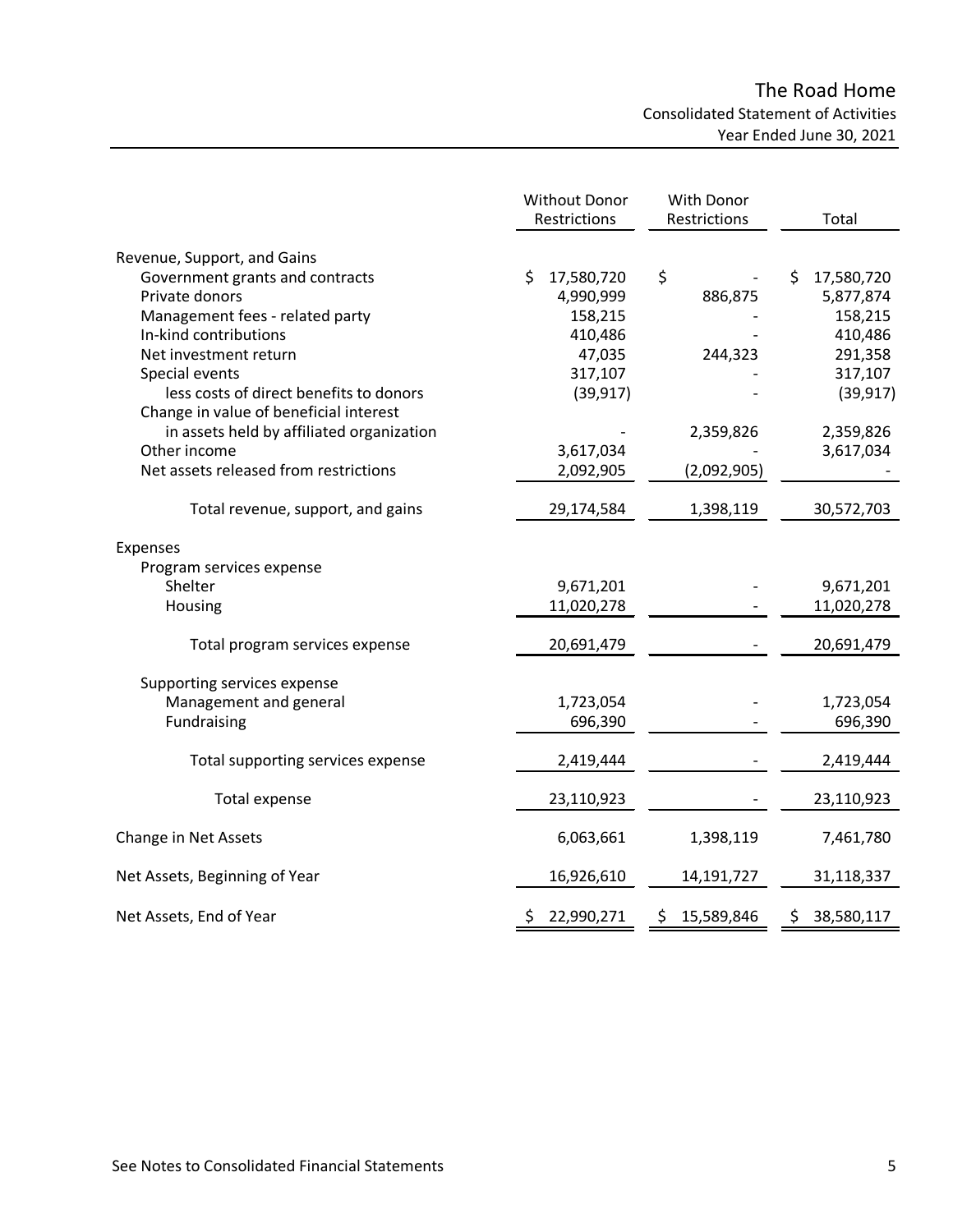# The Road Home Consolidated Statement of Activities Year Ended June 30, 2020

|                                           | <b>Without Donor</b><br>Restrictions | With Donor<br>Restrictions   | Total            |
|-------------------------------------------|--------------------------------------|------------------------------|------------------|
| Revenue, Support, and Gains               |                                      |                              |                  |
| Government grants and contracts           | \$<br>13,094,373                     | \$                           | \$<br>13,094,373 |
| Private donors                            | 9,400,078                            | 304,978                      | 9,705,056        |
| Management fees - related party           | 155,199                              |                              | 155,199          |
| In-kind contributions                     | 351,947                              | 1,158,225                    | 1,510,172        |
| Net investment return                     | 264,645                              | 8,080                        | 272,725          |
| Special events                            | 322,713                              |                              | 322,713          |
| less costs of direct benefits to donors   | (76, 924)                            |                              | (76, 924)        |
| Change in value of beneficial interest    |                                      |                              |                  |
| in assets held by affiliated organization |                                      | 1,378,775                    | 1,378,775        |
| Other income                              | 170,272                              |                              | 170,272          |
| Net assets released from restrictions     | 794,493                              | (794, 493)                   |                  |
| Total revenue, support, and gains         | 24,476,796                           | 2,055,565                    | 26,532,361       |
| Expenses                                  |                                      |                              |                  |
| Program services expense                  |                                      |                              |                  |
| Shelter                                   | 8,752,150                            |                              | 8,752,150        |
| Housing                                   | 9,200,434                            |                              | 9,200,434        |
| Total program services expense            | 17,952,584                           |                              | 17,952,584       |
| Supporting services expense               |                                      |                              |                  |
| Management and general                    | 1,546,758                            |                              | 1,546,758        |
| Fundraising                               | 595,762                              |                              | 595,762          |
| Total supporting services expense         | 2,142,520                            |                              | 2,142,520        |
| <b>Total expense</b>                      | 20,095,104                           |                              | 20,095,104       |
| Change in Net Assets                      | 4,381,692                            | 2,055,565                    | 6,437,257        |
| Net Assets, Beginning of Year             | 12,544,918                           | 12,136,162                   | 24,681,080       |
| Net Assets, End of Year                   | 16,926,610<br>\$                     | $\mathsf{S}^-$<br>14,191,727 | \$31,118,337     |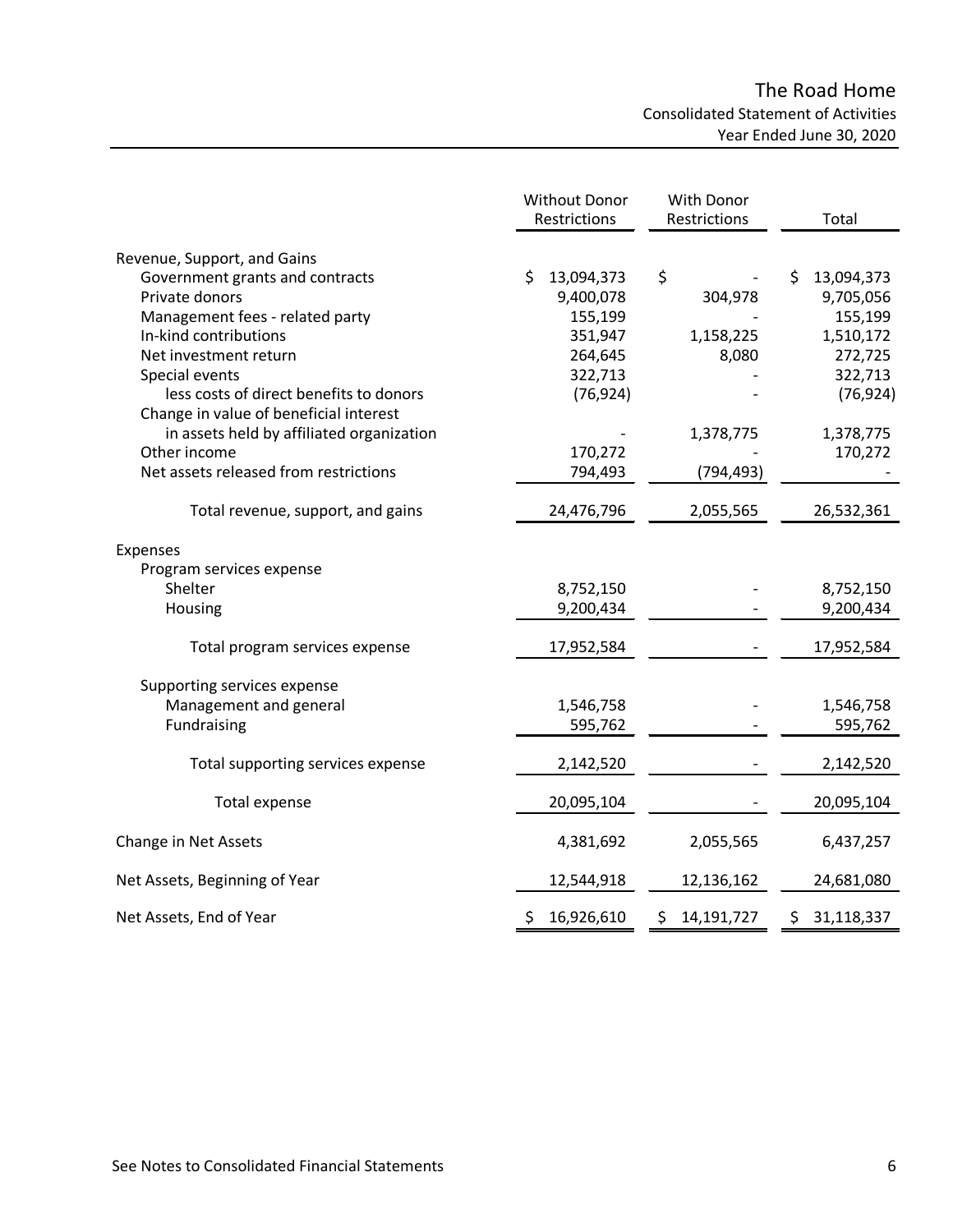# The Road Home Consolidated Statement of Functional Expenses Year Ended June 30, 2021

<span id="page-8-0"></span>

|                                                                                     |     | Program Services Expense |    |                              |            |                              |           |             |         |                       |                          |       |            |
|-------------------------------------------------------------------------------------|-----|--------------------------|----|------------------------------|------------|------------------------------|-----------|-------------|---------|-----------------------|--------------------------|-------|------------|
|                                                                                     |     | Shelter<br>Housing       |    | Total<br>Program<br>Services |            | Management<br>and<br>General |           | Fundraising |         | Cost of<br>Goods Sold |                          | Total |            |
|                                                                                     |     |                          |    |                              |            |                              |           |             |         |                       |                          |       |            |
| Personnel expenses                                                                  | \$. | 6,220,157                | \$ | 4,336,223                    | 10,556,380 | \$                           | 1,479,135 | \$          | 526,121 | \$                    |                          | S     | 12,561,636 |
| Contract services                                                                   |     | 689,793                  |    | 93,217                       | 783,010    |                              | 9,006     |             | 2,770   |                       |                          |       | 794,786    |
| Conferences and meetings                                                            |     | 19,594                   |    | 32,175                       | 51,769     |                              | 22,068    |             | 1,788   |                       |                          |       | 75,625     |
| Depreciation                                                                        |     | 332,136                  |    | 83,149                       | 415,285    |                              | 23,029    |             | 5,275   |                       |                          |       | 443,589    |
| Dues and subscriptions                                                              |     | 5,759                    |    | 6,749                        | 12,508     |                              | 2,918     |             | 2,504   |                       |                          |       | 17,930     |
| Events                                                                              |     |                          |    |                              |            |                              |           |             |         |                       | 39,917                   |       | 39,917     |
| Insurance                                                                           |     | 65,215                   |    | 56,512                       | 121,727    |                              | 27,981    |             |         |                       |                          |       | 149,708    |
| Miscellaneous                                                                       |     | 26,148                   |    | 28,631                       | 54,779     |                              | 20,665    |             | 81,859  |                       |                          |       | 157,303    |
| Assistance                                                                          |     | 222,920                  |    | 5,455,832                    | 5,678,752  |                              |           |             |         |                       | -                        |       | 5,678,752  |
| Professional fees                                                                   |     | 93,974                   |    | 88,276                       | 182,250    |                              | 53,159    |             | 21,818  |                       |                          |       | 257,227    |
| Rent                                                                                |     | 1,057,201                |    | 57,590                       | 1,114,791  |                              | 8,757     |             | 730     |                       | $\overline{\phantom{a}}$ |       | 1,124,278  |
| Repairs and maintenance                                                             |     | 243,325                  |    | 131,406                      | 374,731    |                              | 33,217    |             | 4,304   |                       | $\overline{a}$           |       | 412,252    |
| Supplies                                                                            |     | 439,323                  |    | 40,330                       | 479,653    |                              | 24,544    |             | 44,041  |                       | $\overline{\phantom{a}}$ |       | 548,238    |
| Telephone                                                                           |     | 96,825                   |    | 70,074                       | 166,899    |                              | 10,458    |             | 1,650   |                       |                          |       | 179,007    |
| Training                                                                            |     | 3,176                    |    | 9,596                        | 12,772     |                              | 4,765     |             | 34      |                       |                          |       | 17,571     |
| Transportation                                                                      |     | 28,620                   |    | 59,163                       | 87,783     |                              | 642       |             | 2,834   |                       |                          |       | 91,259     |
| <b>Utilities</b>                                                                    |     | 94,878                   |    | 71,371                       | 166,249    |                              | 2,710     |             | 662     |                       |                          |       | 169,621    |
| Grants to other nonprofits                                                          |     | 32,157                   |    | 399,984                      | 432,141    |                              |           |             |         |                       |                          |       | 432,141    |
|                                                                                     |     | 9,671,201                |    | 11,020,278                   | 20,691,479 |                              | 1,723,054 |             | 696,390 |                       | 39,917                   |       | 23,150,840 |
| Less expenses included with revenues<br>on the consolidated statement of activities |     |                          |    |                              |            |                              |           |             |         |                       |                          |       |            |
| Costs of direct benefits to donors                                                  |     |                          |    |                              |            |                              |           |             |         |                       | (39, 917)                |       | (39, 917)  |
| Total functional expenses                                                           |     | 9,671,201                |    | 11,020,278                   | 20,691,479 |                              | 1,723,054 |             | 696,390 |                       |                          | Ş.    | 23,110,923 |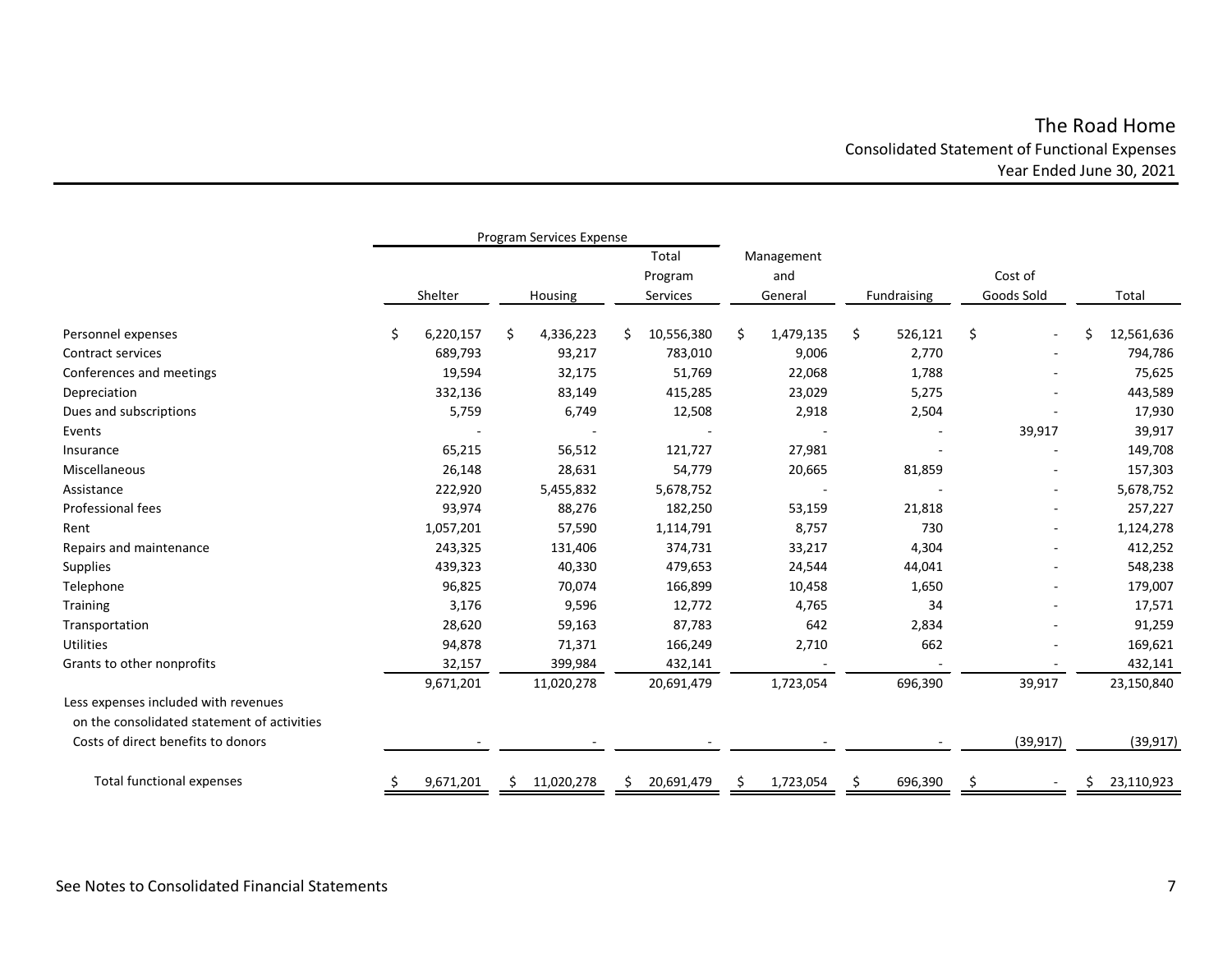# The Road Home Consolidated Statement of Functional Expenses Year Ended June 30, 2020

|                                             | Program Services Expense |           |    |           |    |            |    |            |    |             |    |                          |   |            |
|---------------------------------------------|--------------------------|-----------|----|-----------|----|------------|----|------------|----|-------------|----|--------------------------|---|------------|
|                                             |                          |           |    |           |    | Total      |    | Management |    |             |    |                          |   |            |
|                                             |                          |           |    |           |    | Program    |    | and        |    |             |    | Cost of                  |   |            |
|                                             |                          | Shelter   |    | Housing   |    | Services   |    | General    |    | Fundraising |    | Goods Sold               |   | Total      |
| Personnel expenses                          | S                        | 5,421,262 | \$ | 4,082,288 | \$ | 9,503,550  | \$ | 1,356,992  | \$ | 482,046     | \$ |                          | Ś | 11,342,588 |
| Contract services                           |                          | 327,022   |    | 112,857   |    | 439,879    |    | 2,133      |    | 427         |    | $\overline{\phantom{a}}$ |   | 442,439    |
| Conferences and meetings                    |                          | 40,569    |    | 13,579    |    | 54,148     |    | 44,272     |    | 2,118       |    |                          |   | 100,538    |
| Depreciation                                |                          | 336,898   |    | 59,951    |    | 396,849    |    | 737        |    | 158         |    |                          |   | 397,744    |
| Dues and subscriptions                      |                          | 15,962    |    | (6,883)   |    | 9,079      |    | 1,932      |    | 2,997       |    |                          |   | 14,008     |
| Events                                      |                          |           |    |           |    |            |    |            |    |             |    | 76,924                   |   | 76,924     |
| Insurance                                   |                          | 48,116    |    | 27,971    |    | 76,087     |    | 16,812     |    |             |    |                          |   | 92,899     |
| Miscellaneous                               |                          | 64,729    |    | 44,720    |    | 109,449    |    | 4,392      |    | 33,398      |    | ÷                        |   | 147,239    |
| Assistance                                  |                          | 275,233   |    | 4,150,462 |    | 4,425,695  |    |            |    |             |    | $\blacksquare$           |   | 4,425,695  |
| Professional fees                           |                          | 120,063   |    | 85,126    |    | 205,189    |    | 58,037     |    | 24,776      |    |                          |   | 288,002    |
| Rent                                        |                          | 697,002   |    | 71,507    |    | 768,509    |    | 6,181      |    | 1,323       |    | $\overline{\phantom{a}}$ |   | 776,013    |
| Repairs and maintenance                     |                          | 596,031   |    | 157,990   |    | 754,021    |    | 2,651      |    | 10,145      |    | $\overline{\phantom{0}}$ |   | 766,817    |
| <b>Supplies</b>                             |                          | 371,073   |    | 21,144    |    | 392,217    |    | 40,919     |    | 36,885      |    |                          |   | 470,021    |
| Telephone                                   |                          | 103,220   |    | 54,155    |    | 157,375    |    | 1,396      |    | 653         |    |                          |   | 159,424    |
| Training                                    |                          | 3,433     |    | 3,767     |    | 7,200      |    | 7,086      |    | 152         |    |                          |   | 14,438     |
| Transportation                              |                          | 22,215    |    | 65,911    |    | 88,126     |    | 591        |    | 122         |    |                          |   | 88,839     |
| <b>Utilities</b>                            |                          | 199,654   |    | 73,607    |    | 273,261    |    | 2,627      |    | 562         |    |                          |   | 276,450    |
| Grants to other nonprofits                  |                          | 109,668   |    | 182,282   |    | 291,950    |    |            |    |             |    |                          |   | 291,950    |
|                                             |                          | 8,752,150 |    | 9,200,434 |    | 17,952,584 |    | 1,546,758  |    | 595,762     |    | 76,924                   |   | 20,172,028 |
| Less expenses included with revenues        |                          |           |    |           |    |            |    |            |    |             |    |                          |   |            |
| on the consolidated statement of activities |                          |           |    |           |    |            |    |            |    |             |    |                          |   |            |
| Costs of direct benefits to donors          |                          |           |    |           |    |            |    |            |    |             |    | (76, 924)                |   | (76, 924)  |
| <b>Total functional expenses</b>            |                          | 8,752,150 |    | 9,200,434 |    | 17,952,584 | Ŝ  | 1,546,758  |    | 595,762     |    |                          |   | 20,095,104 |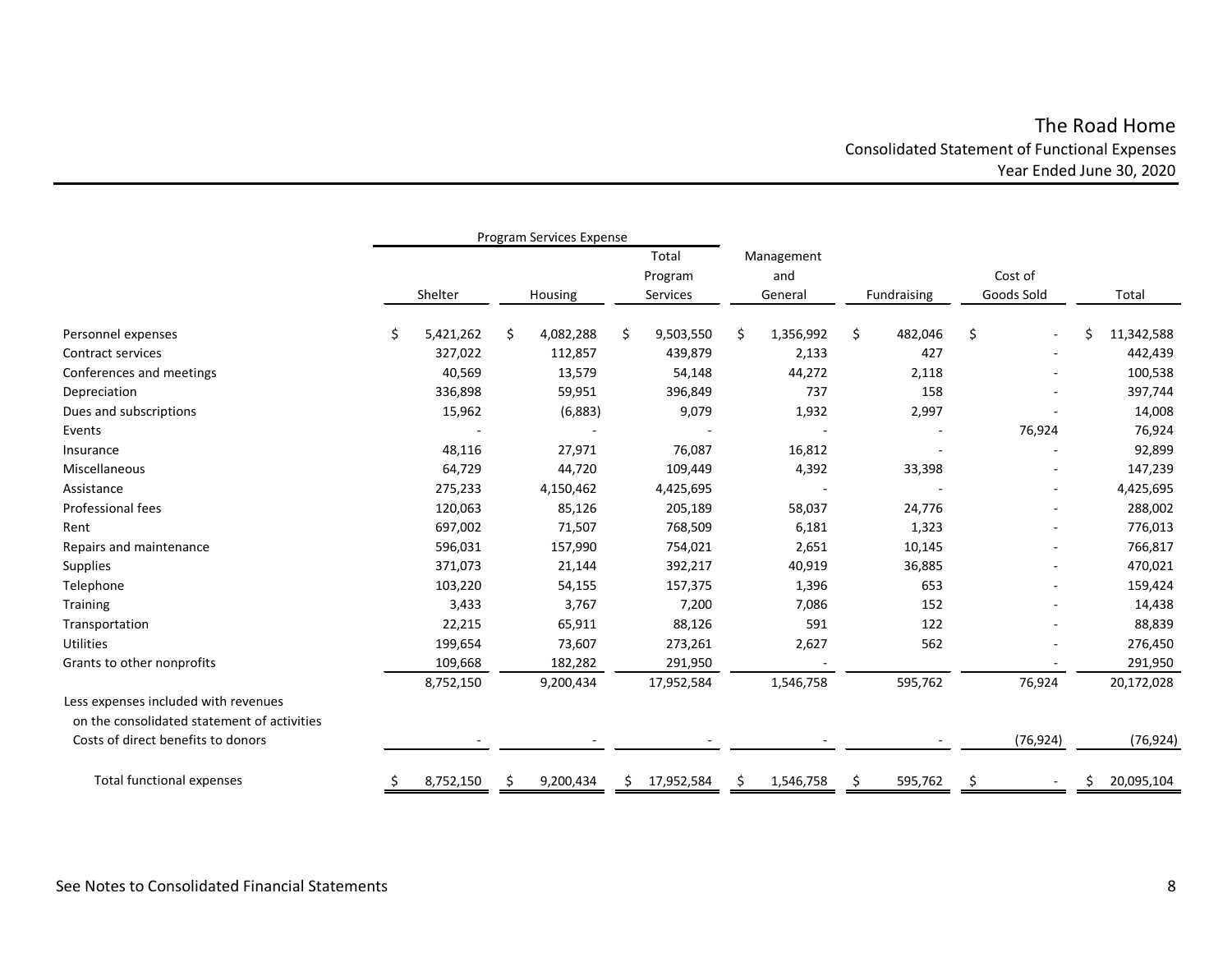# The Road Home

Consolidated Statements of Cash Flows

Years Ended June 30, 2021 and 2020

<span id="page-10-0"></span>

|                                                                | 2021            | 2020            |
|----------------------------------------------------------------|-----------------|-----------------|
| <b>Operating Activities</b>                                    |                 |                 |
| Change in net assets                                           | \$<br>7,461,780 | \$<br>6,437,257 |
| Adjustments to reconcile change in net assets to net cash      |                 |                 |
| from operating activities                                      |                 |                 |
| Depreciation                                                   | 443,589         | 397,744         |
| Gain on sale of property and equipment                         |                 | (8,990)         |
| Gain on Payment Protection Program Ioan forgiveness            | (2, 157, 000)   |                 |
| Gain on related party note payable forgiveness                 | (1,250,000)     |                 |
| Change in beneficial interest in assets                        |                 |                 |
| held by affiliated organization                                | (1,891,632)     | (1,378,775)     |
| Endowment net investment return                                | (244, 323)      | (8,080)         |
| Net realized and unrealized gain on investments                | (43, 544)       | (30, 781)       |
| Donated use of facilities                                      | 694,935         | (694, 935)      |
| Change in assets and liabilities                               |                 |                 |
| Grants and contracts receivable                                | (2,453,802)     | 318,902         |
|                                                                | (301, 889)      | (102, 920)      |
| Due from related parties                                       | (55, 380)       | 75,273          |
| Promises to give<br>Prepaid expenses and other assets          | (143,991)       | 22,806          |
|                                                                |                 |                 |
| Accounts payable and accrued expenses                          | 125,273         | 142,769         |
| Net Cash from Operating Activities                             | 184,016         | 5,170,270       |
| <b>Investing Activities</b>                                    |                 |                 |
| Purchase of property and equipment                             | (2,239,977)     | (1,561,096)     |
| Proceeds from sale of property and equipment                   |                 | 15,000          |
| Puchases of investments                                        | (6,758,534)     | (9,785,384)     |
| Sales of investments                                           | 7,523,481       | 2,769,438       |
| Net Cash used for Investing Activities                         | (1,475,030)     | (8, 562, 042)   |
|                                                                |                 |                 |
| <b>Financing Activities</b>                                    |                 |                 |
| Principal payments on notes payable                            | (137, 935)      |                 |
| Proceeds from issuance of notes payable                        | 1,553,000       |                 |
| Proceeds from Paycheck Protection Program loan                 |                 | 2,157,000       |
| Proceeds from note payable - related party                     |                 | 1,250,000       |
| Net Cash from Financing Activities                             | 1,415,065       | 3,407,000       |
| Net Change in Cash, Cash Equivalents, and Restricted Cash      | 124,051         | 15,228          |
| Cash, Cash Equivalents, and Restricted Cash, Beginning of Year | 1,718,641       | 1,703,413       |
| Cash, Cash Equivalents, and Restricted Cash, End of Year       | \$<br>1,842,692 | \$<br>1,718,641 |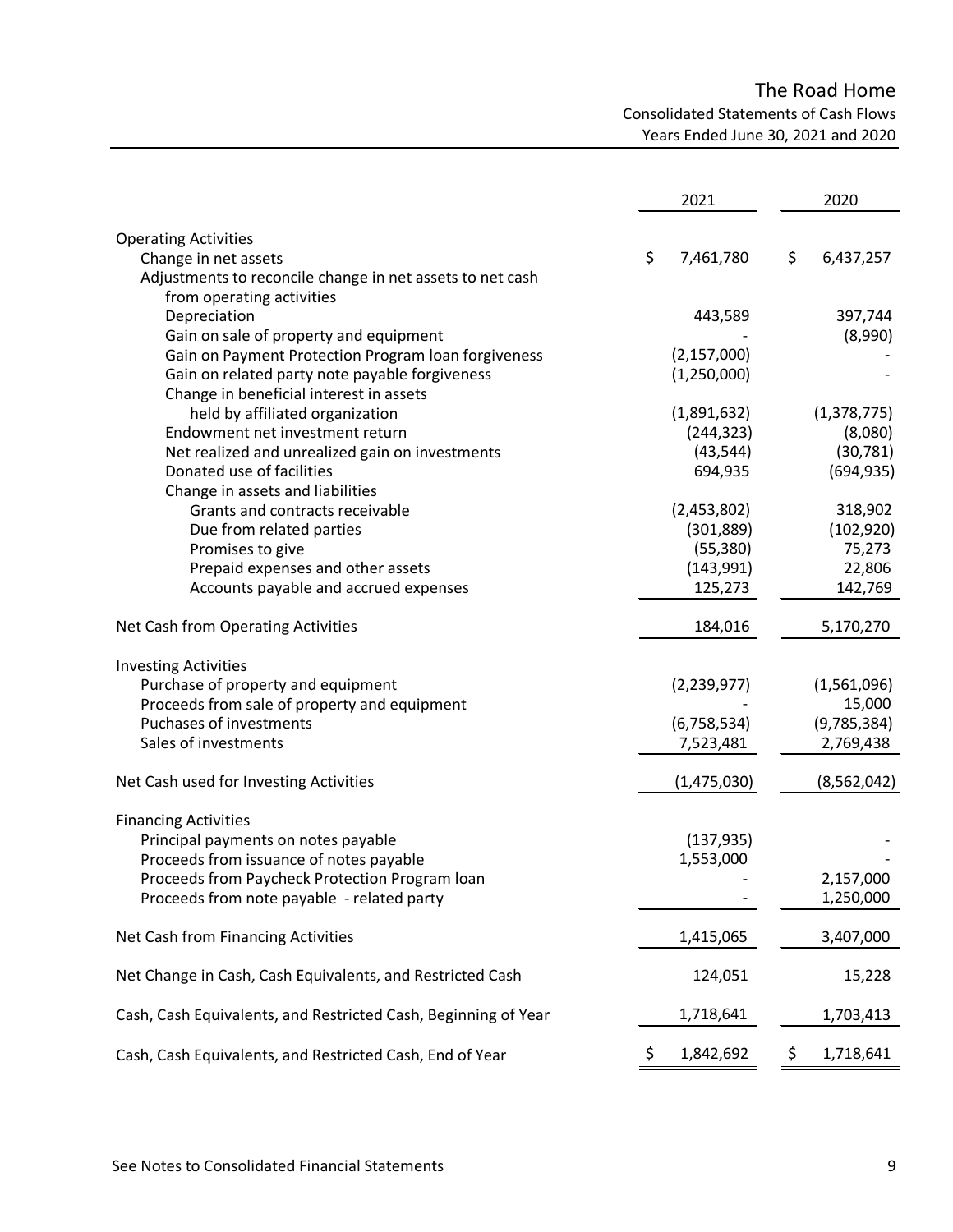# The Road Home Consolidated Statements of Cash Flows Years Ended June 30, 2021 and 2020

|                                                                                                                                         | 2021      | 2020                |
|-----------------------------------------------------------------------------------------------------------------------------------------|-----------|---------------------|
| Cash and Cash Equivalents<br><b>Restricted Cash</b>                                                                                     | 1,842,692 | 1,680,510<br>38,131 |
|                                                                                                                                         | 1,842,692 | 1,718,641           |
| Supplemental Disclosure of Non-Cash Investing and Financing Activities<br>Property and equipment purchases included in accounts payable | 35,943    | 92,208              |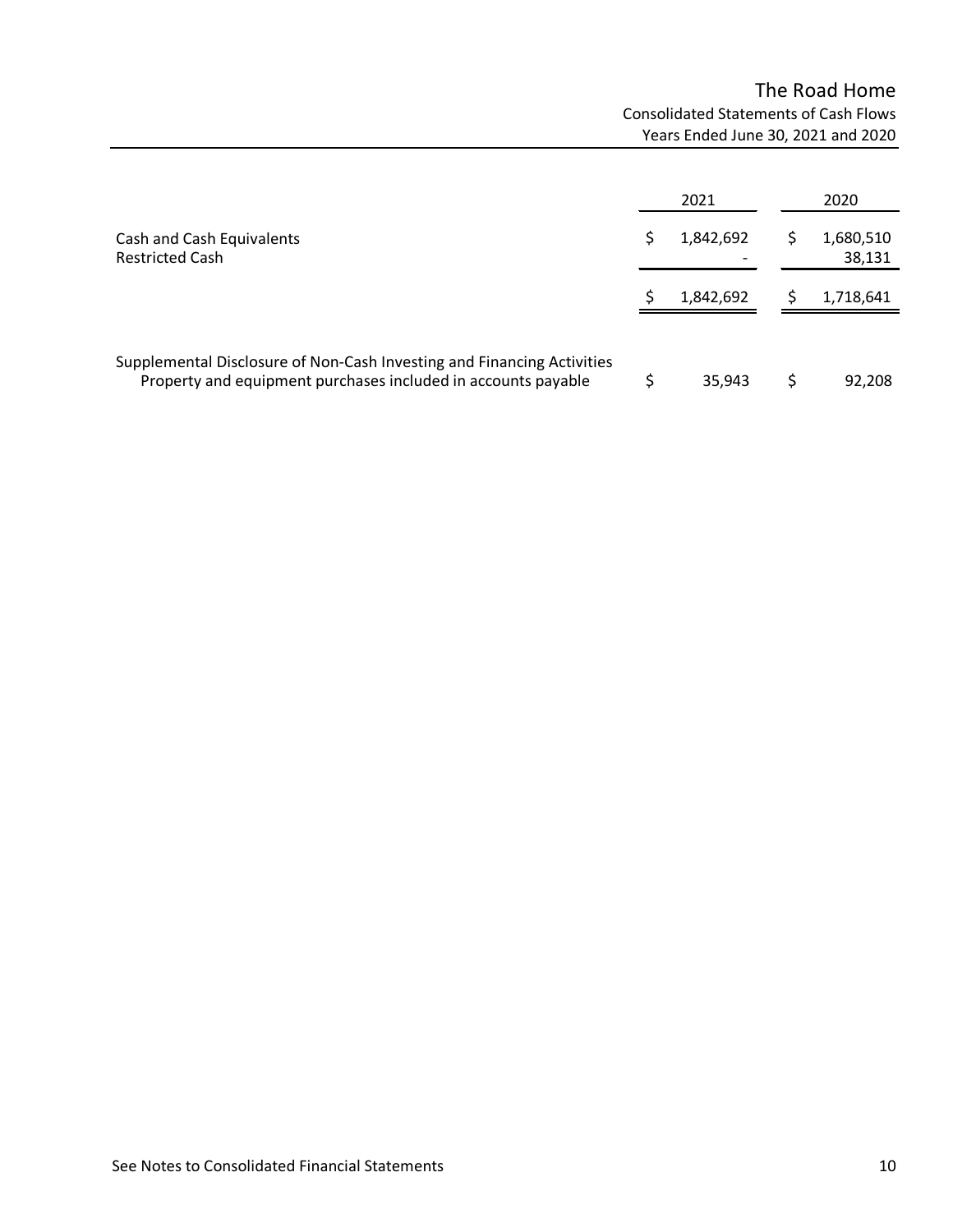## <span id="page-12-0"></span>**Note 1 - Principal Activity and Significant Accounting Policies**

### **Organization**

The Road Home (TRH) is a nonprofit corporation organized under the laws of the State of Utah. TRH's mission is to help individuals and families step out of homelessness and back into the community through emergency services, personalized case management and collaboration with other community service providers.

The principal programs of TRH are as follows:

- Shelter: Shelter services provides basic short-term shelter services to those in need.
- Housing: Housing provides case management, resources and rental assistance for permanent and transitional housing clients.

#### **Principles of Consolidation**

The consolidated financial statements include the accounts of TRH and its wholly-owned single member limited liability companies, Housing Now LLC and Family Housing Solutions LLC. All significant intercompany accounts and transactions have been eliminated in consolidation. Unless otherwise noted, these consolidated entities are hereinafter referred to as TRH or the Organization.

#### **Cash and Cash Equivalents**

TRH considers all cash and highly liquid financial instruments with original maturities of three months or less, and which are neither held for nor restricted by donors for long-term purposes, to be cash and cash equivalents. Cash and highly liquid financial instruments restricted to capital expenditures, endowments that are perpetual in nature, or other long-term purposes of TRH are excluded from this definition.

#### **Restricted Cash**

Amounts included in restricted cash represent board designated restricted funds for use at designated program locations.

#### **Grants and Contracts Receivable**

TRH receives substantial funding through federal, state, and other grants and contracts. The majority of these grants and contracts operate on a cost reimbursement basis. Generally, grants and contracts receivable and the related revenues are recorded when the applicable expenses to grant awards have been incurred. Certain grants require that TRH match the funds received with other funds in varying percentages. Management determines the allowance for uncollectible grants and contracts receivable based on historical experience, an assessment of economic conditions and a review of subsequent collections. At June 30, 2021 and 2020, the allowance was \$0.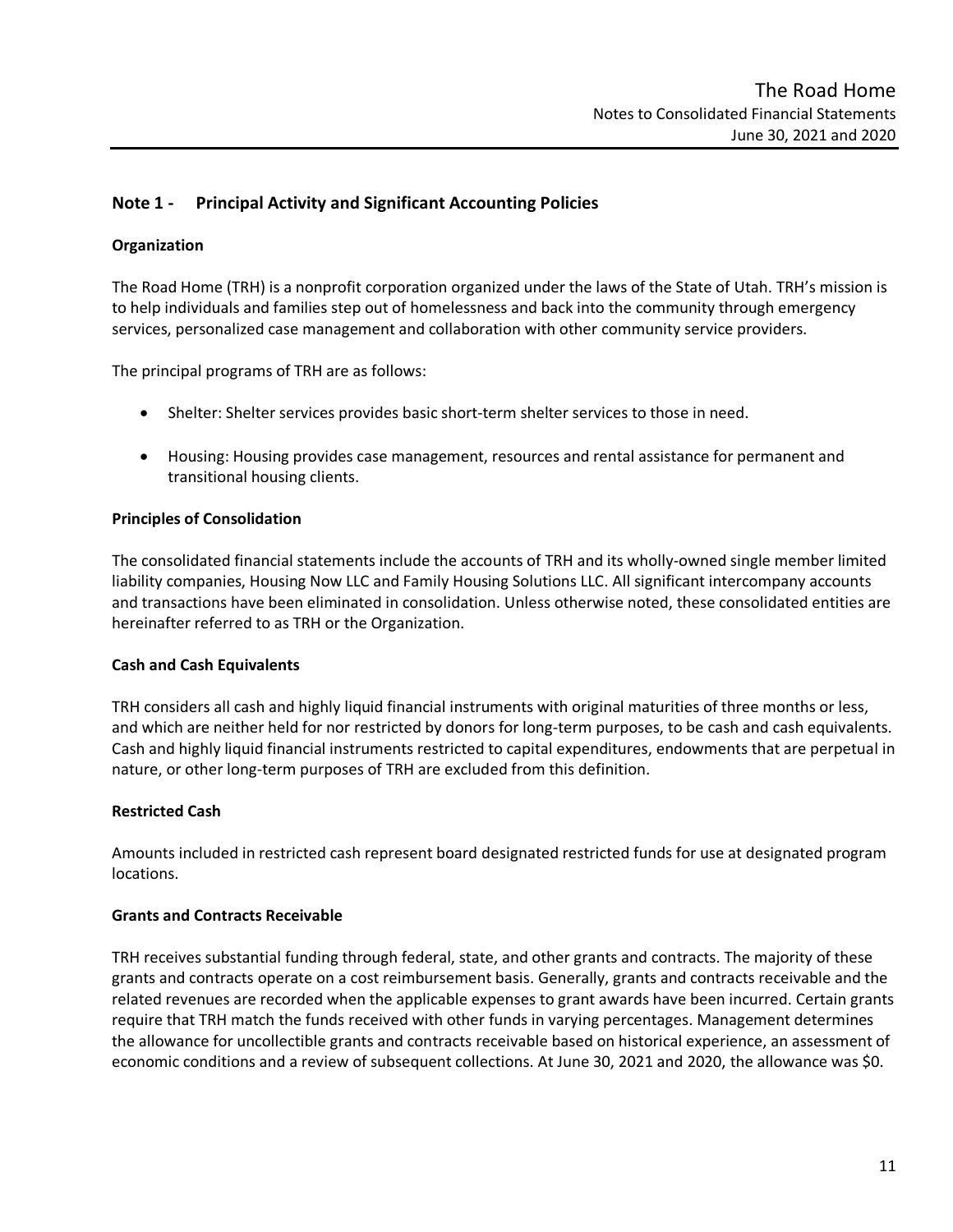### **Promises to Give**

TRH records unconditional promises to give expected to be collected within one year at net realizable value. Unconditional promises to give expected to be collected in future years are initially recorded at fair value using present value techniques incorporating risk-adjusted discount rates designed to reflect the assumptions market participants would use in pricing the asset. In subsequent years, amortization of the discounts is included in contribution revenue (private donors) in the consolidated statements of activities. Management determines the allowance for uncollectible promises to give based on historical experience, an assessment of economic conditions, and a review of subsequent collections. Promises to give are written off when deemed uncollectible. At June 30, 2021 and 2020, the allowance was \$0.

## **Property and Equipment**

TRH records property and equipment additions over \$5,000 at cost or, if donated, at fair value on the date of donation. Depreciation and amortization are computed using the straight-line method over the estimated useful lives of the assets ranging from 5 to 30 years or, in the case of capitalized leased assets or leasehold improvements, the lesser of the useful life of the asset or the lease term. When assets are sold or otherwise disposed of, the cost and related accumulated depreciation or amortization are removed from the accounts, and any resulting gain or loss is included in the consolidated statements of activities. Costs of maintenance and repairs that do not improve or extend the useful lives of the respective assets are expensed currently.

TRH reviews the carrying values of property and equipment for impairment whenever events or circumstances indicate that the carrying value of an asset may not be recoverable from the estimated future cash flows expected to result from its use and eventual disposition. When considered impaired, an impairment loss is recognized to the extent carrying value exceeds the fair value of the asset. There were no indicators of asset impairment during the years ended June 30, 2021 and 2020.

### **Beneficial Interest in Assets Held by Affiliated Organization**

TRH and donors have transferred funds to an affiliated organization, the Jon M. Huntsman Family Community Shelter Trust (the Huntsman Trust), for the benefit of TRH. TRH has evaluated the terms of the agreements governing the funds held by the Huntsman Trust for the benefit of TRH and recognizes its rights to the assets (financial or nonfinancial) held by the Huntsman Trust as an asset unless the Huntsman Trust is explicitly granted variance power, that is, the unilateral power to redirect the use of the transferred assets to another beneficiary. Because TRH and the Huntsman Trust are financially interrelated organizations and variance power is not granted to the Huntsman Trust, TRH recognizes its interest in the net assets of the Huntsman Trust and adjusts that interest for its share of the change in net assets of the Huntsman Trust related to the transferred assets.

### **Investments**

TRH records investment purchases at cost or, if donated, at fair value on the date of donation. Thereafter, investments are reported at their fair values in the consolidated statements of financial position. Net investment return is reported in the consolidated statements of activities and consists of interest and dividend income, realized and unrealized capital gains and losses, less external and direct internal expenses.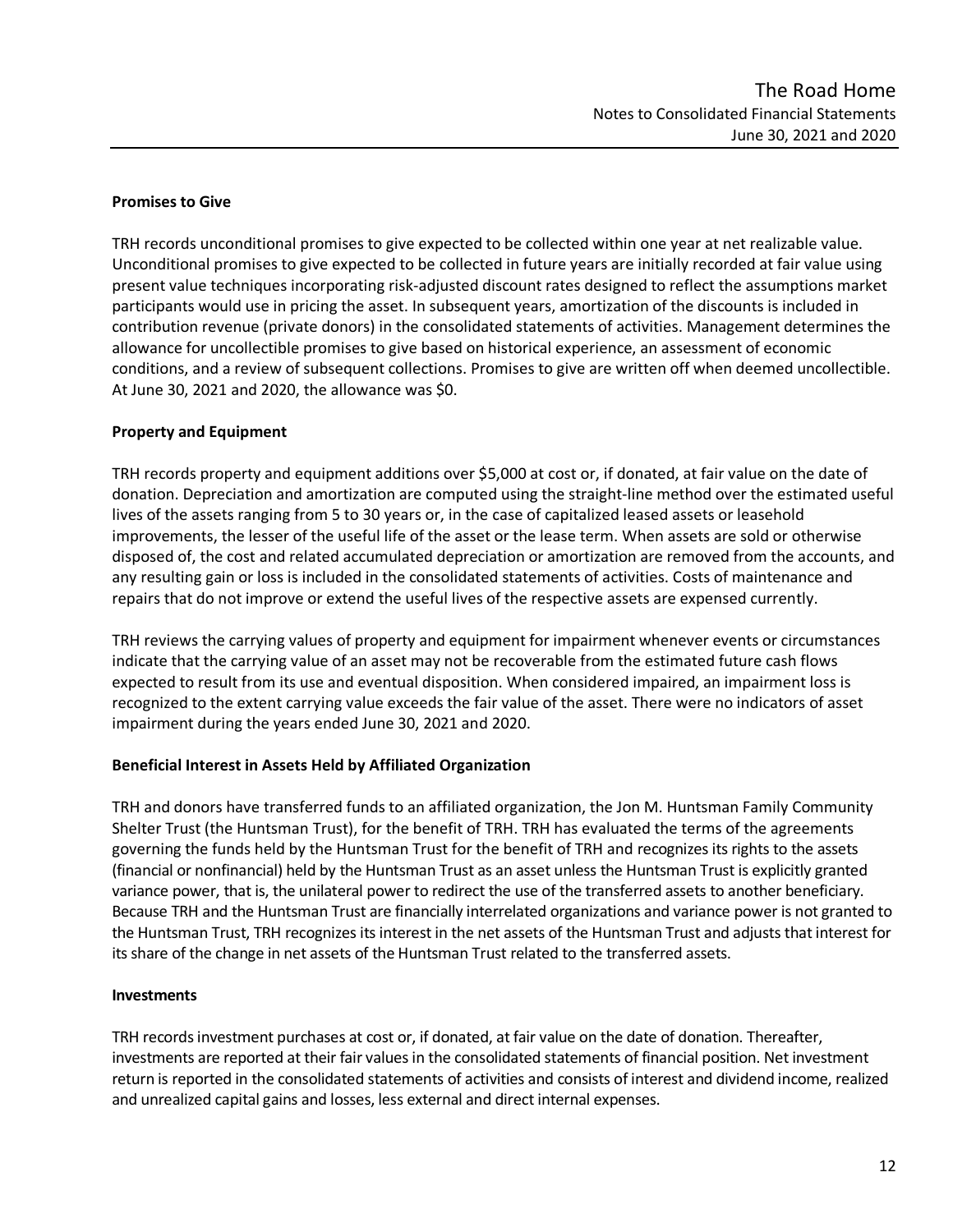#### **Net Assets**

Net assets, revenues, gains, and losses are classified based on the existence or absence of donor-imposed restrictions. Accordingly, net assets and changes therein are classified and reported as follows:

*Net Assets Without Donor Restrictions* – Net assets available for use in general operations and not subject to donor (or certain grantor) restrictions. The Board of Trustees has designated, from net assets without donor restrictions, net assets for use in investment in property and equipment, net of related debt, and operating reserves.

*Net Assets with Donor Restrictions* – Net assets subject to donor (or certain grantor) restrictions. Some donor imposed (or grantor) restrictions are temporary in nature, such as those that will be met by the passage of time or other events specified by the donor. Other donor restrictions are perpetual in nature, where the donor stipulates that resources be maintained in perpetuity. The Organization reports contributions restricted by donors as increases in net assets with donor restrictions if they are received with donor stipulations that limit the use of the donated assets. When a donor restriction expires, that is, when a stipulated time restriction ends, or purpose restriction is accomplished, net assets with donor restrictions are reclassified to net assets without donor restrictions and reported in the consolidated statements of activities as net assets released from restrictions.

### **Revenue and Revenue Recognition**

Program income is billed monthly for property management services (the performance obligation) provided that month. Accordingly, revenue for property management services is recognized each month as the services are provided over time. Any program income received in advance is deferred to the applicable period in which the related services are provided. There was no deferred program income at June 30, 2021 and 2020. TRH records special events revenue equal to the cost of direct benefits to donors, and contribution revenue for the difference.

Contributions are recognized when cash, securities or other assets, an unconditional promise to give, or notification of a beneficial interest is received. Conditional promises to give, that is, those with a measurable performance or other barrier, and a right of return, are not recognized until the conditions on which they depend have been substantially met. TRH's federal and state contracts and grants are conditioned upon certain performance requirements and the incurrence of allowable qualifying expenses. Consequently, at June 30, 2021 and 2020, conditional contributions approximating \$3,466,515 and \$3,467,424, respectively, for which no amounts had been received in advance, have not been recognized in the accompanying consolidated financial statements.

### **Donated Services and In-Kind Contributions**

Volunteers contribute significant amounts of time to TRH's program services, administration, and fundraising and development activities; however, the consolidated financial statements do not reflect the value of these contributed services because they do not meet recognition criteria prescribed by generally accepted accounting principles. Contributed goods are recorded at fair value at the date of donation. TRH records donated goods at the respective fair values of the goods received (Note 14).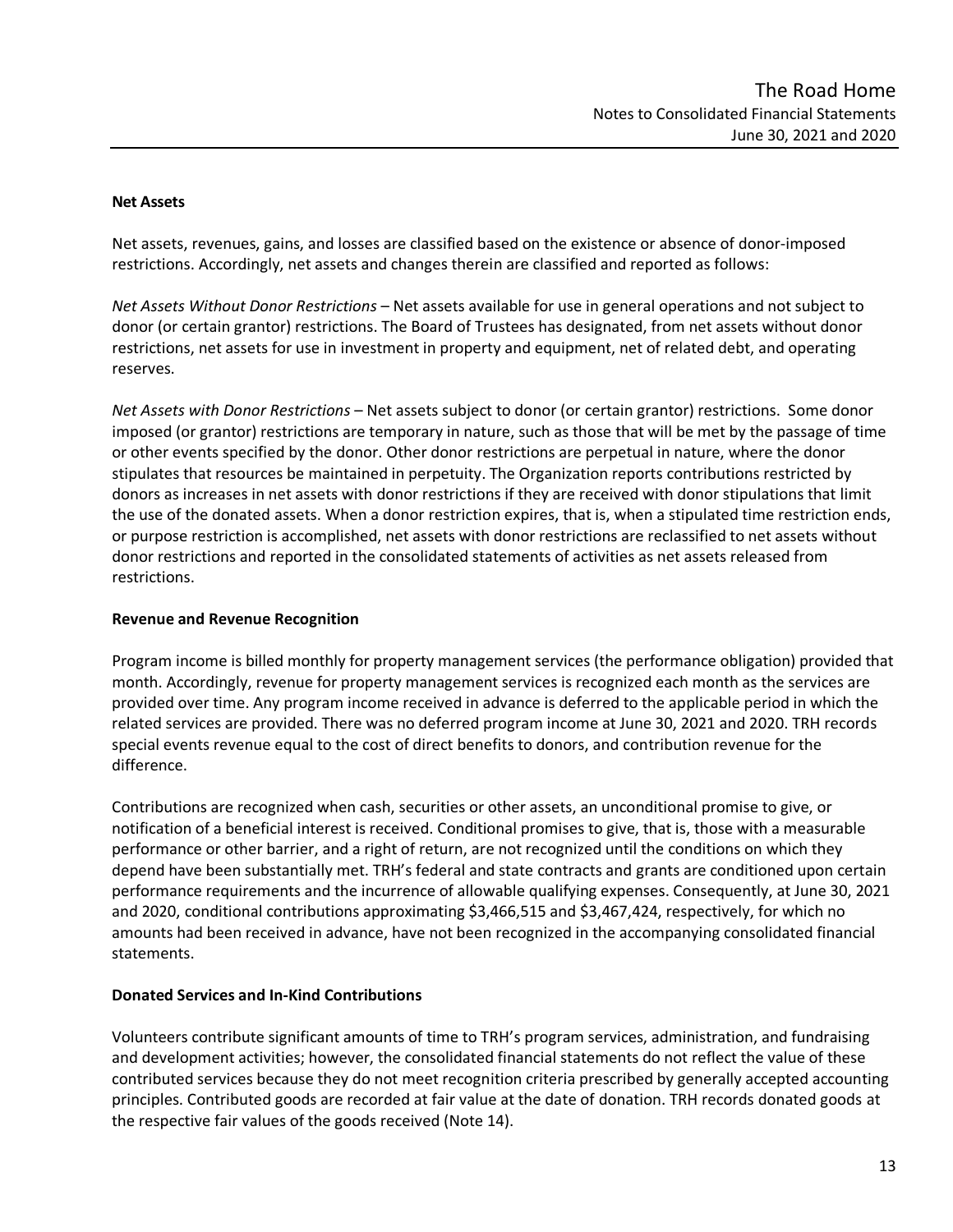### **Functional Allocation of Expenses**

The costs of program and supporting services activities have been summarized on a functional basis in the consolidated statements of activities. The consolidated statements of functional expenses present the natural classification detail of expenses by function. Accordingly, certain costs have been allocated among the programs and supporting services benefited. The consolidated financial statements report certain categories of expenses that are attributed to more than one program or supporting function. Therefore, expenses require allocation on a reasonable basis that is consistently applied. The expenses that are allocated include personnel expenses, contract services, conferences and meetings, depreciation, dues and subscriptions, insurance, professional fees, rent, repairs and maintenance, supplies, telephone, training, transportation, and utilities, which are allocated on the basis of estimates of time and effort.

### **Income Taxes**

TRH is organized as a Utah nonprofit corporation and has been recognized by the Internal Revenue Service (IRS) as exempt from federal income taxes under IRC Section 501(a) as an organization described in IRC Section 501(c)(3), qualifies for the charitable contribution deduction and has been determined not to be a private foundation. TRH is annually required to file a Return of Organization Exempt from Income Tax (Form 990) with the IRS. In addition, the entity is subject to income tax on net income that is derived from business activities that are unrelated to their exempt purposes. The entity has determined it is not subject to unrelated business income tax and has not filed an Exempt Organization Business Income Tax Return (Form 990-T) with the IRS.

Housing Now LLC and Family Housing Solutions LLC are limited liability companies. As such, the tax effects accrue directly to its member, TRH, and no tax provision is recorded in the accompanying consolidated financial statements.

Each entity believes that it has appropriate support for any tax positions taken affecting its annual filing requirements and, as such, does not have any uncertain tax positions that are material to the consolidated financial statements. TRH would recognize future accrued interest and penalties related to unrecognized tax benefits and liabilities in income tax expense if such interest and penalties are incurred.

### **Estimates**

The preparation of the consolidated financial statements in conformity with generally accepted accounting principles requires management to make estimates and assumptions that affect the reported amounts of assets and liabilities at the date of the consolidated financial statements and the reported amounts of revenues and expenses during the reporting period. Actual results could differ from those estimates and those differences could be material.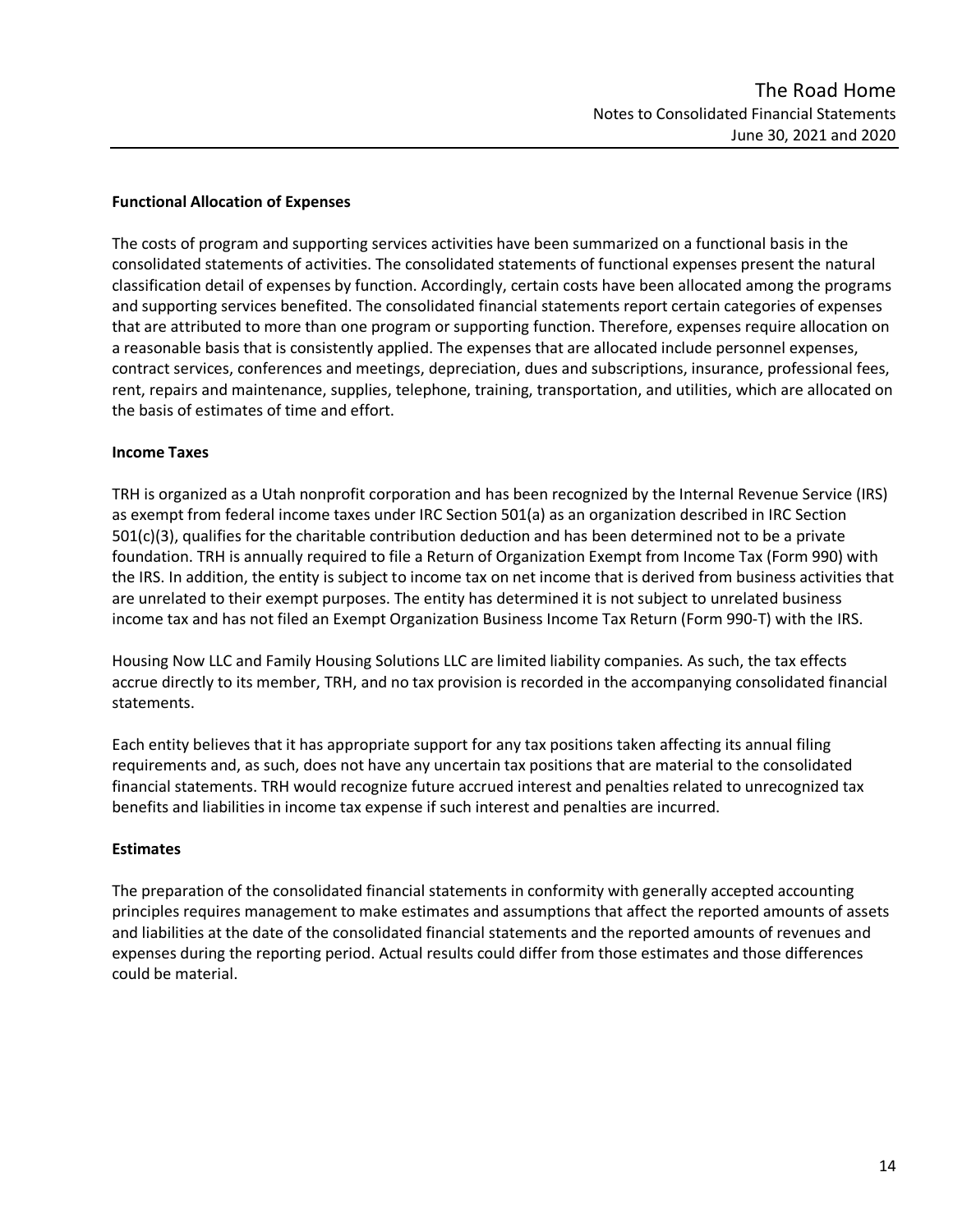### **Financial Instruments and Credit Risk**

Deposit concentration risk is managed by placing cash, money market accounts, and certificates of deposit with financial institutions believed by management to be creditworthy. At times, amounts on deposit may exceed insured limits or include uninsured investments in money market mutual funds. To date, no losses have been experienced in any of these accounts. Credit risk associated with grants and contracts receivable and promises to give is considered to be limited due to high historical collection rates and because substantial portions of the outstanding amounts are due from governmental agencies and foundations supportive of TRH's mission. Investments are made by diversified investment managers whose performance is monitored by management and the Board of Trustees. Although the fair values of investments are subject to fluctuation on a year-to-year basis, management and the Board of Trustees believe that the investment policies and guidelines are prudent for the long-term welfare of TRH.

### **Subsequent Event**

TRH has evaluated subsequent events through November 2, 2021, the date the consolidated financial statements were available to be issued.

## **Note 2 - Liquidity and Availability**

Financial assets available for general expenditure, that is, without donor or other restrictions limiting their use, within one year of the statement of financial position date, comprise the following:

|                                 | 2021      | 2020      |
|---------------------------------|-----------|-----------|
| Cash and cash equivalents       | 1,773,792 | 1,551,460 |
| Grants and contracts receivable | 4,631,429 | 2,177,627 |
| Due from related parties        | 506,079   | 204,190   |
| Promises to give                | 155,019   | 99,639    |
|                                 | 7,066,319 | 4,032,916 |

As part of a liquidity management plan, cash in excess of daily requirements is invested in short-term investments, CDs, and money market funds and other investments deemed to be prudent and conservative by the Board of Trustees. TRH has an endowment which totals \$902,802 and \$658,479 at June 30, 2021 and 2020, respectively, (Note 12) – of these amounts, \$505,720 is required to be maintained in perpetuity and \$397,082 and \$152,759, respectively, is available for unrestricted purposes. At June 30, 2021 and 2020, TRH also has beneficial interest in assets held by affiliated organization of \$14,063,125 and \$12,171,493, respectively (Note 11) - of this amount \$11,759,418 and \$10,759,418, respectively, are required to be maintained in perpetuity and, \$2,303,707 and \$1,412,075, respectively, are available to support the shelter operated by TRH.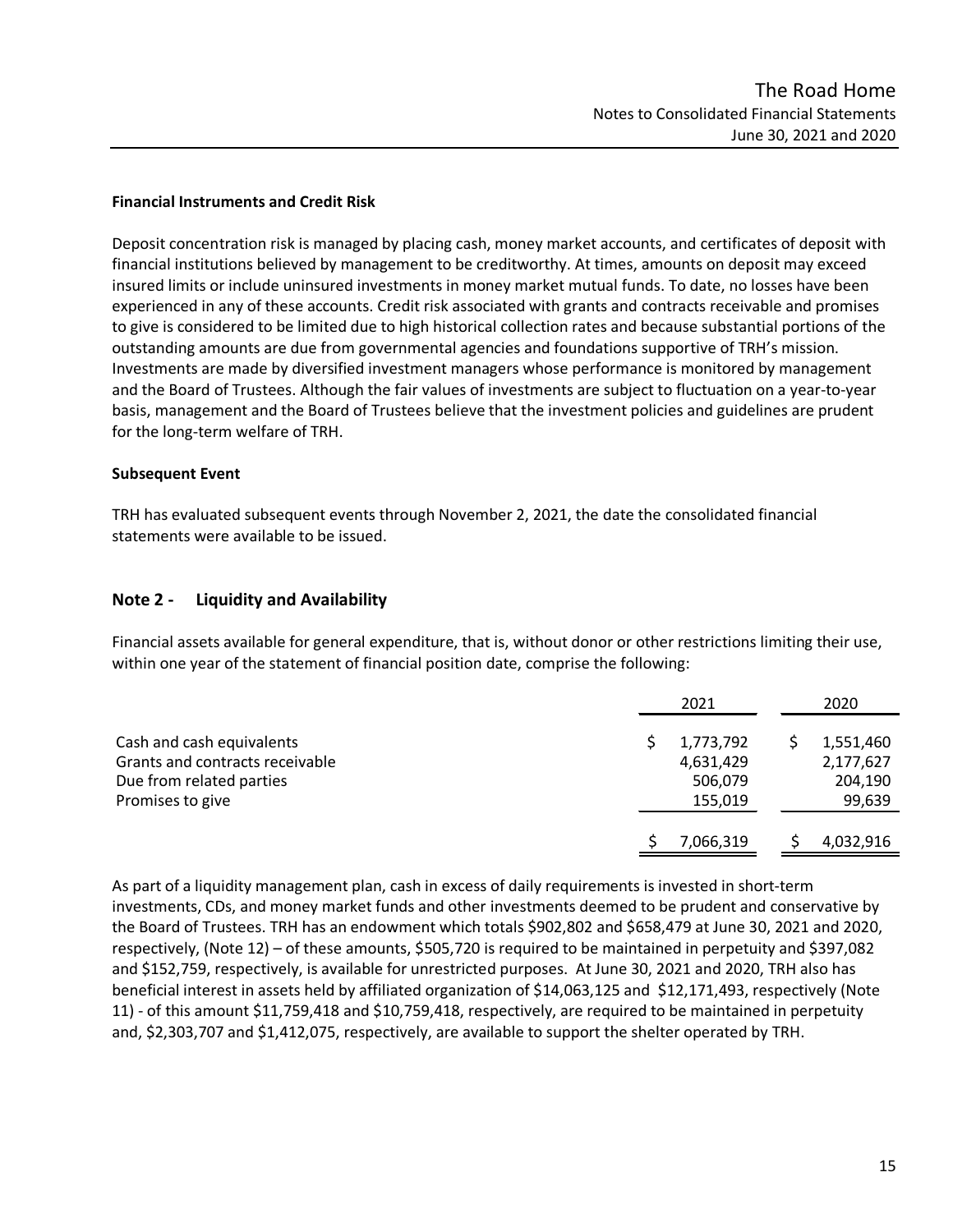If the need arose, management could make the accumulated investment gains in the endowment assets and the beneficial interest in assets held by affiliated organization for unrestricted purposes available for general use. TRH is also entitled to make distributions from the endowment (Note 12) and beneficial interest in assets held by affiliated organization (Note 11). However, the use of the earnings from the beneficial interest in assets held by affiliated organization is restricted to be used to benefit the shelter operated by TRH and accordingly, any expected distributions TRH receives are not considered in the table above. At June 30, 2021 and 2020, the Board of Trustees has designated \$1,635 and \$2,682, respectively, as an operating reserve. These amounts are included in the cash and cash equivalents total as listed in the table above.

## **Note 3 - Fair Value Measurements and Disclosures**

Certain assets are reported at fair value in the consolidated financial statements. Fair value is the price that would be received to sell an asset or paid to transfer a liability in an orderly transaction in the principal, or most advantageous, market at the measurement date under current market conditions regardless of whether that price is directly observable or estimated using another valuation technique. Inputs used to determine fair value refer broadly to the assumptions that market participants would use in pricing the asset or liability, including assumptions about risk. Inputs may be observable or unobservable. Observable inputs are inputs that reflect the assumptions market participants would use in pricing the asset or liability based on market data obtained from sources independent of the reporting entity. Unobservable inputs are inputs that reflect the reporting entity's own assumptions about the assumptions market participants would use in pricing the asset or liability based on the best information available. A three-tier hierarchy categorizes the inputs as follows:

- Level 1 Quoted prices (unadjusted) in active markets for identical assets or liabilities accessible at the measurement date.
- Level 2 Inputs other than quoted prices included within Level 1 that are observable for the asset or liability, either directly or indirectly. These include quoted prices for similar assets or liabilities in active markets, quoted prices for identical or similar assets or liabilities in markets that are not active, inputs other than quoted prices that are observable for the asset or liability, and market-corroborated inputs.
- Level 3 Unobservable inputs for the asset or liability. In these situations, inputs are developed using the best information available in the circumstances.

In some cases, the inputs used to measure the fair value of an asset or a liability might be categorized within different levels of the fair value hierarchy. In those cases, the fair value measurement is categorized in its entirety in the same level of the fair value hierarchy as the lowest level input that is significant to the entire measurement. Assessing the significance of a particular input to entire measurement requires judgment, taking into account factors specific to the asset or liability. The categorization of an asset within the hierarchy is based upon the pricing transparency of the asset and does not necessarily correspond to TRH's assessment of the quality, risk or liquidity profile of the asset or liability.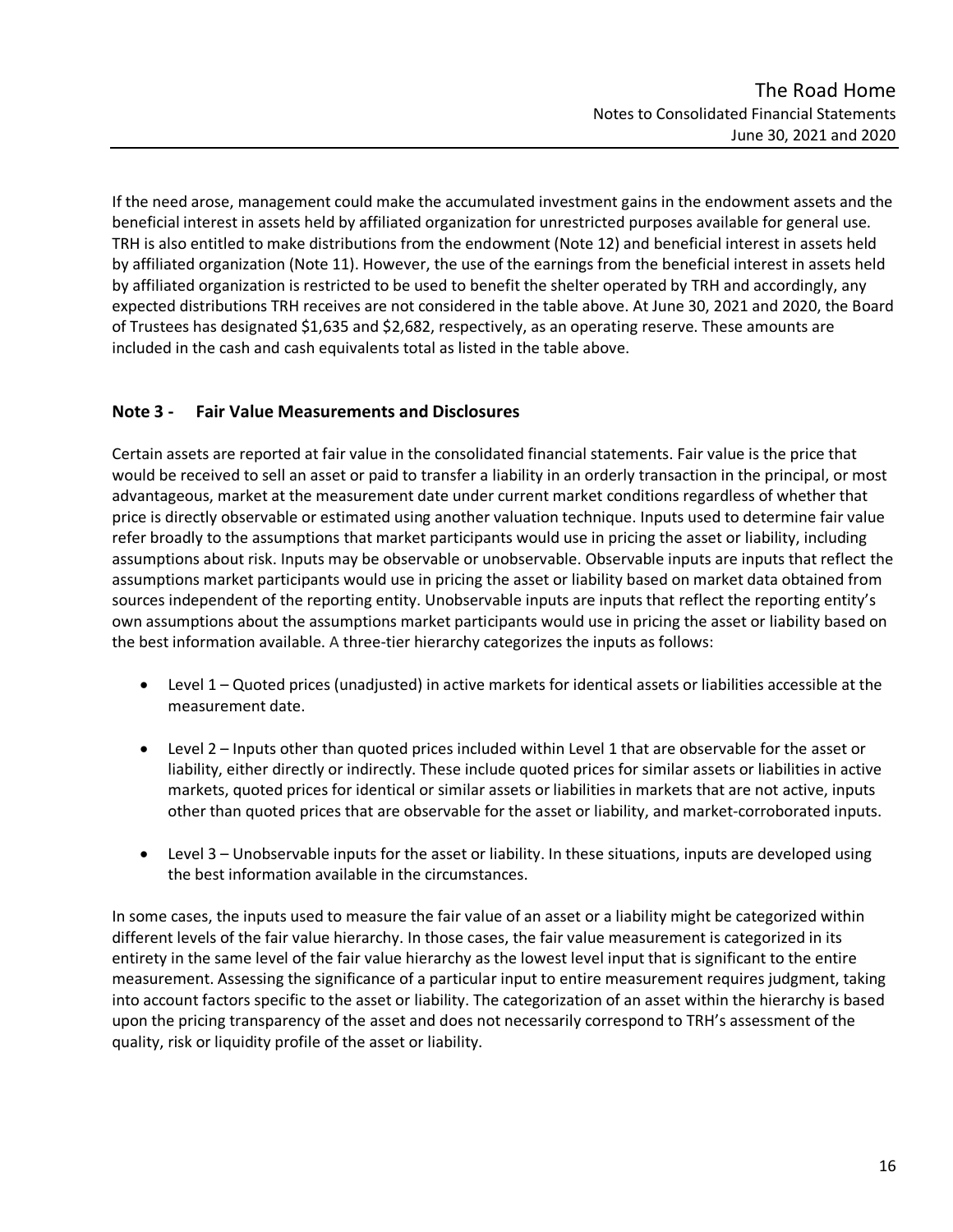A significant portion of investment assets are classified within Level 1 because they comprise open-end mutual funds with readily determinable fair values based on daily redemption values. TRH invests in CD's traded in the financial markets. Those CDs and U. S. government obligations are valued by the custodians of the securities using pricing models based on credit quality, time to maturity, stated interest rates, and market-rate assumptions and are classified within Level 2. The fair value of TRH's beneficial interest in assets held by an affiliated organization is based on the fair value of fund investments as reported by the affiliated organization. These are considered to be Level 3 measurements.

The following table presents assets measured at fair value on a recurring basis, except those measured at cost as identified below, at June 30, 2021:

|                                                                                                   |    |                                | Fair Value Measurements at Report Date Using |                                                                                |    |                                                        |                                                 |            |  |  |
|---------------------------------------------------------------------------------------------------|----|--------------------------------|----------------------------------------------|--------------------------------------------------------------------------------|----|--------------------------------------------------------|-------------------------------------------------|------------|--|--|
| Assets                                                                                            |    | Total                          |                                              | Quoted Prices in<br><b>Active Markets</b><br>for Identical<br>Assets (Level 1) |    | Significant<br>Other<br>Observable<br>Inputs (Level 2) | Significant<br>Unobservable<br>Inputs (Level 3) |            |  |  |
| <b>Investments</b><br>Cash and money market<br>funds (at cost)<br>Debt securities<br>Mutual funds | \$ | 695,092<br>49,081<br>5,581,151 | \$                                           | 5,581,151                                                                      | \$ | 49,081                                                 | \$                                              |            |  |  |
|                                                                                                   |    | 6,325,324                      | \$                                           | 5,581,151                                                                      | \$ | 49,081                                                 | \$                                              |            |  |  |
| <b>Endowment Investments</b><br>Cash and money market<br>funds (at cost)<br>Mutual funds          | \$ | 10,030<br>892,772              | \$                                           | 892,772                                                                        | \$ |                                                        | \$                                              |            |  |  |
|                                                                                                   |    | 902,802                        | \$                                           | 892,772                                                                        | Ś  |                                                        |                                                 |            |  |  |
| Beneficial Interest in Assets Held<br>by Affiliated Organization                                  |    | 14,063,125                     | \$                                           |                                                                                |    |                                                        |                                                 | 14,063,125 |  |  |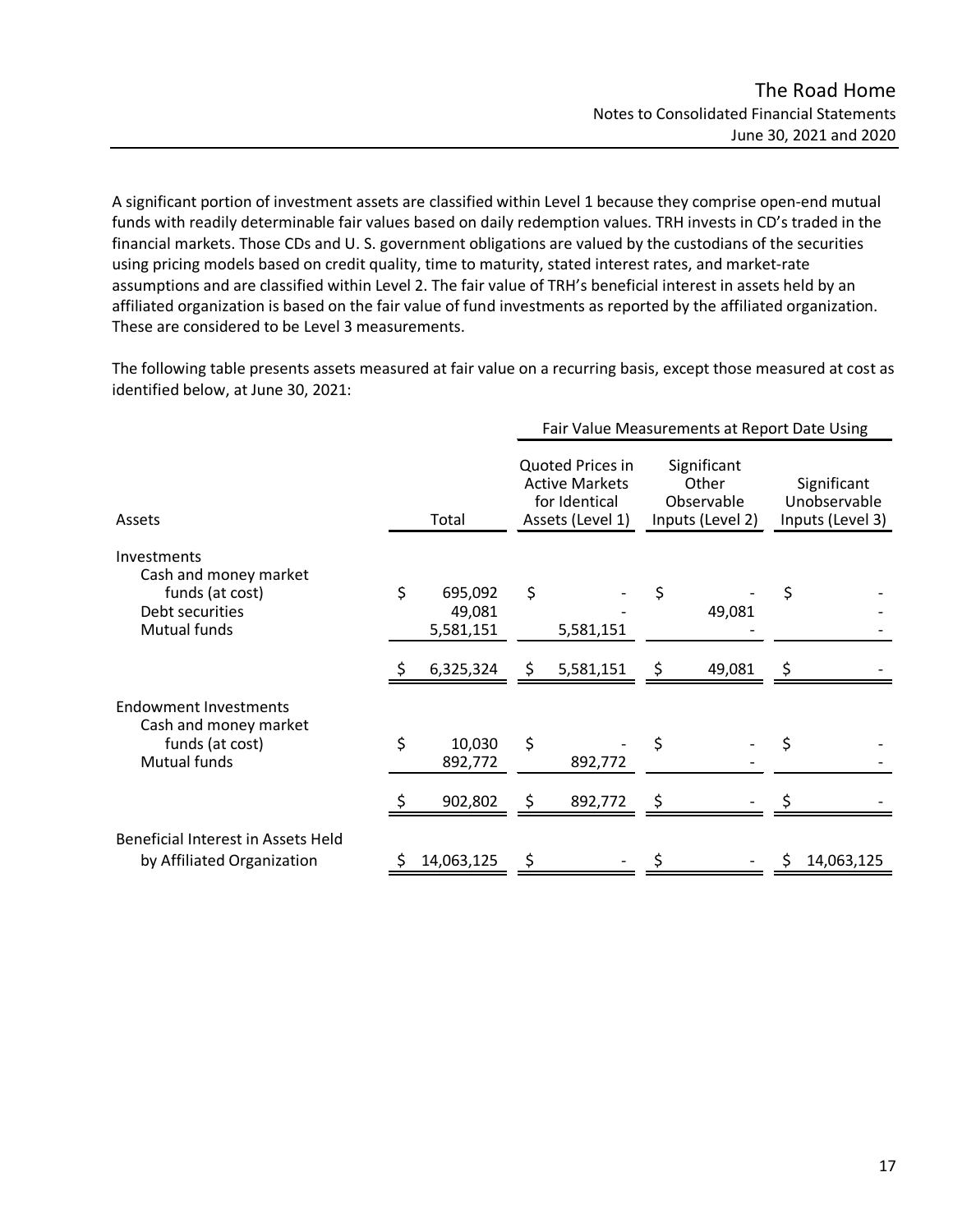The following table presents assets measured at fair value on a recurring basis, except those measured at cost as identified below, at June 30, 2020:

|                                                                                                                       |                                                      |                                                                                | Fair Value Measurements at Report Date Using |                                                        |                        |    |                                                 |  |  |
|-----------------------------------------------------------------------------------------------------------------------|------------------------------------------------------|--------------------------------------------------------------------------------|----------------------------------------------|--------------------------------------------------------|------------------------|----|-------------------------------------------------|--|--|
| Assets                                                                                                                | Total                                                | Quoted Prices in<br><b>Active Markets</b><br>for Identical<br>Assets (Level 1) |                                              | Significant<br>Other<br>Observable<br>Inputs (Level 2) |                        |    | Significant<br>Unobservable<br>Inputs (Level 3) |  |  |
| Investments<br>Cash and money market<br>funds (at cost)<br>Debt securities<br>Certificate of deposits<br>Mutual funds | \$<br>711,859<br>2,286,557<br>1,890,877<br>2,157,434 | \$                                                                             | 2,157,434                                    | \$                                                     | 2,286,557<br>1,890,877 | \$ |                                                 |  |  |
|                                                                                                                       | 7,046,727                                            | \$                                                                             | 2,157,434                                    | \$                                                     | 4,177,434              | \$ |                                                 |  |  |
| Endowment Investments<br>Cash and money market<br>funds (at cost)<br>Mutual funds                                     | \$<br>5,064<br>653,415                               | \$                                                                             | 653,415                                      | \$                                                     |                        | \$ |                                                 |  |  |
|                                                                                                                       | 658,479                                              | \$                                                                             | 653,415                                      |                                                        |                        |    |                                                 |  |  |
| <b>Beneficial Interest in Assets Held</b><br>by Affiliated Organization                                               | 12,171,493                                           | \$                                                                             |                                              |                                                        |                        | S  | 12,171,493                                      |  |  |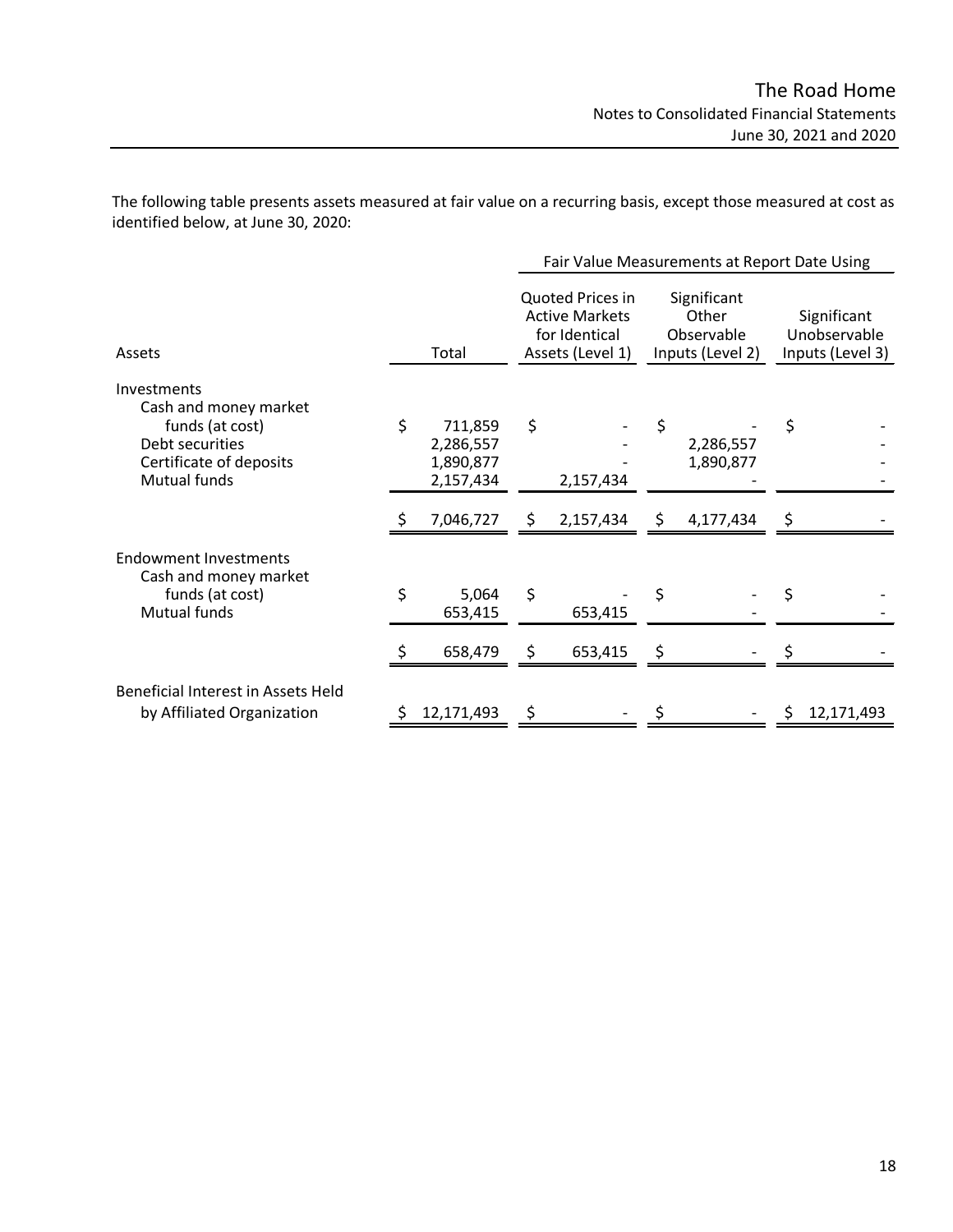Below is a reconciliation of the beginning and ending balance of assets measured at fair value on a recurring basis using significant unobservable inputs (Level 3) for the years ended June 30, 2021 and 2020:

|                                                                           | Fair Value Measurements at Reporting Date Using<br>Significant Unobservable Inputs (Level 3) |  |  |  |  |  |
|---------------------------------------------------------------------------|----------------------------------------------------------------------------------------------|--|--|--|--|--|
|                                                                           | <b>Beneficial Interests</b><br>in Assets Held by<br>Affiliated<br>Organization               |  |  |  |  |  |
| Year Ended June 30, 2021                                                  |                                                                                              |  |  |  |  |  |
| Balance at June 30, 2020<br>Net investment return<br>Distributions to TRH | \$<br>12,171,493<br>2,359,826<br>(468, 194)                                                  |  |  |  |  |  |
| Balance at June 30, 2021                                                  | 14,063,125                                                                                   |  |  |  |  |  |
| Year Ended June 30, 2020                                                  |                                                                                              |  |  |  |  |  |
| Balance at June 30, 2019<br>Net investment return                         | \$<br>10,792,718<br>1,378,775                                                                |  |  |  |  |  |
| Balance at June 30, 2020                                                  | 12,171,493                                                                                   |  |  |  |  |  |

### **Note 4 - Grants and Contracts Receivable**

Grants and contracts receivable consist of the following at June 30, 2021 and 2020:

|                                                                                                                                                                                                                    | 2021 |                                                            | 2020 |                                                          |
|--------------------------------------------------------------------------------------------------------------------------------------------------------------------------------------------------------------------|------|------------------------------------------------------------|------|----------------------------------------------------------|
| U.S. Department of Housing and Urban Development<br>Salt Lake County<br><b>Temporary Assistance for Needy Families</b><br>State of Utah                                                                            |      | 1,468,624<br>100,000<br>626,428<br>1,273,899               | S    | 312,278<br>914,400<br>504,121                            |
| <b>Supportive Services for Verteran Families</b><br>Tenant-Based Rental Assistance<br>Salt Lake City<br>U.S. Department of Homeland Security<br>Substance Abuse and Mental Health Services Administration<br>Other |      | 348,901<br>69,816<br>551,106<br>74.400<br>81,986<br>36,269 |      | 3,264<br>67,600<br>178,668<br>74.417<br>24,084<br>98,795 |
|                                                                                                                                                                                                                    |      | 4,631,429                                                  |      | 2,177,627                                                |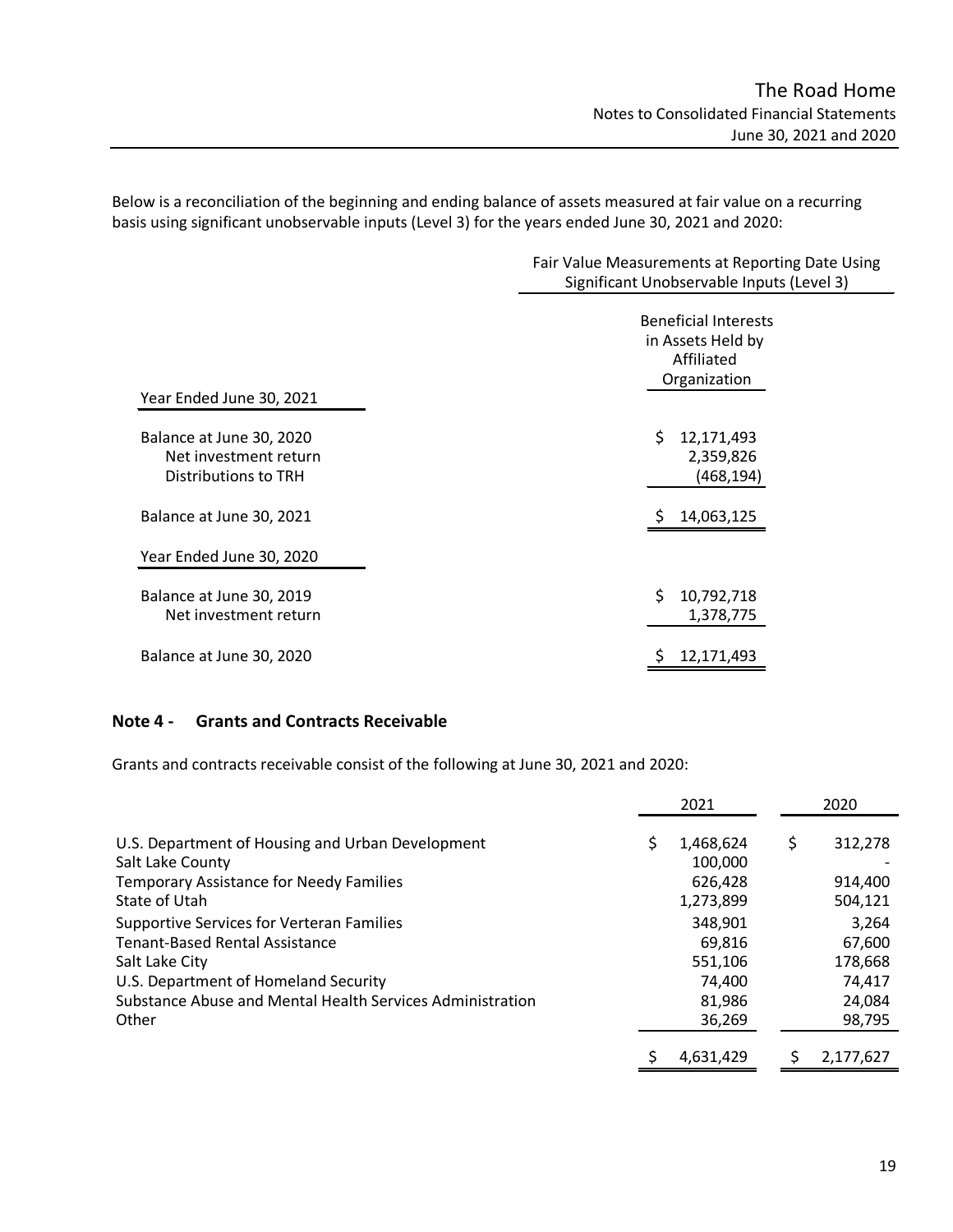### **Note 5 - Property and Equipment**

Property and equipment consists of the following at June 30, 2021 and 2020:

|                                                                                                                                                                              | 2021                                                                         | 2020                                                                                  |
|------------------------------------------------------------------------------------------------------------------------------------------------------------------------------|------------------------------------------------------------------------------|---------------------------------------------------------------------------------------|
| <b>Building leasehold improvements</b><br>Land<br><b>Buildings</b><br>Vehicles<br><b>Furniture and fixtures</b><br>Capital lease - related party<br>Construction in progress | \$<br>2,519,137<br>1,057,200<br>1,948,826<br>501,725<br>446,935<br>8,749,963 | \$<br>275,942<br>1,057,200<br>1,948,826<br>503,525<br>154,592<br>8,749,963<br>364,768 |
|                                                                                                                                                                              | 15,223,786                                                                   | 13,054,816                                                                            |
| Less accumulated depreciation                                                                                                                                                | (2,968,933)                                                                  | (2,632,294)                                                                           |
|                                                                                                                                                                              | 12,254,853                                                                   | \$<br>10,422,522                                                                      |

## **Note 6 - Note Receivable - Palmer Court**

TRH has loaned the Palmer Court project \$400,000 in connection with a grant received from the Federal Home Loan Bank of Seattle (FHLB). The loan is non-interest bearing, due in April 2039 and payment is subject to available cash flow. The grant from FHLB requires that the Palmer Court project commit to leasing 141 units to tenants who earn up to 30% of the area median income and 60 units to tenants who earn up to 60% of the area median income as defined by HUD. If Palmer Court fails to comply with these terms through June 2024, the grant could be required to be repaid to the FHLB.

## **Note 7 - Paycheck Protection Program Loan**

TRH was granted a \$2,157,000 loan under the Payment Protection Program (PPP) administered by a Small Business Administration (SBA) approved partner. The loan is uncollateralized and is fully guaranteed by the Federal government. TRH initially recorded a note payable and subsequently recorded forgiveness when the loan obligation was legally released by the SBA. TRH recognized \$2,157,000 of loan forgiveness income for the year ended June 30, 2021. In accordance with PPP loan requirements, TRH is required to maintain PPP loan files and certain underlying supporting documents for periods ranging from three to six years. TRH is also required to permit access to such files upon request by the SBA. Accordingly, there is potential the PPP loan could be subject to further review by the SBA and that previously recognized forgiveness could be reversed based on the outcome of this review.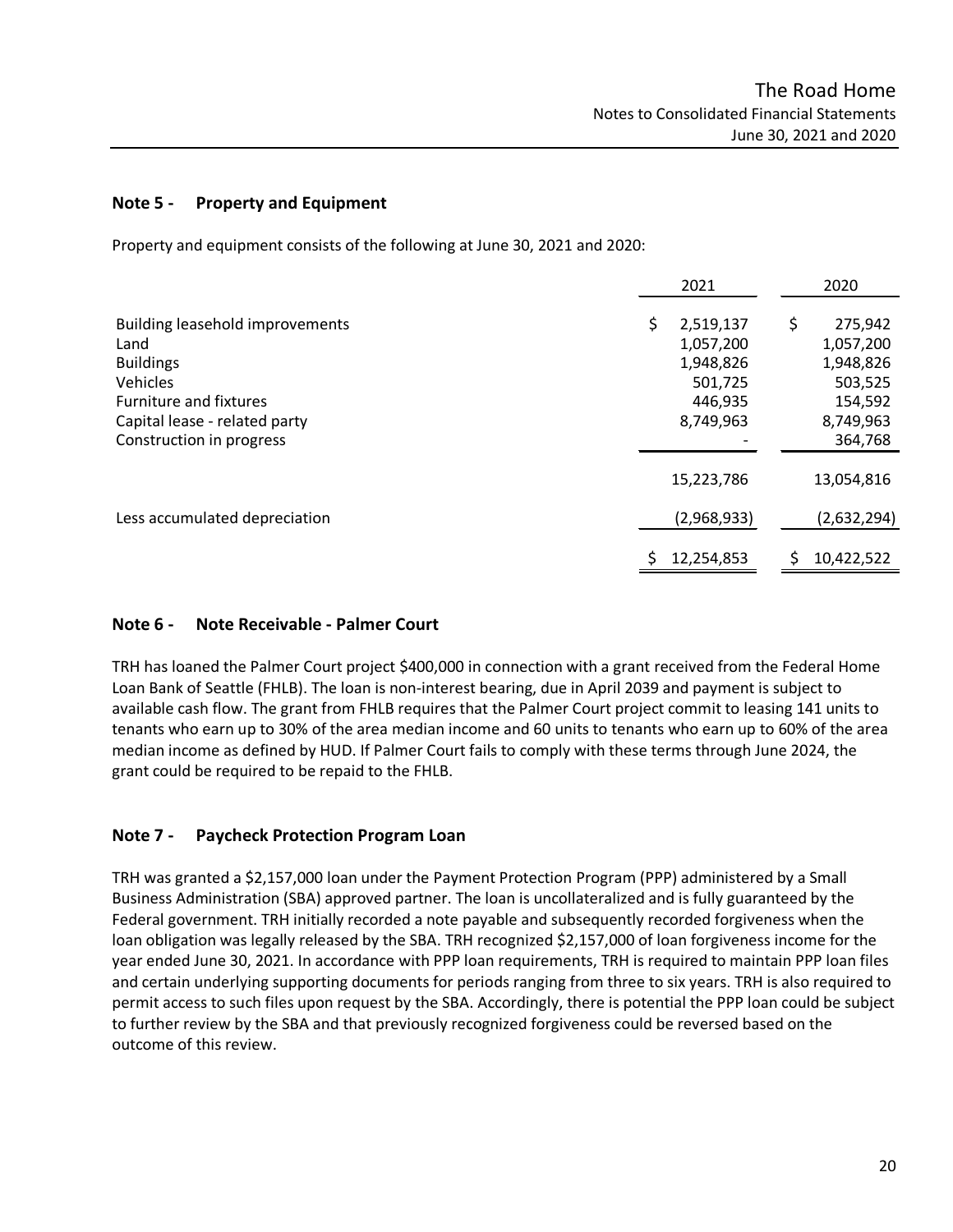### **Note 8 - Note Payable – Related Party**

TRH entered into a note payable agreement with the Huntsman Trust for \$1,250,000 during the year ended June 30, 2020. TRH initially recorded a note payable and subsequently recorded forgiveness when the loan obligation was released by the Huntsman Trust. TRH recognized \$1,250,000 of loan forgiveness income for the year ended June 30, 2021.

### **Note 9 - Notes Payable**

Notes payable consist of the following at June 30, 2021 and 2020 :

| 2021                                                        | 2020 |         |  |
|-------------------------------------------------------------|------|---------|--|
| \$<br>305,401                                               | \$   | 252,401 |  |
| 1,362,065                                                   |      |         |  |
| (208, 808)                                                  |      |         |  |
| 1,458,658                                                   |      | 252,401 |  |
|                                                             |      |         |  |
| Amount                                                      |      |         |  |
| \$<br>208,808<br>210,923<br>942,334<br>305,401<br>1,667,466 |      |         |  |
| \$                                                          |      |         |  |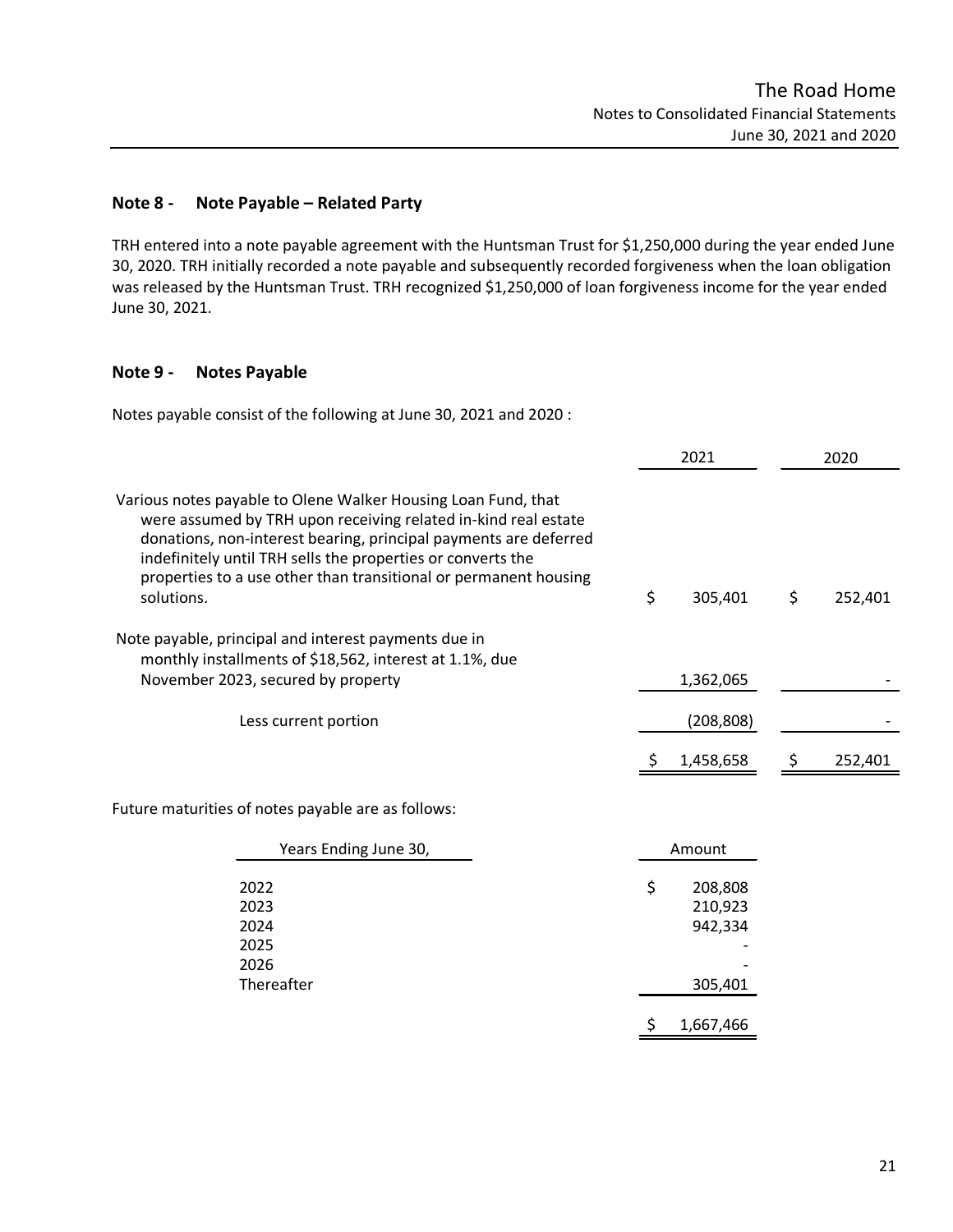### **Note 10 - Leases**

TRH leases equipment under various operating leases expiring at various dates through 2025. For the years ended June 30, 2021 and 2020, lease expense under these operating leases totaled \$106,115 and \$129,351, respectively.

Future minimum lease payments are as follows:

| Years Ending June 30,        | Operating<br>Leases |                    |  |  |  |
|------------------------------|---------------------|--------------------|--|--|--|
| 2022<br>2023                 | \$                  | 283,865<br>225,924 |  |  |  |
| 2024                         |                     | 113,924            |  |  |  |
| 2025                         |                     | 71,580             |  |  |  |
| 2026                         |                     |                    |  |  |  |
| Total minimum lease payments | Ś                   | 695,293            |  |  |  |

TRH leases the Midvale shelter from STH Midvale LLC, which is 100% owned by Shelter the Homeless, Inc. (STH), a related nonprofit organization through related resources and mission. The agreement between STH Midvale LLC and TRH is for TRH to make rent payments equal to the annual loan payments on the Midvale shelter loan until STH Midvale LLC pays off the loan and additionally TRH is to pay \$80 per month. TRH paid \$1,960 in rent for the years ended June 30, 2021 and 2020. TRH capitalized the Midvale shelter at \$8,749,963 in accordance with capital lease standards. As of June 30, 2021 and 2020, accumulated amortization of the capitalized fixed assets under this lease is \$1,631,132 and \$1,339,467, respectively. TRH has not recorded any capital lease obligation since the use of the shelter is being donated to TRH.

In addition, TRH was provided free use of the men's homeless resource center (MRC) and the Gail Miller resource center (GMRC) from STH, under a year to year lease agreement to operate part of its shelter program from July 1, 2020 to June 30, 2021 for the MRC and November 1, 2020 to June 30, 2021 for the GMRC. The use of these facilities is reflected as in-kind contribution on the consolidated statements of activities and rent on the consolidated statements of functional expenses (Note 16).

## **Note 11 - Beneficial Interest in Assets Held by Affiliated Organization**

In 1992, a donor made a permanently restricted contribution to TRH and stipulated that the earnings be used to benefit the shelter operated by TRH. In 1995, the original donor, TRH, and the Huntsman Trust entered into an agreement whereby the Huntsman Trust was made responsible for the investment and administration of these permanently restricted contributions.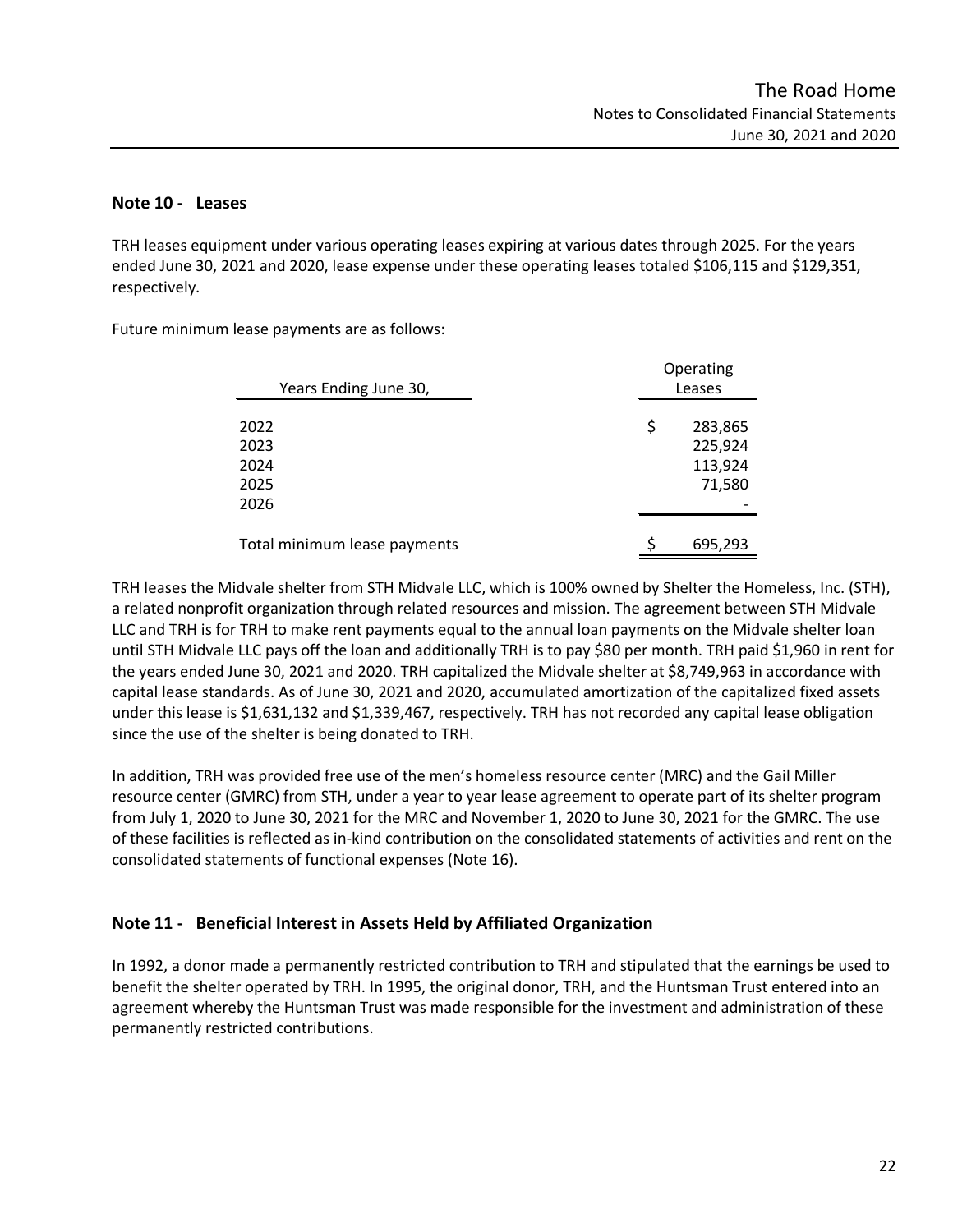The Huntsman Trust stipulates the trust was created to establish a perpetual fund for the Salt Lake Shelter (as defined in the trust) and that the assets designated to be held in perpetuity may only be distributed to TRH with the consent of a two thirds majority of the Board of Trustees and some additional restrictive stipulations. The earnings on the fund administered by the Huntsman Trust are to be used to benefit TRH and the operations of its shelters. TRH records net assets to be held in perpetuity as (a) the original value of gifts donated to the fund administered by the Huntsman Trust, and (b) the original value of subsequent gifts donated to the fund administered by the Huntsman Trust. The remaining portion of the donor-restricted funds is classified as net assets with donor restrictions until those amounts are appropriated for distribution.

At June 30, 2021 and 2020, TRH has recorded \$14,063,125 and \$12,171,493, respectively, as the value of the beneficial interest in the assets held in the fund administered by the Huntsman Trust relating to these donor restricted contributions. During the years ended June 30, 2021 and 2020, TRH recorded gains of \$2,359,826 and \$1,378,775, respectively, as change in value of beneficial interest in the assets held by the Huntsman Trust. During the years ended June 30, 2021 and 2020, \$468,194 and \$0, respectively, was distributed to and received in cash by TRH. As described in Note 8, TRH entered into a note agreement for \$1,250,000 with the Huntsman Trust during the year ended June 30, 2020, which was subsequently forgiven during the year ended June 30, 2021.

## **Note 12 - Endowments**

TRH's endowment consists of a fund established by donors to provide annual funding for general operations. Net assets associated with endowment funds are classified and reported based on the existence or absence of donor-imposed restrictions.

The Board of Trustees of TRH has interpreted the Utah Uniform Prudent Management of Institutional Funds Act (UPMIFA) as requiring the preservation of the fair value of the original gifts as of the date of the donor restricted endowment funds, unless there are explicit donor stipulations to the contrary. At June 30, 2021 and 2020, there were no such donor stipulations, respectively. As a result of this interpretation, TRH retains in perpetuity (a) the original value of initial and subsequent gift amounts (including promises to give net of discount and allowance for doubtful accounts) donated to the Endowment and (b) any accumulations to the Endowment made in accordance with the direction of the applicable donor gift instrument at the time the accumulation is added. Donor-restricted amounts not retained in perpetuity are subject to appropriation for expenditure in a manner consistent with the standard of prudence prescribed by UPMIFA. The following factors are considered in making a determination to appropriate or accumulate donor-restricted endowment funds:

- The duration and preservation of the fund
- The purposes of the organization and the donor-restricted endowment fund
- General economic conditions
- The possible effect of inflation and deflation
- The expected total return from income and the appreciation of investments
- Other resources of the organization
- The investment policies of the organization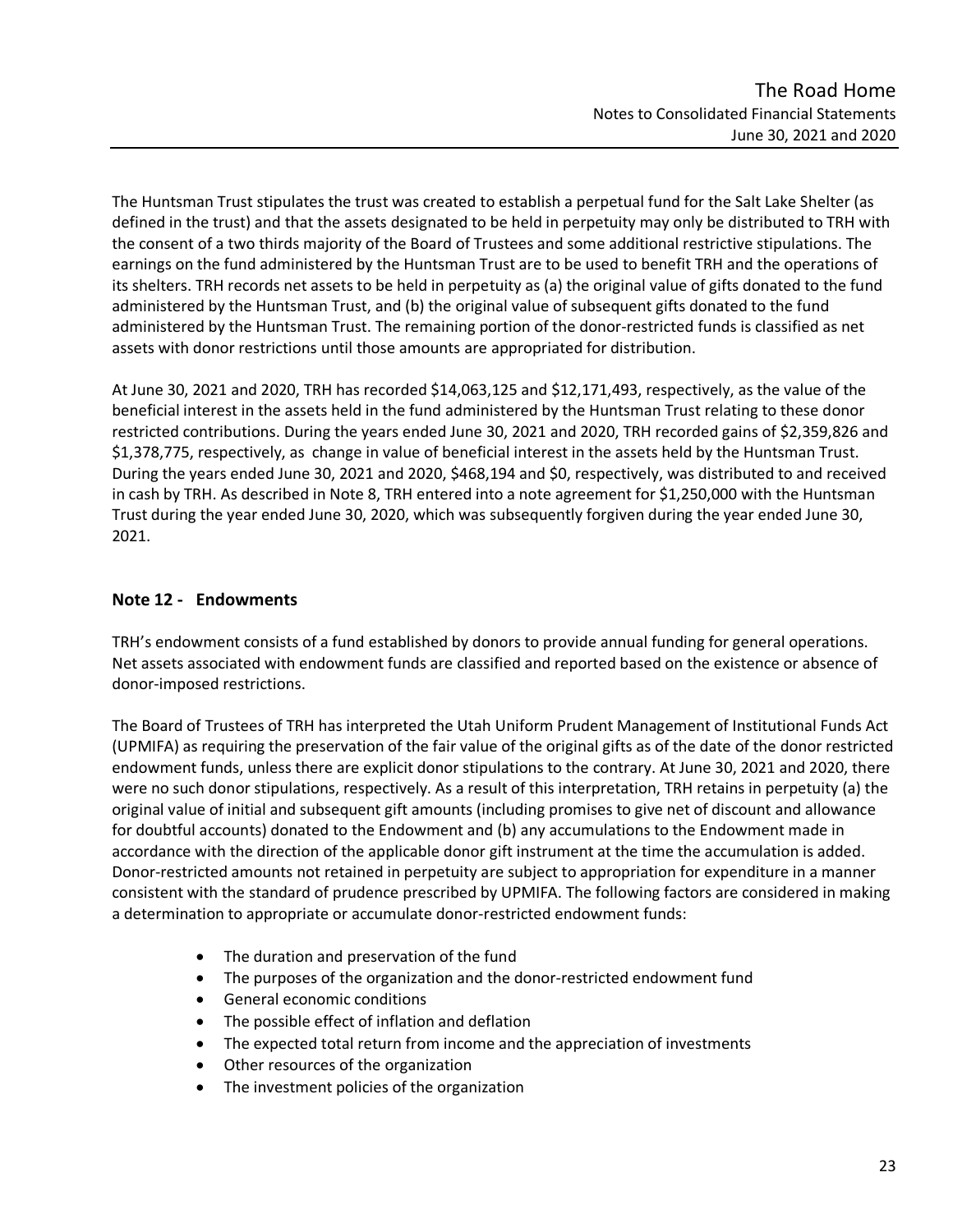As of June 30, 2021, endowment net asset composition by type of fund is as follows:

|                                                                                                                                                                     | <b>Without Donor</b><br>Restriction |  | With Donor<br><b>Restrictions</b> |                    | Total              |
|---------------------------------------------------------------------------------------------------------------------------------------------------------------------|-------------------------------------|--|-----------------------------------|--------------------|--------------------|
| Donor-restricted endowment<br>Original donor-restricted gift amount and amounts<br>required to be maintained in perpetuity by donor<br>Accumulated investment gains |                                     |  |                                   | 505,720<br>397,082 | 505,720<br>397,082 |
|                                                                                                                                                                     |                                     |  |                                   | 902.802            | 902,802            |

As of June 30, 2020, endowment net asset composition by type of fund is as follows:

|                                                                                                                                                                     | <b>Without Donor</b><br>Restriction |  | With Donor<br><b>Restrictions</b> |                    | Total |                    |
|---------------------------------------------------------------------------------------------------------------------------------------------------------------------|-------------------------------------|--|-----------------------------------|--------------------|-------|--------------------|
| Donor-restricted endowment<br>Original donor-restricted gift amount and amounts<br>required to be maintained in perpetuity by donor<br>Accumulated investment gains |                                     |  |                                   | 505,720<br>152,759 |       | 505,720<br>152,759 |
|                                                                                                                                                                     |                                     |  |                                   | 658,479            |       | 658,479            |

From time to time, certain donor-restricted endowment funds may have fair value less than the amount required to be maintained by donors or by law (underwater endowments). Management has interpreted UPMIFA to permit spending from underwater endowments in accordance with prudent measures required under law. As of June 30, 2021 and 2020, there were no such deficiencies.

### **Investment and Spending Policies**

Investment and spending policies for the Endowment were adopted that attempt to provide a predictable stream of funding for operations while seeking to maintain the purchasing power of the endowment assets. Over time, long-term rates of return should be equal to an amount sufficient to maintain the purchasing power of the Endowment assets, to provide the necessary capital to fund the spending policy, and to cover the costs of managing the Endowment investments. A significant portion of the funds are invested to seek growth of principal over time.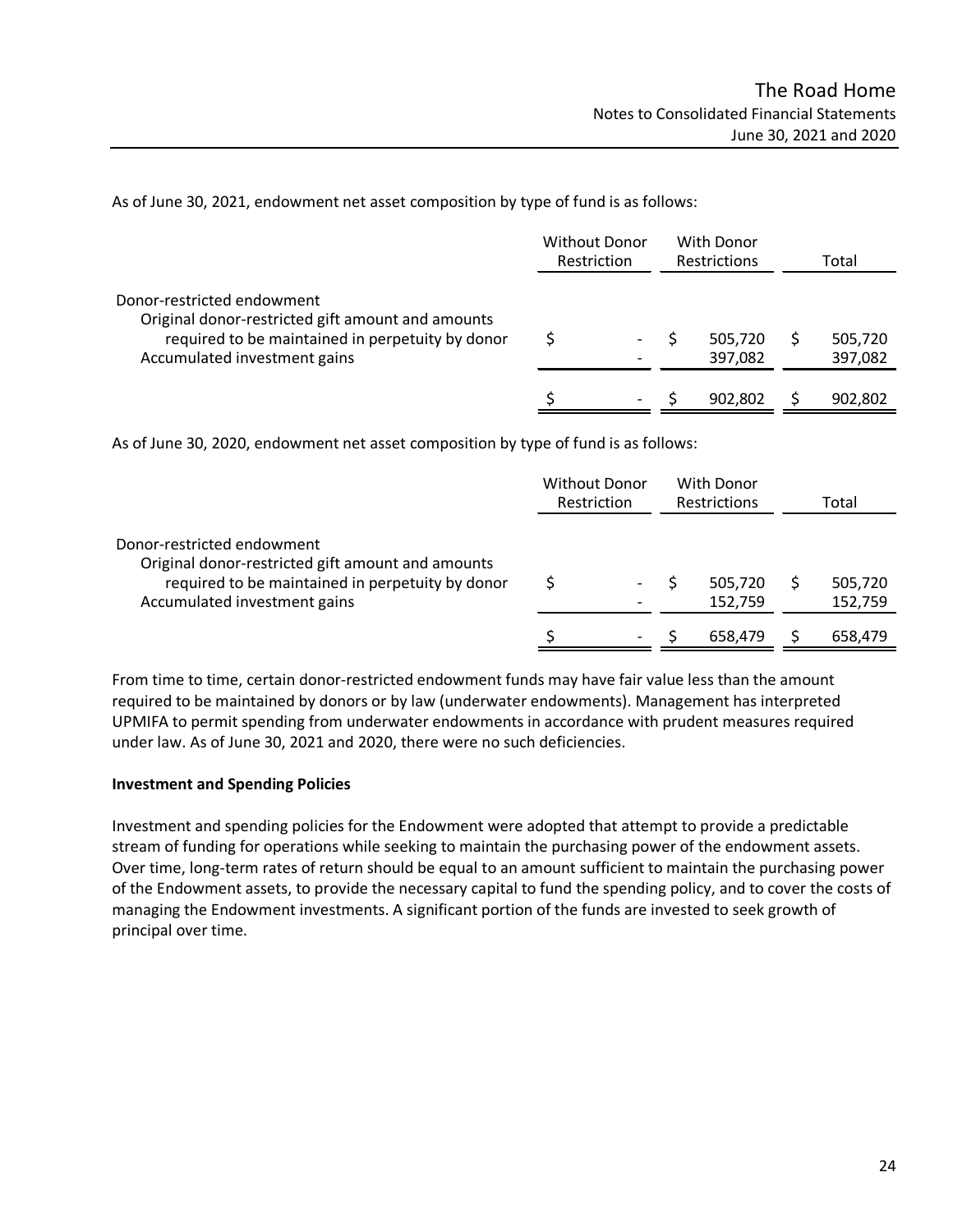Changes in Endowment net assets for the year ending June 30, 2021, are as follows:

|                                                                    | <b>Without Donor</b><br>Restriction |  | With Donor<br><b>Restrictions</b> |  | Total               |  |
|--------------------------------------------------------------------|-------------------------------------|--|-----------------------------------|--|---------------------|--|
| Endowment net assets, beginning of year<br>Investment return, net  | \$                                  |  | 658.479                           |  | 658,479             |  |
| Investment income, net of fees<br>Net realized and unrealized gain |                                     |  | (5, 323)<br>249,646               |  | (5, 323)<br>249,646 |  |
|                                                                    |                                     |  | 244,323                           |  | 244,323             |  |
| Endowment net assets, end of year                                  |                                     |  | 902,802                           |  | 902,802             |  |

Changes in Endowment net assets for the year ending June 30, 2020, are as follows:

|                                                                    | <b>Without Donor</b><br>Restriction |    | With Donor<br><b>Restrictions</b> |             | Total |             |
|--------------------------------------------------------------------|-------------------------------------|----|-----------------------------------|-------------|-------|-------------|
| Endowment net assets, beginning of year<br>Investment return       |                                     |    |                                   | 650,399     |       | 650,399     |
| Investment income, net of fees<br>Net realized and unrealized gain |                                     |    |                                   | 80<br>8,000 |       | 80<br>8,000 |
|                                                                    |                                     |    |                                   | 8,080       |       | 8,080       |
| Endowment net assets, end of year                                  |                                     | Ξ. |                                   | 658.479     |       | 658,479     |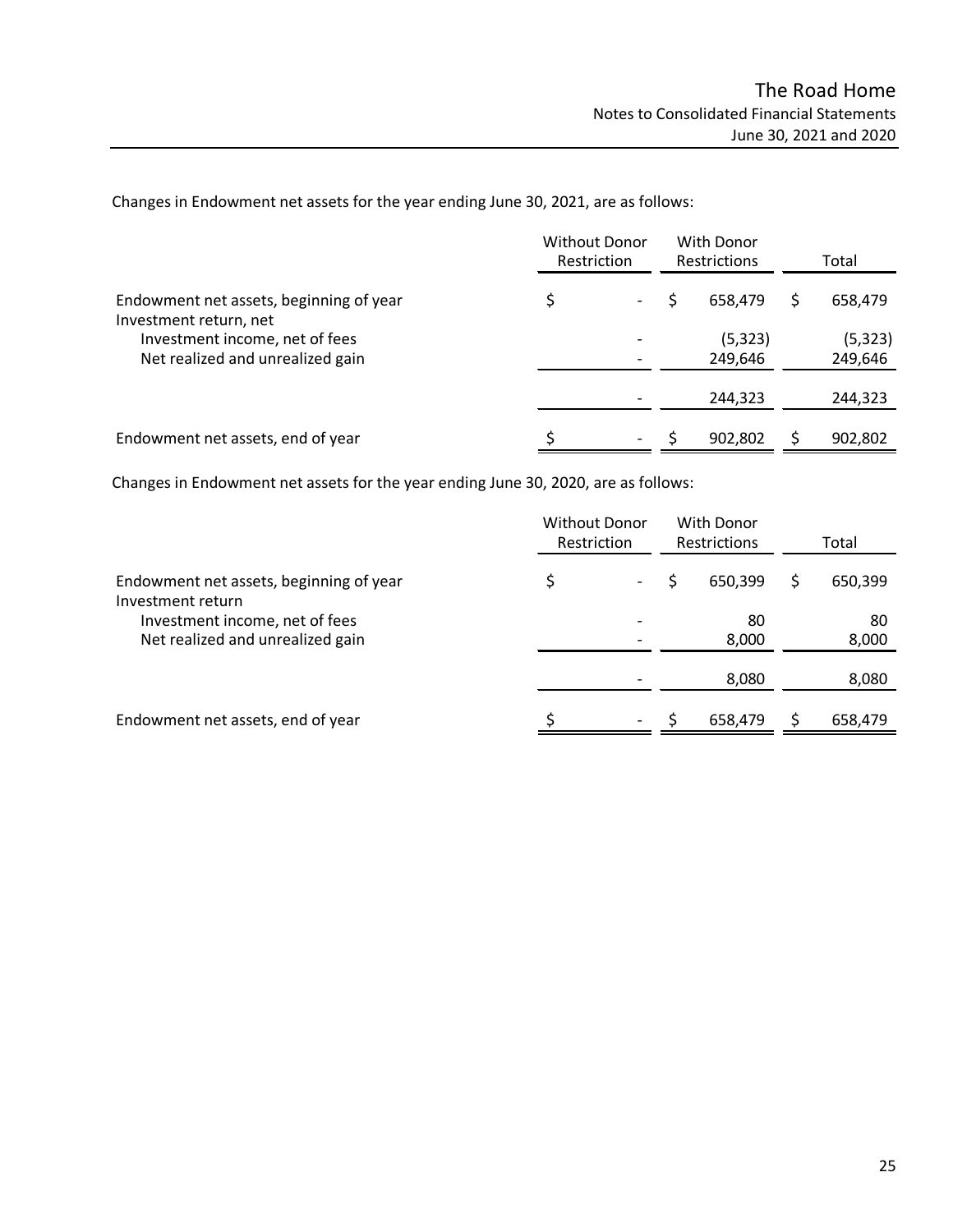## **Note 13 - Net Assets with Donor Restrictions**

Net assets with donor restrictions are restricted for the following purposes or periods:

|                                                                                                                                                                                                                                            | 2021                             | 2020                                                            |  |  |
|--------------------------------------------------------------------------------------------------------------------------------------------------------------------------------------------------------------------------------------------|----------------------------------|-----------------------------------------------------------------|--|--|
| Subject to Expenditure for Specified Purpose<br>Note receivable - Palmer Court<br>House 20 - housing<br>Noorda<br>LDS - identification documentation<br>Wendell<br>Donated rent receivable - related party, restricted<br>by donor for MRC | \$<br>400,000<br>64,849<br>4,051 | \$<br>400,000<br>65,120<br>60,000<br>3,930<br>38,131<br>694,935 |  |  |
|                                                                                                                                                                                                                                            | 468,900                          | 1,262,116                                                       |  |  |
| Subject to the Passage of Time<br>Individual pledges                                                                                                                                                                                       | 155,019<br>155,019               | 99,639<br>99,639                                                |  |  |
| <b>Endowments and Beneficial Interest in Assets</b><br>Subject to endowment spending policy and appropriation<br>Available for general use                                                                                                 |                                  |                                                                 |  |  |
| <b>Huntsman Trust</b><br>St. Benedict and Gallivan                                                                                                                                                                                         | 943,881<br>397,082               | 1,412,075<br>152,759                                            |  |  |
|                                                                                                                                                                                                                                            | 1,340,963                        | 1,564,834                                                       |  |  |
| Perpetual in nature, earnings from which are subject to<br>endowment spending policy appropriation                                                                                                                                         |                                  |                                                                 |  |  |
| <b>Huntsman Trust</b><br>St. Benedict and Gallivan                                                                                                                                                                                         | 13,119,244<br>\$<br>505,720      | 10,759,418<br>\$<br>505,720                                     |  |  |
|                                                                                                                                                                                                                                            | 13,624,964                       | 11,265,138                                                      |  |  |
|                                                                                                                                                                                                                                            | 15,589,846                       | 14,191,727<br>Ş                                                 |  |  |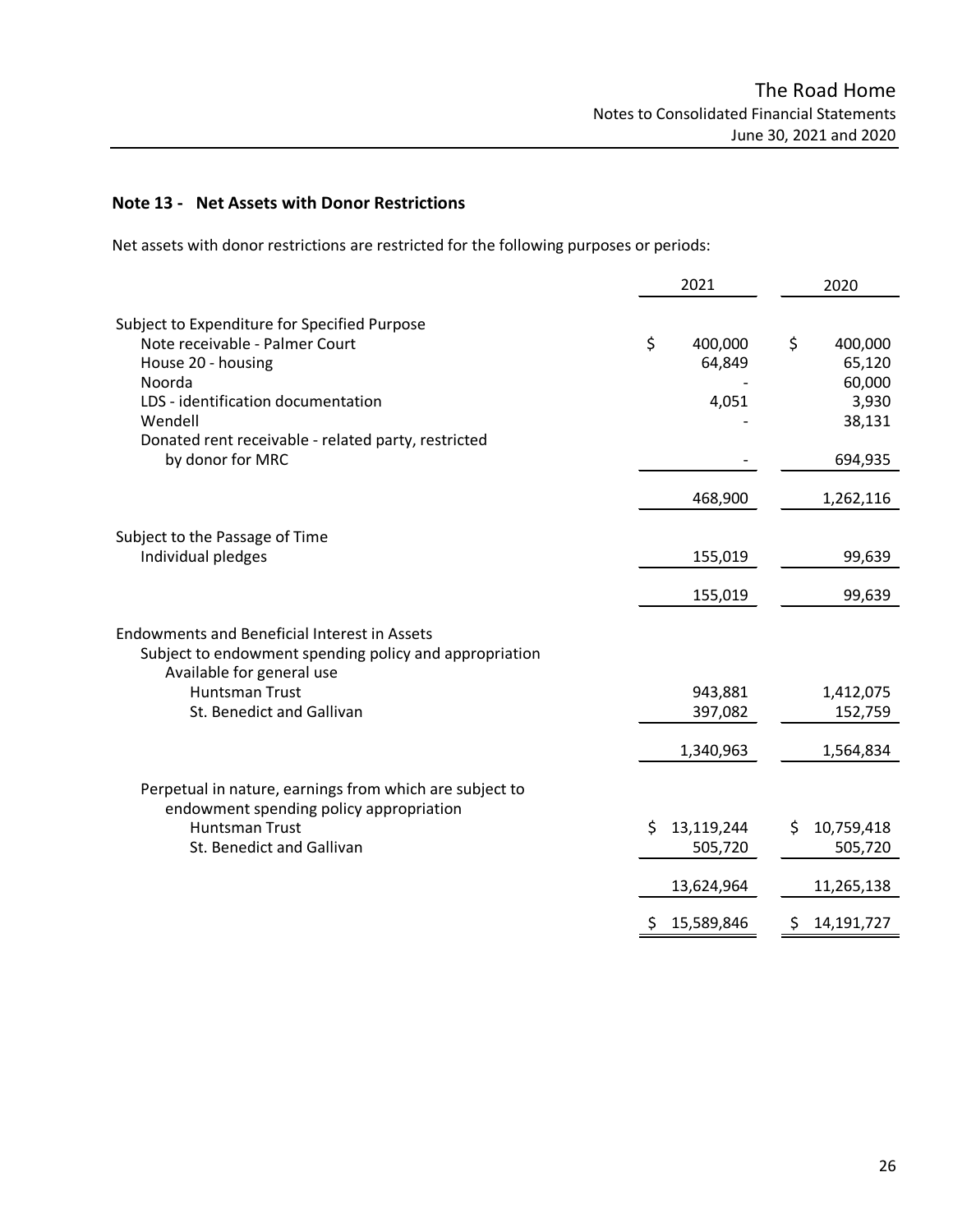### **Note 14 - Donated Rent, Professional Services and Materials**

Donated rent, professional services and materials received during the years ended June 30, 2021 and 2020, are as follows:

|                                                                          | <b>Services</b> |                             | Program<br>and General    |                 | Management  |       | Fundraising |                                      | Total |  |
|--------------------------------------------------------------------------|-----------------|-----------------------------|---------------------------|-----------------|-------------|-------|-------------|--------------------------------------|-------|--|
| Year Ending June 30, 2021                                                |                 |                             |                           |                 |             |       |             |                                      |       |  |
| Rent<br><b>Blankets</b><br>Miscellaneous                                 | \$              | 378,658<br>12,201<br>10,140 | \$                        | 8,757           | \$          | 730   | \$          | 388,145<br>12,201<br>10,140          |       |  |
|                                                                          |                 | 400,999                     | \$                        | 8,757           | \$          | 730   | \$          | 410,486                              |       |  |
|                                                                          |                 | Program<br>Services         | Management<br>and General |                 | Fundraising |       |             | Total                                |       |  |
| Year Ending June 30, 2020                                                |                 |                             |                           |                 |             |       |             |                                      |       |  |
| Rent<br><b>Professional services</b><br><b>Blankets</b><br>Miscellaneous | \$              | 706,022<br>58,474<br>4,556  | \$                        | 6,181<br>38,681 | \$          | 1,323 | \$          | 713,526<br>38,681<br>58,474<br>4,556 |       |  |
|                                                                          |                 | 769,052                     | \$                        | 44,862          | \$          | 1,323 | \$          | 815,237                              |       |  |

No property and equipment was donated during the years ended June 30, 2021 and 2020.

TRH was provided free use of the Men's Homeless Resource Center (MRC) from STH, under year to year lease agreements to operate part of its shelter program during the years ended June 30, 2021 and 2020. TRH was also provided free use of the Gail Miller Resource Center from November 1, 2020 to June 30, 2021 for the GMRC. The use of these facilities is reflected as in-kind contribution on the consolidated statements of activities and rent on the consolidated statements of functional expenses (Note 16). Subsequent to year end, TRH extended these lease agreements for an additional year.

## **Note 15 - Employee Benefits**

TRH sponsors a tax-deferred annuity plan (the Plan) qualified under IRC Section 403(b) covering substantially all employees. Employees are eligible to participate in the Plan if they have completed two months of service and normally work more than 20 hours per week, and may voluntarily contribute up to the maximum contribution allowed by the IRS. Employer contributions are discretionary and are determined and authorized by the Board of Trustees each plan year. During the years ended June 30, 2021 and 2020, TRH provided matching and discretionary contributions to participants. Total expense related to the Plan for the years ending June 30, 2021 and 2020, was \$327,366 and \$374,053, respectively.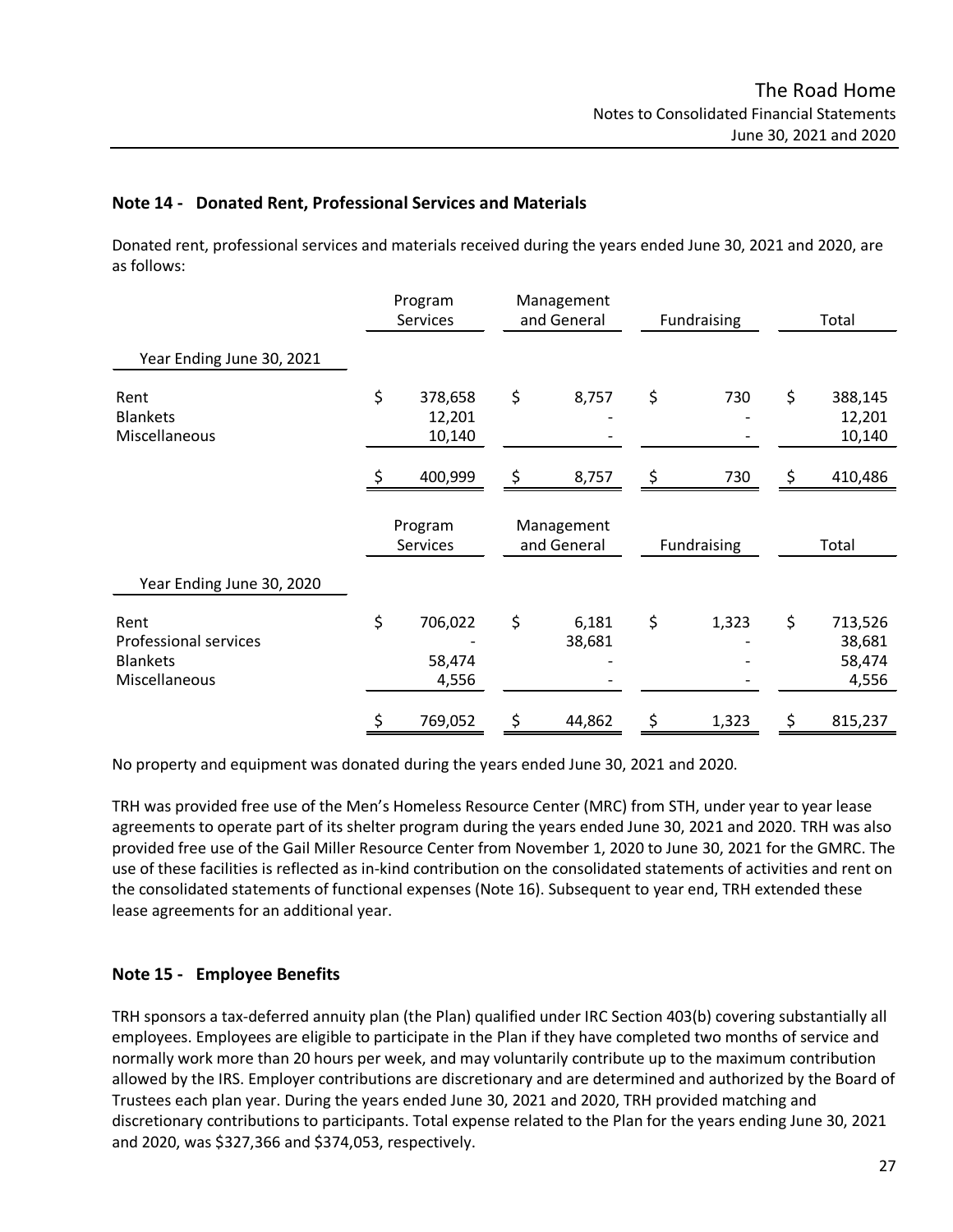### **Note 16 - Related Party Transactions**

TRH leases the MRC from STH for \$1 per month. TRH has entered into a lease agreement with STH from July 1, 2020 through June 30, 2021, and TRH estimates the fair value of the donated space for this period to be \$694,935. For the year ended June 30, 2021, TRH recorded a beginning receivable balance and current period inkind expense totaling \$694,935 to reflect the estimated fair value of this lease transaction.

TRH leases the Gail Miller resource center from STH for \$10 annually. TRH has entered into a lease agreement with STH from November 1, 2020 through June 30, 2021, and TRH estimates the fair value of the donated space for this period to be \$388,145. During the year ended June 30, 2021, TRH has recorded contributed in-kind revenue and corresponding in-kind expense totaling \$388,145 to reflect the estimated fair value of this lease transaction.

As more fully described in Note 10, TRH leases the Midvale shelter from STH Midvale LLC, which is 100% owned by STH.

For the years ended June 30, 2021 and 2020, TRH recorded management and administration fee revenue in the amounts of \$158,215 and \$155,199, respectively, from Palmer Court and STH Wendell, LLC.

As more fully described in Note 6, TRH has a long-term note receivable from Palmer Court totaling \$400,000 at June 30, 2021 and 2020.

Due from related parties totaled \$504,608 and \$204,190 at June 30, 2021 and 2020, respectively, representing amounts due from STH, Palmer Court and the Wendell Apartments. Amounts are non-interest bearing.

At June 30, 2021 and 2020, TRH has a payable to Shelter the Homeless Committee of \$0 and \$51,057, respectively, for security services provided to the downtown shelter and the men's homeless resource center.

As more fully described in Note 8, TRH has a note payable due to the Huntsman Trust totaling \$0 and \$1,250,000 at June 30, 2021 and 2020, respectively.

### **Note 17 - Concentrations**

A significant portion of TRH's support is provided through government grants and contracts. A loss of this support would have a materially adverse effect on TRH.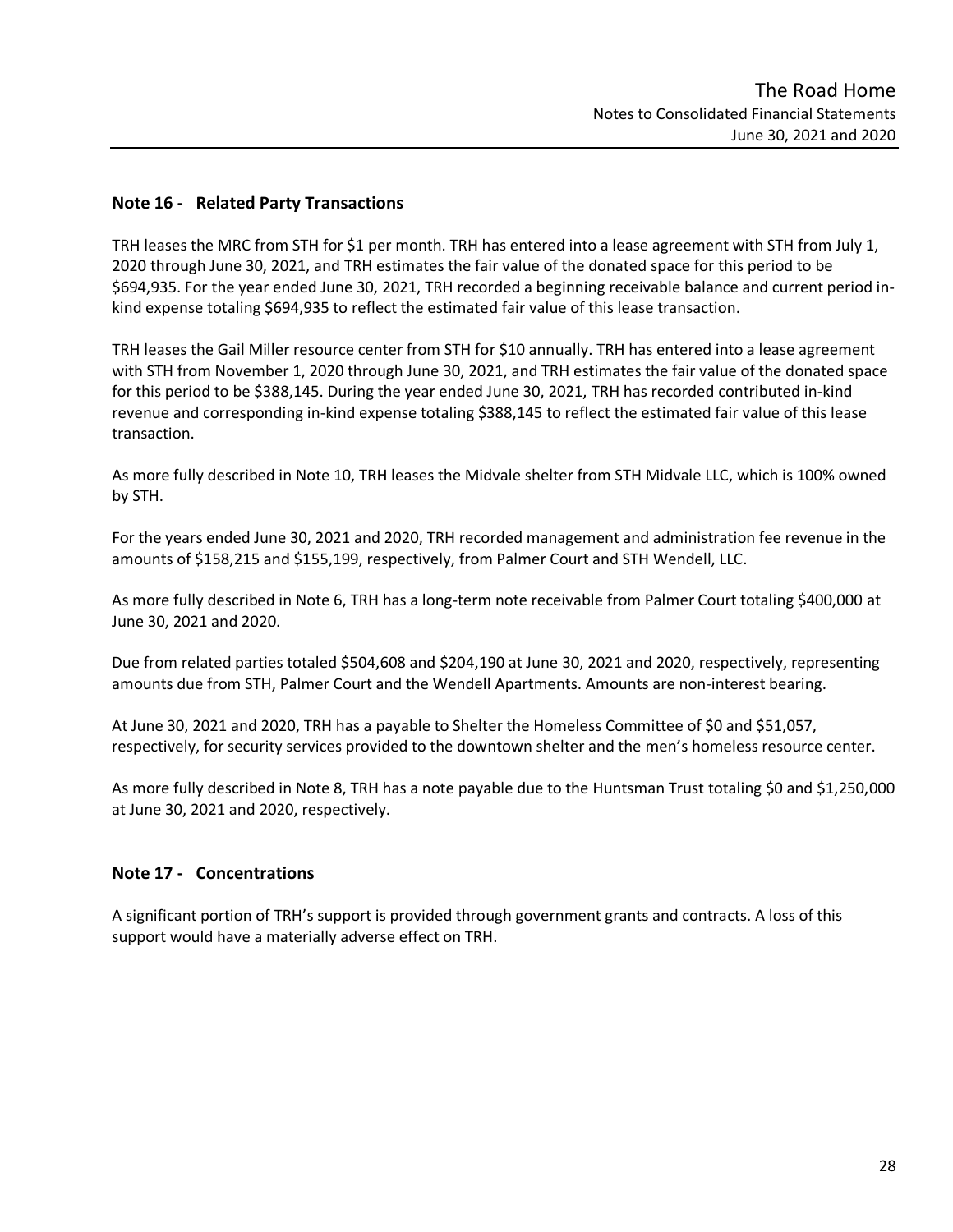## **Note 18 - Contingencies and Commitments**

TRH has received various in-kind contributions of residential real estate from housing authorities to be used for the purpose of providing housing solutions to those served by TRH. The agreements require TRH to use the real estate for low-income housing purposes. If TRH sells the property, it will have to pay \$305,401 to The Olene Walker Housing Loan Fund.

As more fully described in Note 6, TRH received a grant from FHLB which was then loaned to Palmer Court. Palmer Court must comply with the leasing commitments through June 2024 or the grant could be required to be repaid.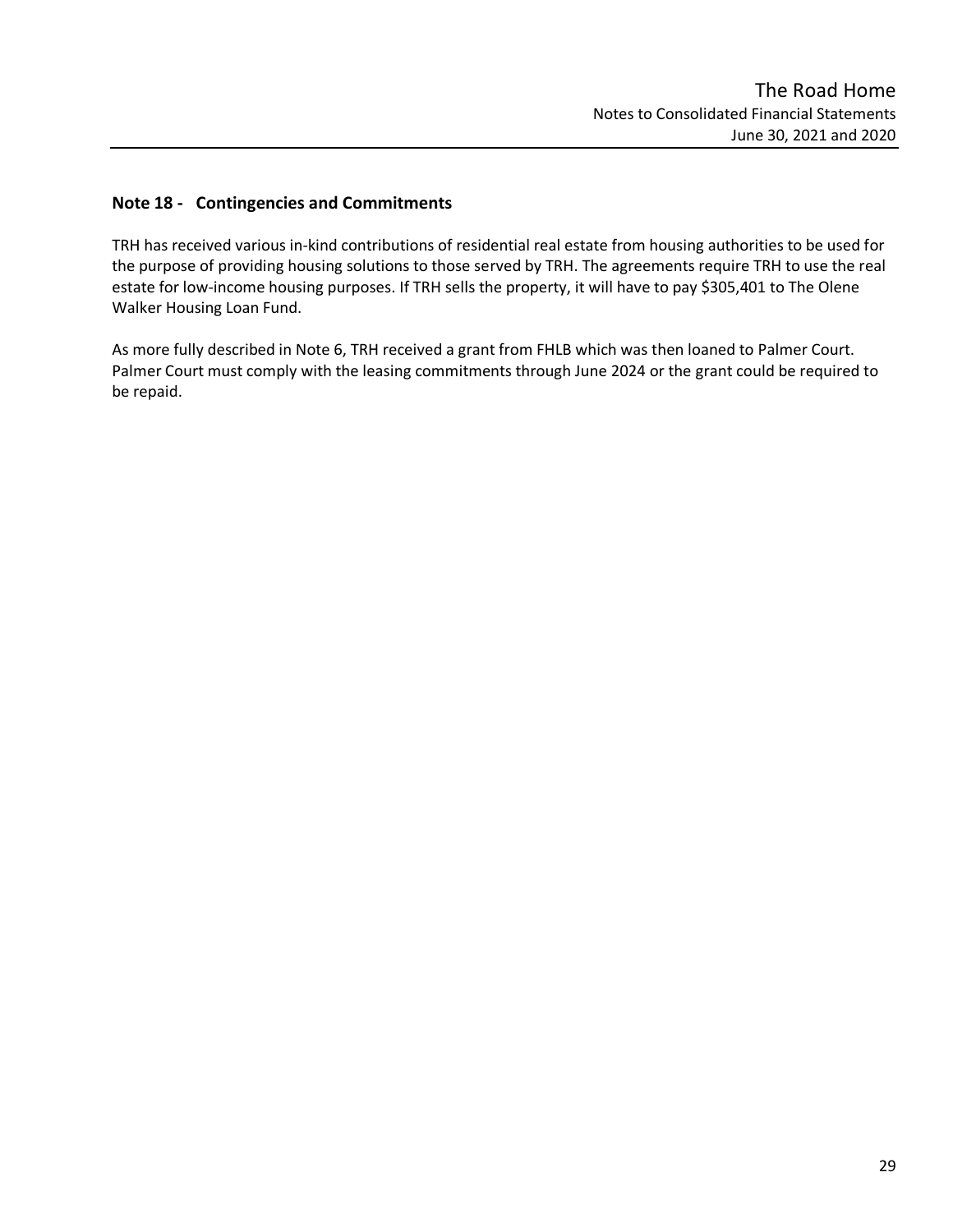<span id="page-31-0"></span>

Federal Awards Reports in Accordance With the Uniform Guidance June 30, 2021

The Road Home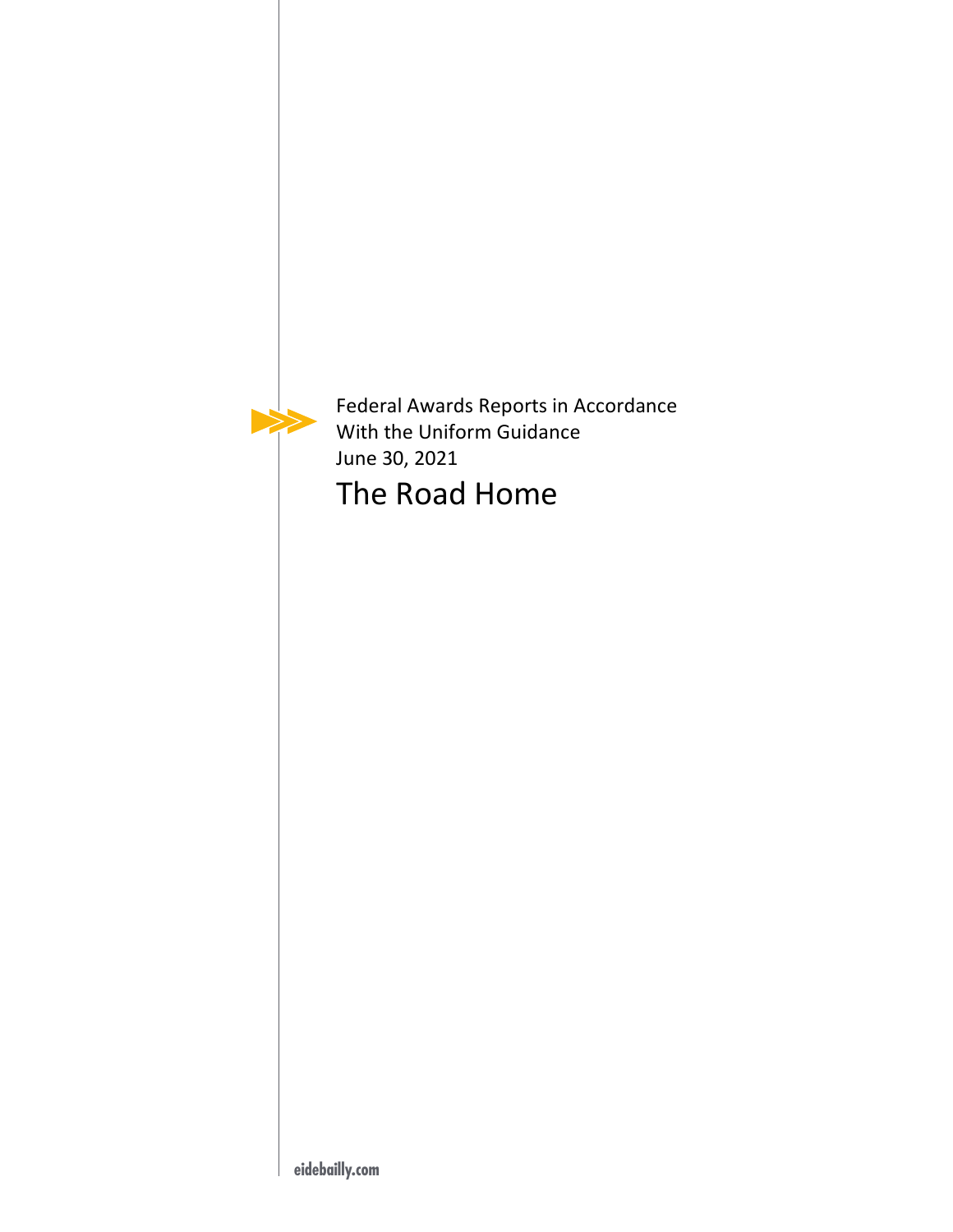

<span id="page-32-0"></span>**CPAs & BUSINESS ADVISORS** 

### **Independent Auditor's Report on Internal Control over Financial Reporting and on Compliance and Other Matters Based on an Audit of Financial Statements Performed in Accordance with Government Auditing Standards**

The Board of Trustees and Management of The Road Home Salt Lake City, Utah

We have audited, in accordance with auditing standards generally accepted in the United States of America and the standards applicable to financial audits contained in *Government Auditing Standards*, issued by the Comptroller General of the United States, the consolidated financial statements of The Road Home, which comprise the consolidated statement of financial position as of June 30, 2021, and the related consolidated statements of activities, functional expenses, and cash flows for the year then ended, and the related notes to the consolidated financial statements, and have issued our report thereon dated November 2, 2021.

### **Internal Control over Financial Reporting**

In planning and performing our audit of the consolidated financial statements, we considered The Road Home's internal control over financial reporting (internal control) as a basis for designing audit procedures that are appropriate in the circumstances for the purpose of expressing our opinion on the consolidated financial statements, but not for the purpose of expressing an opinion on the effectiveness of The Road Home's internal control. Accordingly, we do not express an opinion on the effectiveness of The Road Home's internal control.

A *deficiency in internal control* exists when the design or operation of a control does not allow management or employees, in the normal course of performing their assigned functions, to prevent, or detect and correct, misstatements on a timely basis. A *material weakness* is a deficiency, or a combination of deficiencies, in internal control, such that there is a reasonable possibility that a material misstatement of the entity's financial statements will not be prevented, or detected and corrected on a timely basis. A *significant deficiency* is a deficiency, or a combination of deficiencies, in internal control that is less severe than a material weakness, yet important enough to merit attention by those charged with governance.

Our consideration of internal control was for the limited purpose described in the first paragraph of this section and was not designed to identify all deficiencies in internal control that might be material weaknesses or significant deficiencies. Given these limitations, during our audit we did not identify any deficiencies in internal control that we consider to be material weaknesses. However, material weaknesses may exist that have not been identified.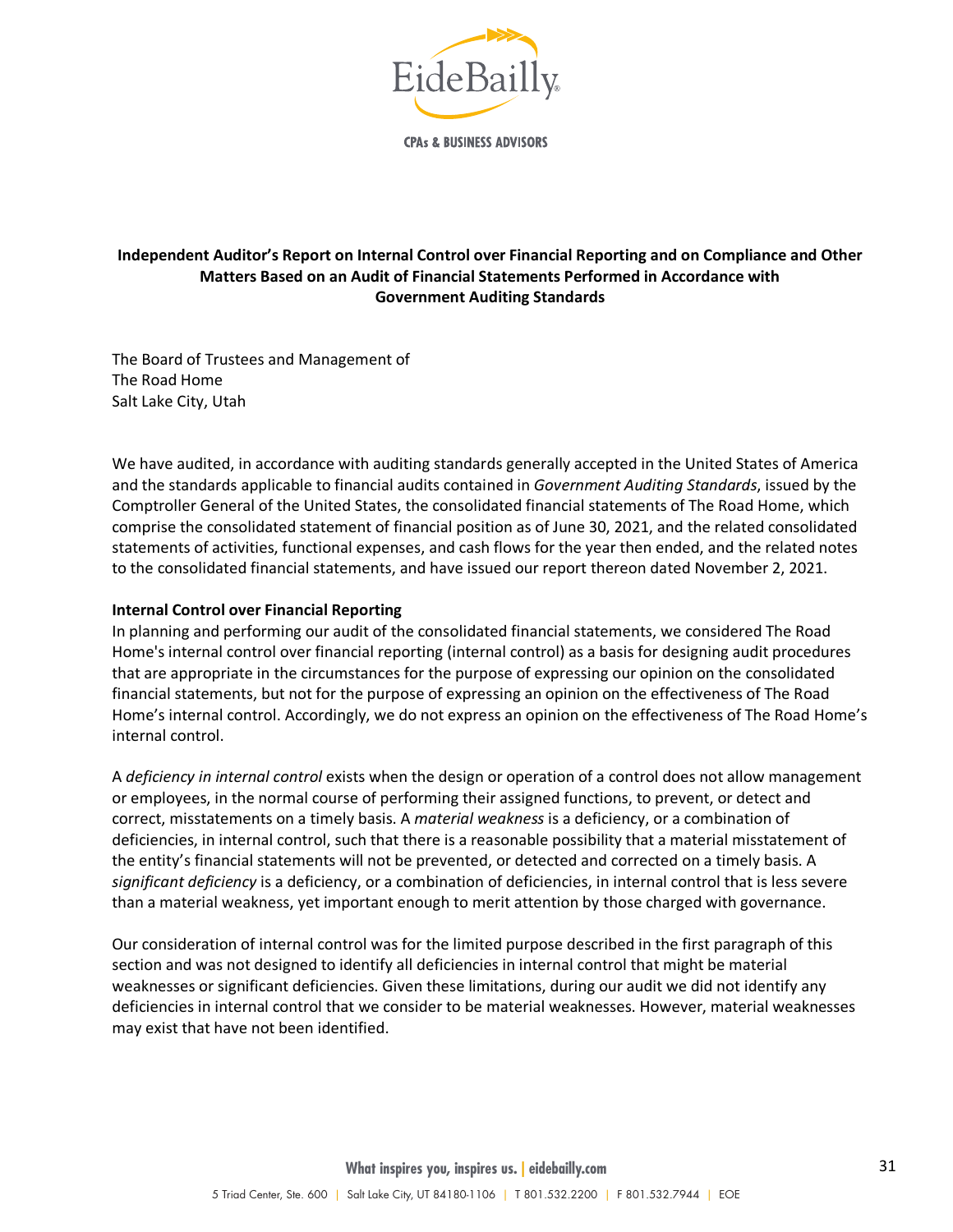### **Compliance and Other Matters**

As part of obtaining reasonable assurance about whether The Road Home's consolidated financial statements are free from material misstatement, we performed tests of its compliance with certain provisions of laws, regulations, contracts, and grant agreements, noncompliance with which could have a direct and material effect on the consolidated financial statements. However, providing an opinion on compliance with those provisions was not an objective of our audit, and accordingly, we do not express such an opinion. The results of our tests disclosed no instances of noncompliance or other matters that are required to be reported under *Government Auditing Standards*.

### **Purpose of this Report**

The purpose of this report is solely to describe the scope of our testing of internal control and compliance and the results of that testing, and not to provide an opinion on the effectiveness of the entity's internal control or on compliance. This report is an integral part of an audit performed in accordance with *Government Auditing Standards* in considering the entity's internal control and compliance. Accordingly, this communication is not suitable for any other purpose.

Ede Sailly LLP

Salt Lake City, Utah November 2, 2021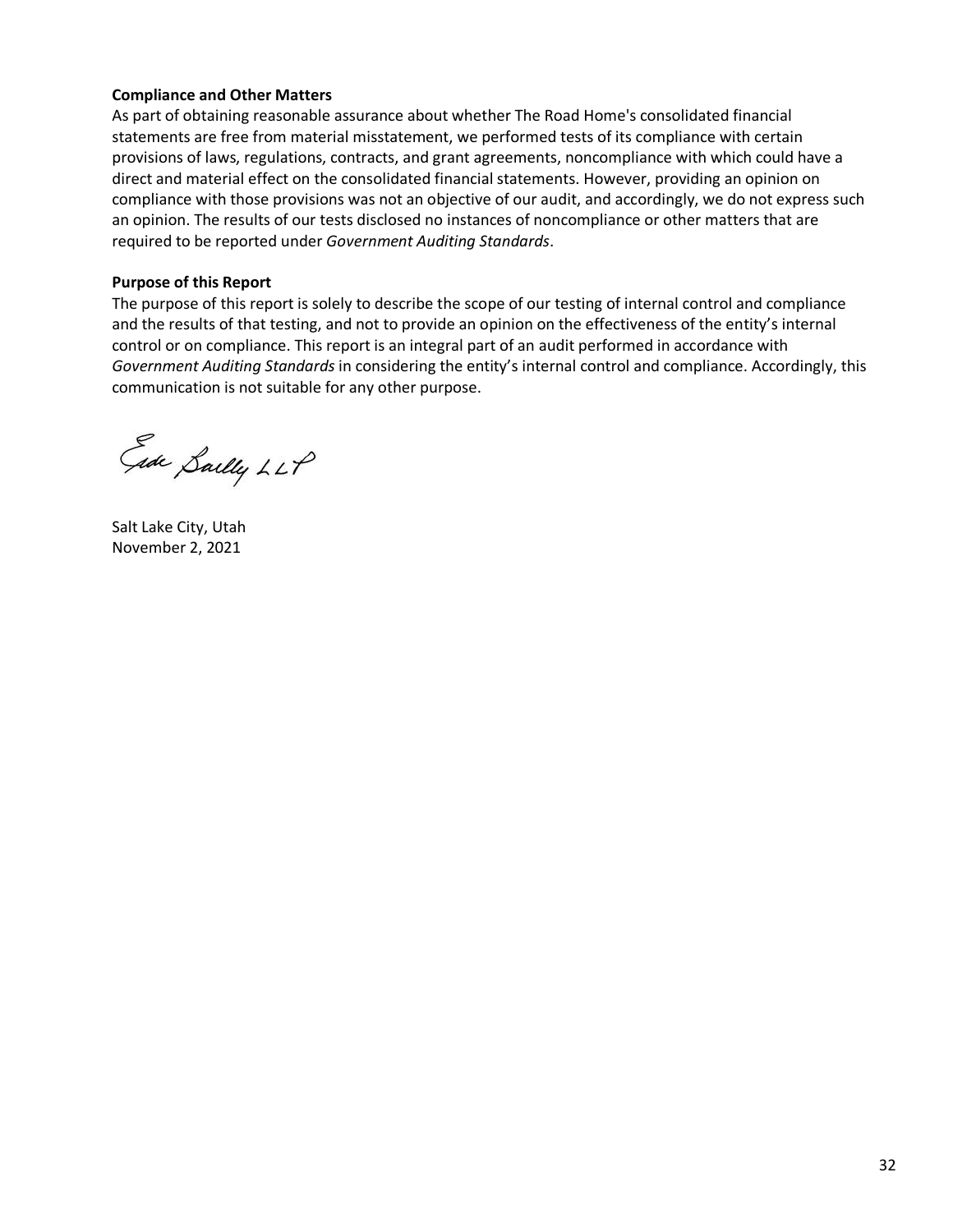

<span id="page-34-0"></span>**CPAs & BUSINESS ADVISORS** 

## **Independent Auditor's Report on Compliance for Each Major Federal Program; Report on Internal Control Over Compliance Required by the Uniform Guidance**

The Board of Trustees The Road Home Salt Lake City, Utah

### **Report on Compliance for Each Major Federal Program**

We have audited The Road Home's compliance with the types of compliance requirements described in the *OMB Compliance Supplement* that could have a direct and material effect on each of The Road Home's major federal programs for the year ended June 30, 2021. The Road Home's major federal programs are identified in the summary of auditor's results section of the accompanying schedule of findings and questioned costs.

#### **Management's Responsibility**

Management is responsible for compliance with federal statutes, regulations, and the terms and conditions of its federal awards applicable to its federal programs.

#### **Auditor's Responsibility**

Our responsibility is to express an opinion on compliance for each of The Road Home's major federal programs based on our audit of the types of compliance requirements referred to above. We conducted our audit of compliance in accordance with auditing standards generally accepted in the United States of America; the standards applicable to financial audits contained in *Government Auditing Standards*, issued by the Comptroller General of the United States; and the audit requirements of Title 2 U.S. *Code of Federal Regulations* Part 200, *Uniform Administrative Requirements, Cost Principles, and Audit Requirements for Federal Awards* (Uniform Guidance). Those standards and the Uniform Guidance require that we plan and perform the audit to obtain reasonable assurance about whether noncompliance with the types of compliance requirements referred to above that could have a direct and material effect on a major federal program occurred. An audit includes examining, on a test basis, evidence about The Road Home's compliance with those requirements and performing such other procedures as we considered necessary in the circumstances.

We believe that our audit provides a reasonable basis for our opinion on compliance for each major federal program. However, our audit does not provide a legal determination of The Road Home's compliance.

#### **Opinion on Each Major Federal Program**

In our opinion, The Road Home's complied, in all material respects, with the types of compliance requirements referred to above that could have a direct and material effect on each of its major federal programs for the year ended June 30, 2021.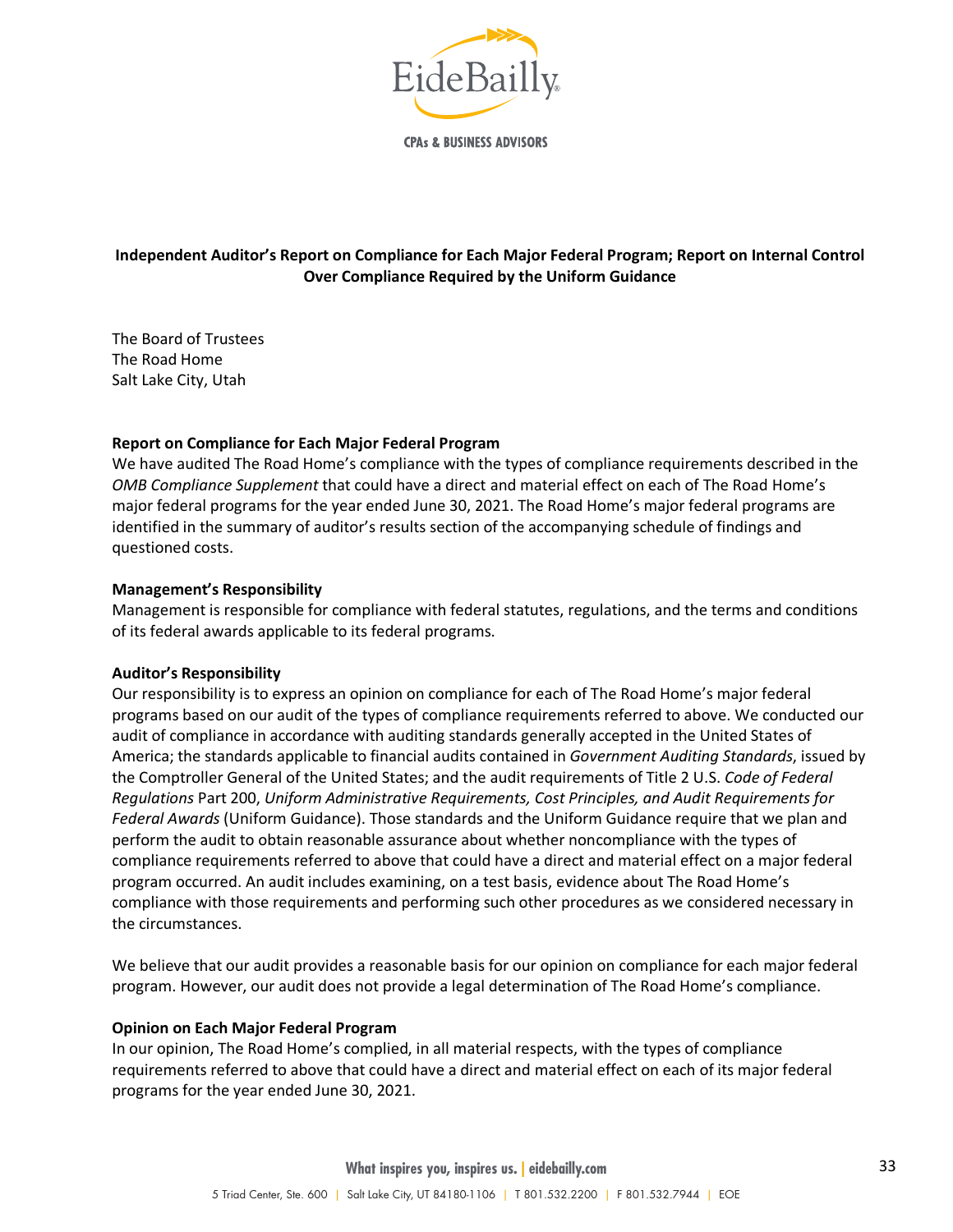### **Report on Internal Control over Compliance**

Management of The Road Home is responsible for establishing and maintaining effective internal control over compliance with the types of compliance requirements referred to above. In planning and performing our audit of compliance, we considered The Road Home's internal control over compliance with the types of requirements that could have a direct and material effect on each major federal program to determine the auditing procedures that are appropriate in the circumstances for the purpose of expressing an opinion on compliance for each major federal program and to test and report on internal control over compliance in accordance with the Uniform Guidance, but not for the purpose of expressing an opinion on the effectiveness of internal control over compliance. Accordingly, we do not express an opinion on the effectiveness of The Road Home's internal control over compliance.

*A deficiency in internal control over compliance* exists when the design or operation of a control over compliance does not allow management or employees, in the normal course of performing their assigned functions, to prevent, or detect and correct, noncompliance with a type of compliance requirement of a federal program on a timely basis. *A material weakness in internal control over compliance* is a deficiency, or a combination of deficiencies, in internal control over compliance, such that there is a reasonable possibility that material noncompliance with a type of compliance requirement of a federal program will not be prevented, or detected and corrected, on a timely basis. *A significant deficiency in internal control over compliance* is a deficiency, or a combination of deficiencies, in internal control over compliance with a type of compliance requirement of a federal program that is less severe than a material weakness in internal control over compliance, yet important enough to merit attention by those charged with governance.

Our consideration of internal control over compliance was for the limited purpose described in the first paragraph of this section and was not designed to identify all deficiencies in internal control over compliance that might be material weaknesses or significant deficiencies. We did not identify any deficiencies in internal control over compliance that we consider to be material weaknesses. However, material weaknesses may exist that have not been identified.

The purpose of this report on internal control over compliance is solely to describe the scope of our testing of internal control over compliance and the results of that testing based on the requirements of the Uniform Guidance. Accordingly, this report is not suitable for any other purpose.

Ede Sailly LLP

Salt Lake City, Utah November 2, 2021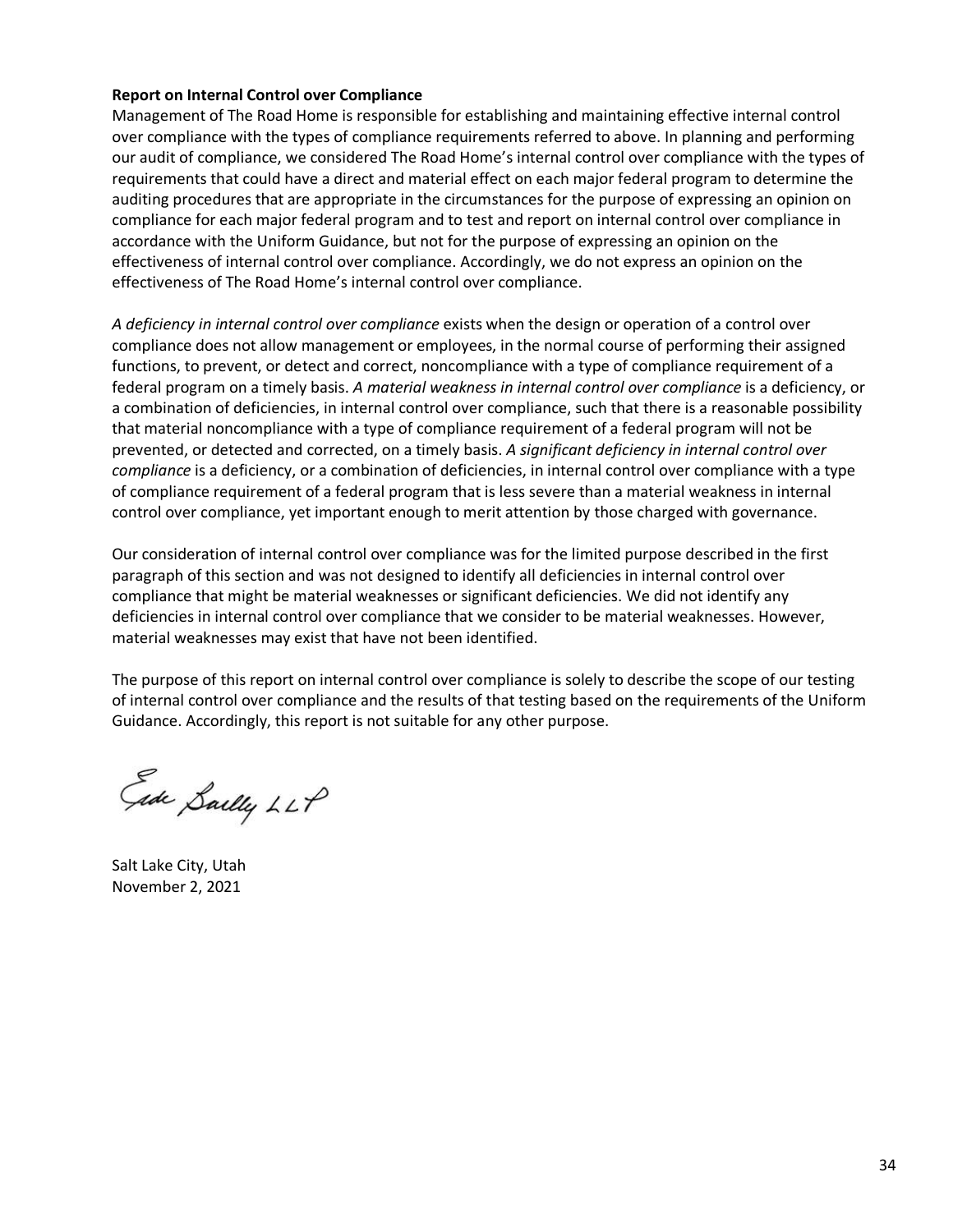# The Road Home Consolidated Schedule of Expenditures of Federal Awards Year Ended June 30, 2021

<span id="page-36-0"></span>

| Federal Grantor/Pass-Through<br>Grantor/Program or Cluster Title         | <b>Federal Financial</b><br>Assistance<br>Listing/Federal<br>CFDA Number | Pass-through<br>Entity<br>Identifying<br>Number | Expenditures  | <b>Amounts Passed-</b><br>Through to<br>Subrecipients |
|--------------------------------------------------------------------------|--------------------------------------------------------------------------|-------------------------------------------------|---------------|-------------------------------------------------------|
| U.S. Department of Homeland Security:                                    |                                                                          |                                                 |               |                                                       |
| Passed through from Federal Emergency Management Agency:                 |                                                                          |                                                 |               |                                                       |
| <b>Emergency Food and Shelter Program</b>                                | 97.024                                                                   | LRO 851000-001                                  |               |                                                       |
|                                                                          |                                                                          |                                                 | 335,632<br>-S | -\$                                                   |
| U.S. Department of Housing and Urban Development<br>Passed through from: |                                                                          |                                                 |               |                                                       |
| Salt Lake City - RRH                                                     | 14.231                                                                   | 72-5-21-2715                                    | 40,765        |                                                       |
| Salt Lake City - RRH                                                     | 14.231                                                                   | 72-5-20-1796-2                                  | 9,450         |                                                       |
| Salt Lake County - RRH                                                   | 14.231                                                                   | <b>HCD19530ES</b>                               | 91,939        |                                                       |
| State of Utah - Motel Vouchers                                           | 14.231                                                                   | 21-1010                                         | 139,742       |                                                       |
| Salt Lake County - Shelter                                               | 14.231                                                                   | <b>HCD19520ES</b>                               | 57,803        |                                                       |
| State of Utah - Street Outreach COVID-19                                 | 14.231                                                                   | 21-1771 A                                       | 101,382       |                                                       |
| State of Utah - MRC COVID-19                                             | 14.231                                                                   | 21-1771B                                        | 292,405       |                                                       |
| State of Utah - RRH COVID-19                                             | 14.231                                                                   | 21-1771 C                                       | 135,950       |                                                       |
| State of Utah - St. Vincent's COVID-19                                   | 14.231                                                                   | 21-1771D                                        | 122,768       |                                                       |
| State of Utah - Motel Vouchers COVID-19                                  | 14.231                                                                   | 21-1771 E                                       | 9,000         |                                                       |
| State of Utah - GMRC COVID-19                                            | 14.231                                                                   | 21-1771 F                                       | 301,095       |                                                       |
| Salt Lake County - RRH COVID-19                                          | 14.231                                                                   | HCDCV520ES                                      | 284,977       |                                                       |
| Salt Lake City - Prevention COVID-19                                     | 14.231                                                                   | 72-5-21-3249                                    | 23,999        |                                                       |
| <b>Total Emergency Solutions Expenditures</b>                            |                                                                          |                                                 | 1,611,275     |                                                       |
|                                                                          |                                                                          |                                                 |               |                                                       |
| Direct Award:<br>Shelter + Care II                                       | 14.267                                                                   |                                                 |               |                                                       |
| Shelter + Care IV                                                        | 14.267                                                                   | UT0006L8T001912                                 | 130,590       |                                                       |
|                                                                          |                                                                          | UT0053L8T001910                                 | 141,805       |                                                       |
| Shelter + Care V                                                         | 14.267                                                                   | UT0042L8T001906                                 | 55,325        |                                                       |
| CHSH FY20                                                                | 14.267                                                                   | UT0076L8T001807                                 | 246,202       |                                                       |
| CHSH FY21<br>PSH Consolidated FY21                                       | 14.267                                                                   | UT0076L8T001908                                 | 322,440       |                                                       |
|                                                                          | 14.267                                                                   | UT0104L8T001905                                 | 1,368,501     |                                                       |
| PSH Consolidated FY20                                                    | 14.267                                                                   | UT0104L8T001804                                 | 601,221       |                                                       |
| RRH Consolidated FY20                                                    | 14.267                                                                   | UT0089L8T001906                                 | 215,481       |                                                       |
| RRH Consolidated FY21                                                    | 14.267                                                                   | UT0089L8T002007                                 | 48,148        |                                                       |
| Scattered Site FY20                                                      | 14.267                                                                   | UT0032L8T001910                                 | 13,594        |                                                       |
| Scattered Site FY21                                                      | 14.267                                                                   | UT0032L8T002011                                 | 11,064        |                                                       |
| Total Continuum of Care Expenditures                                     |                                                                          |                                                 | 3,154,371     |                                                       |
| Passed through from:                                                     |                                                                          |                                                 |               |                                                       |
| Salt Lake County                                                         | 14.239                                                                   | HCD20104HM                                      | 200,000       |                                                       |
| Salt Lake City                                                           | 14.239                                                                   | 72-5-21-2713                                    | 300,000       |                                                       |
| Total Tenant Based Rental Assistance Expenditures                        |                                                                          |                                                 | 500,000       |                                                       |

See Notes to Consolidated Schedule of Expenditures of Federal Awards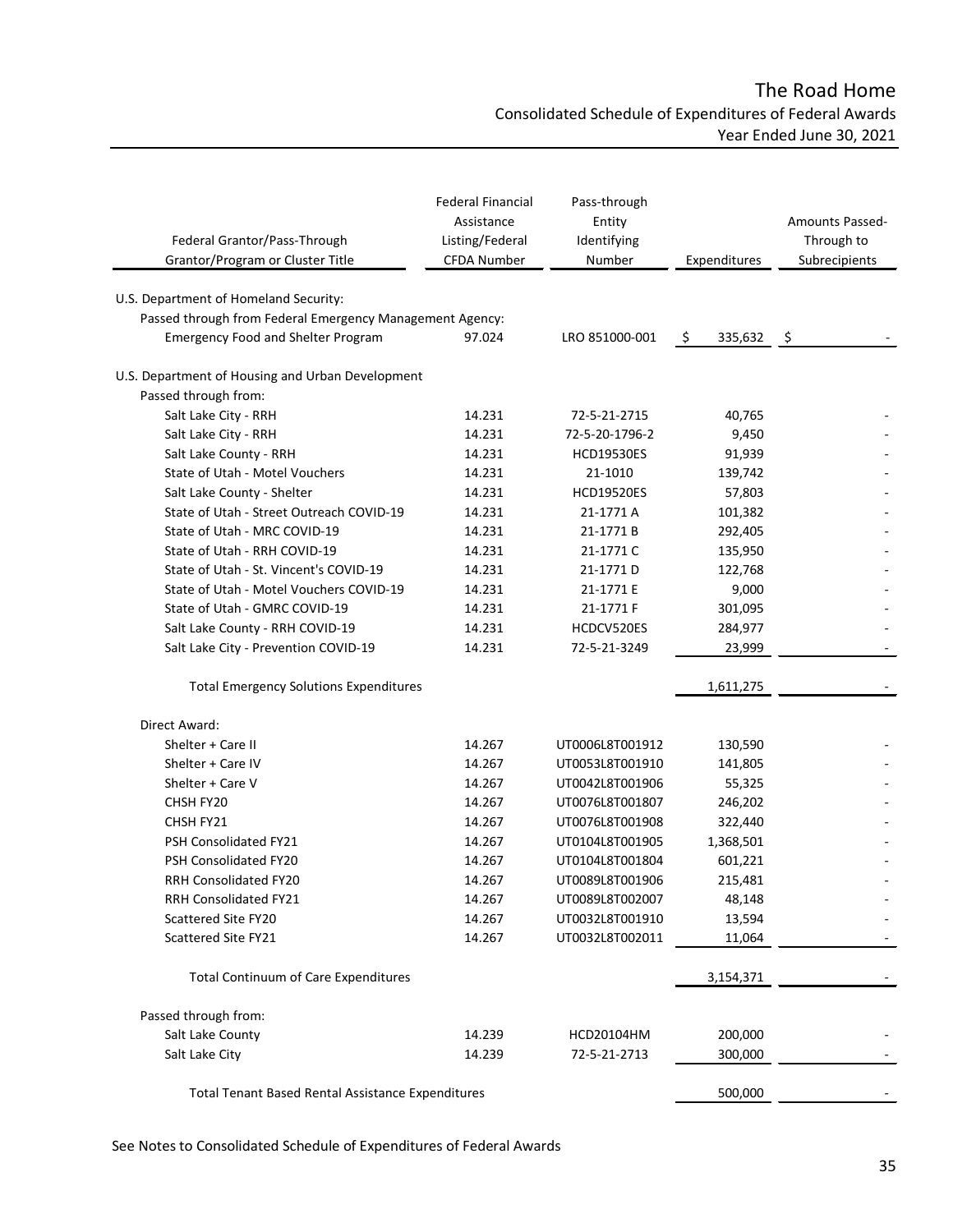# The Road Home Consolidated Schedule of Expenditures of Federal Awards Year Ended June 30, 2021

| Federal Grantor/Pass-Through<br>Grantor/Program or Cluster Title      | <b>Federal Financial</b><br>Assistance<br>Listing/Federal<br>CFDA Number | Pass-through<br>Entity<br>Identifying<br>Number | Expenditures | Amounts Passed-<br>Through to<br>Subrecipients |
|-----------------------------------------------------------------------|--------------------------------------------------------------------------|-------------------------------------------------|--------------|------------------------------------------------|
|                                                                       |                                                                          |                                                 |              |                                                |
| Passed through from:                                                  |                                                                          |                                                 |              |                                                |
| West Valley City - Shelter                                            | 14.218                                                                   | 2020-2021                                       | \$<br>12,000 | \$                                             |
| West Jordan City - Shelter                                            | 14.218                                                                   | 4801-473413                                     | 8,704        |                                                |
| Taylorsville - Shelter                                                | 14.218                                                                   | 2020-2021                                       | 9,253        |                                                |
| South Jordan - Shelter                                                | 14.218                                                                   | 2020-2021                                       | 5,000        |                                                |
| Sandy City - Housing Rehabilitation                                   | 14.218                                                                   | 2020-2021                                       | 15,645       |                                                |
| Sandy City - Shelter                                                  | 14.218                                                                   | 2020-2021                                       | 7,000        |                                                |
| Sandy City - Case Management                                          | 14.218                                                                   | 2020-2021                                       | 10,500       |                                                |
| Sandy City - Housing Rehabilitation                                   | 14.218                                                                   | 2018-2019                                       | 5,000        |                                                |
| West Jordan City - Shelter COVID-19                                   | 14.218                                                                   | 4801-473413                                     | 3,296        |                                                |
| Sandy City - RRH COVID-19                                             | 14.218                                                                   | 2020-2021 CV                                    | 12,603       |                                                |
| Sandy City - MRC COVID-19                                             | 14.218                                                                   | 2020-2021 CV                                    | 20,000       |                                                |
| Sandy City - Shelter COVID-19                                         | 14.218                                                                   | 2020-2021 CV                                    | 10,000       |                                                |
| Salt Lake County - RRH COVID-19                                       | 14.218                                                                   | HCDCV520CS                                      | 49,500       |                                                |
| Salt Lake City - GMRC COVID-19                                        | 14.218                                                                   | 71-5-21-3228                                    | 941          |                                                |
| Total Community Development Block Grants - Entitlement Grants Cluster | 169,442                                                                  |                                                 |              |                                                |
| Total Department of Housing and Urban Development                     |                                                                          |                                                 | 5,435,088    |                                                |
| U.S. Department of Veteran Affairs                                    |                                                                          |                                                 |              |                                                |
| Direct Award:                                                         |                                                                          |                                                 |              |                                                |
| Supportive Services for Veteran Families                              | 64.033                                                                   | 15-UT-336                                       | 778,263      |                                                |
| <b>SSVF CARES</b>                                                     | 64.033                                                                   | 15-UT-336 CA                                    | 1,115,990    |                                                |
| Total Supportive Services for Veteran Families Expenditures           |                                                                          |                                                 | 1,894,253    |                                                |
| U.S. Department of Health and Human Services                          |                                                                          |                                                 |              |                                                |
| Direct Award:                                                         |                                                                          |                                                 |              |                                                |
| <b>Chronic Homeless Services &amp; Housing</b>                        | 93.243                                                                   | 3H79TI080402-02S1                               | 179,570      | 68,650                                         |
| Chronic Homeless Services & Housing                                   | 93.243                                                                   | 5H79TI080402-03                                 | 337,553      | 45,000                                         |
| Total Chronic Homeless Services & Housing Expenditures                |                                                                          |                                                 | 517,123      | 113,650                                        |
| Passed through from:                                                  |                                                                          |                                                 |              |                                                |
| Department of Workforce Services                                      |                                                                          |                                                 |              |                                                |
| State of Utah                                                         | 93.558                                                                   | #18DWS0137                                      | 557,536      |                                                |
| State of Utah - Midvale                                               | 93.558                                                                   | 19-0027                                         | 1,833,593    |                                                |
| Total Temporary Assistance for Needy Families Cluster                 |                                                                          |                                                 | 2,391,129    |                                                |
| Total Department of Health and Human Services                         |                                                                          |                                                 | 2,908,252    | 113,650                                        |

See Notes to Consolidated Schedule of Expenditures of Federal Awards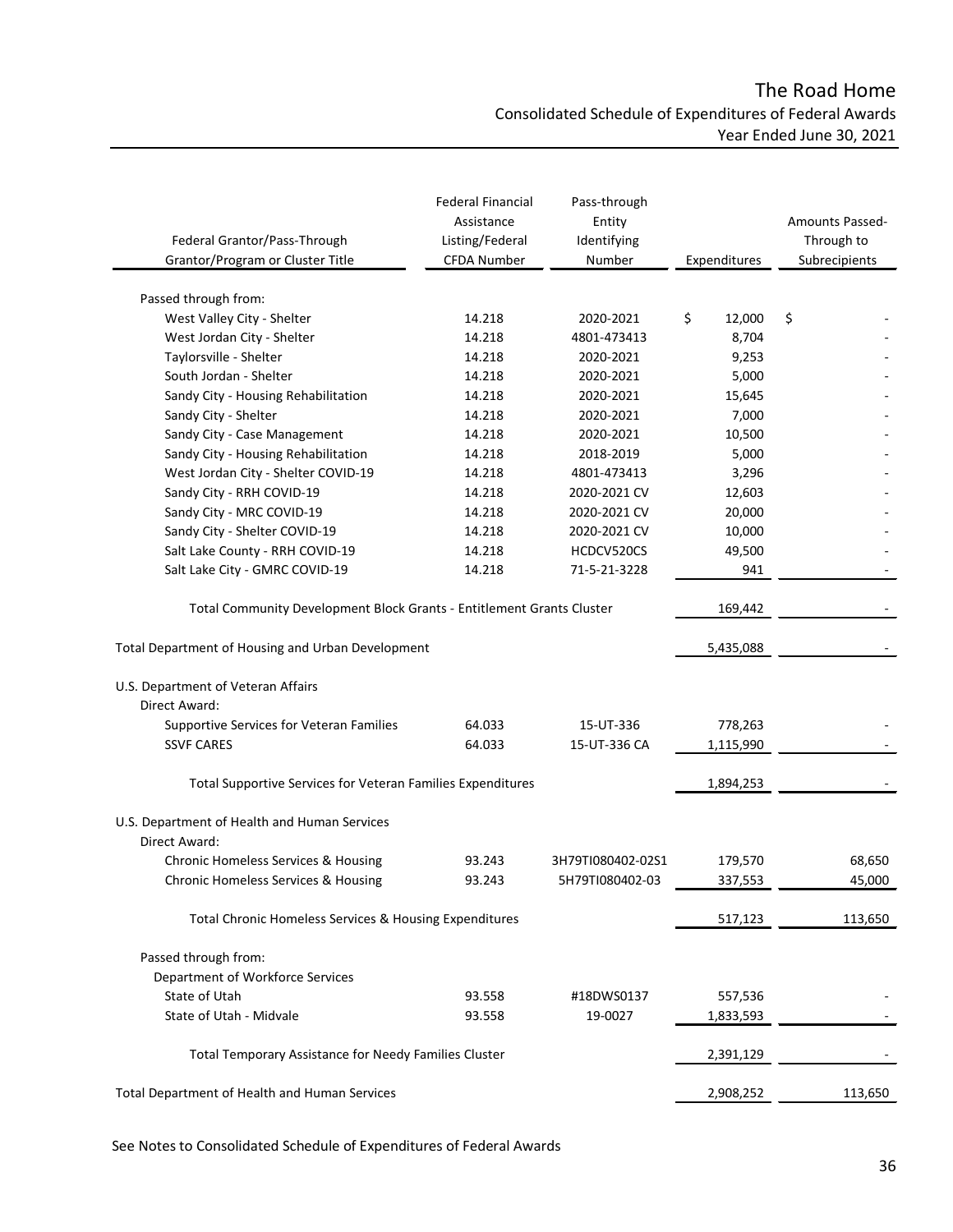# The Road Home Consolidated Schedule of Expenditures of Federal Awards Year Ended June 30, 2021

| Federal Grantor/Pass-Through<br>Grantor/Program or Cluster Title                                                                     | <b>Federal Financial</b><br>Assistance<br>Listing/Federal<br><b>CFDA Number</b> | Pass-through<br>Entity<br>Identifying<br>Number | Expenditures | <b>Amounts Passed-</b><br>Through to<br>Subrecipients |
|--------------------------------------------------------------------------------------------------------------------------------------|---------------------------------------------------------------------------------|-------------------------------------------------|--------------|-------------------------------------------------------|
| U.S. Federal Transportation Administration<br>Passed through from Utah Transit Authority:<br><b>Transit Services Program Cluster</b> | 20.513                                                                          | 19-03104                                        | 3,311        |                                                       |
| U.S. Department of the Treasury<br>Passed through from:                                                                              |                                                                                 |                                                 |              |                                                       |
| Salt Lake County - CPGP CARES                                                                                                        | 21.019                                                                          | CPGP2020058                                     | 160,878      |                                                       |
| Midvale City - CARES                                                                                                                 | 21.019                                                                          | <b>CARES Mattresses</b>                         | 42,977       |                                                       |
| <b>Total CARES Cluster</b>                                                                                                           |                                                                                 |                                                 | 203,855      |                                                       |
| <b>Total Federal Assistance</b>                                                                                                      |                                                                                 |                                                 | 10,780,391   | 113,650                                               |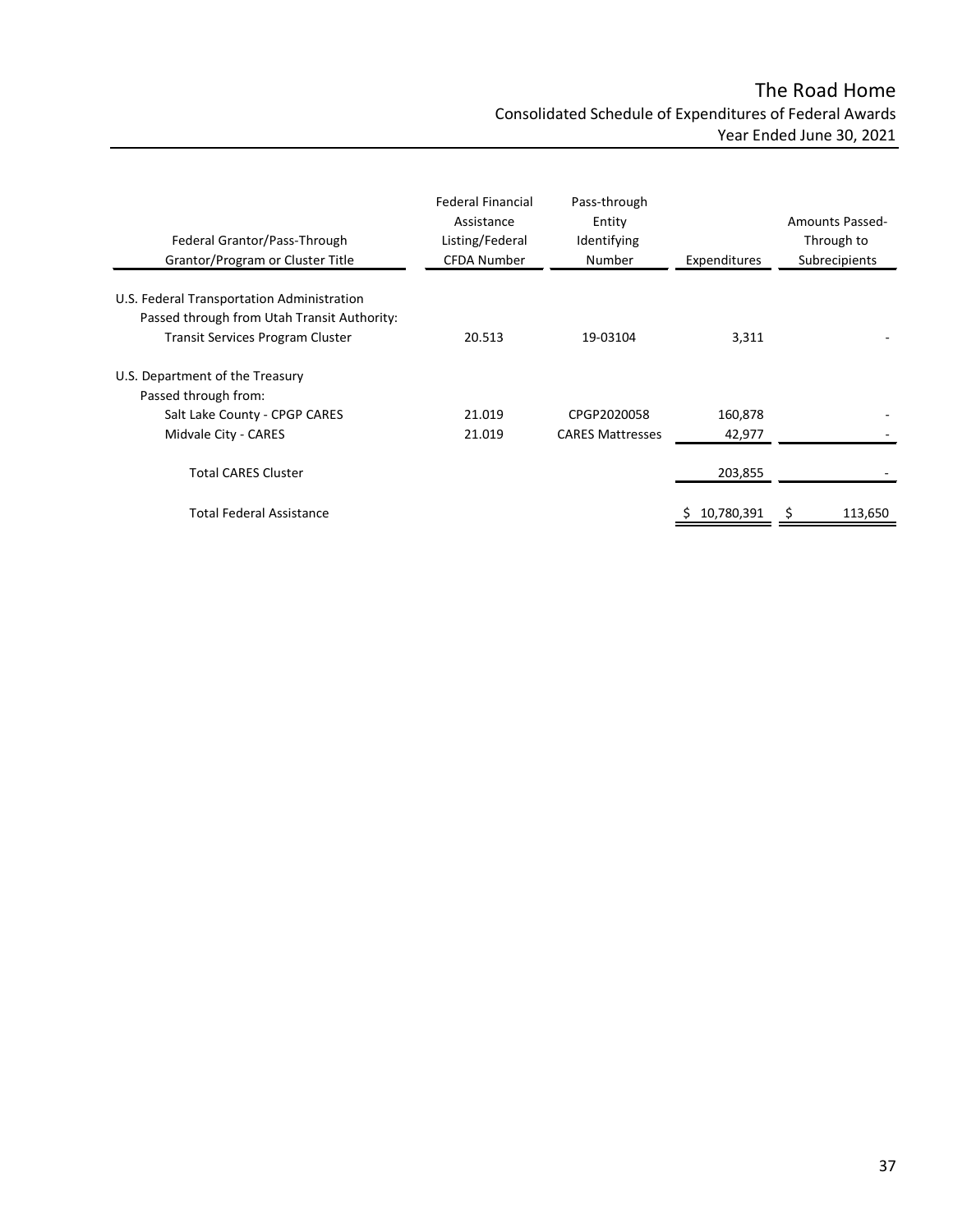# <span id="page-39-0"></span>**Note 1 - Basis of Presentation**

The accompanying consolidated schedule of expenditures of federal awards (the schedule) includes the federal award activity of The Road Home under programs of the federal government for the year ended June 30, 2021. The information is presented in accordance with the requirements of Title 2 U.S. Code of Federal Regulations Part 200, *Uniform Administrative Requirements, Cost Principles, and Audit Requirements for Federal Awards* (Uniform Guidance). Because the schedule presents only a selected portion of the operations of The Road Home, it is not intended to and does not present the financial position, changes in net assets, or cash flows of The Road Home.

# **Note 2 - Summary of Significant Accounting Policies**

Expenditures reported in the schedule are reported on the accrual basis of accounting, except for subrecipient expenditures, which are recorded on the cash basis. When applicable, such expenditures are recognized following the cost principles contained in the Uniform Guidance, wherein certain types of expenditures are not allowable or are limited as to reimbursement.

## **Note 3 - Indirect Cost Rate**

The Organization has not elected to use the 10% de minimis cost rate.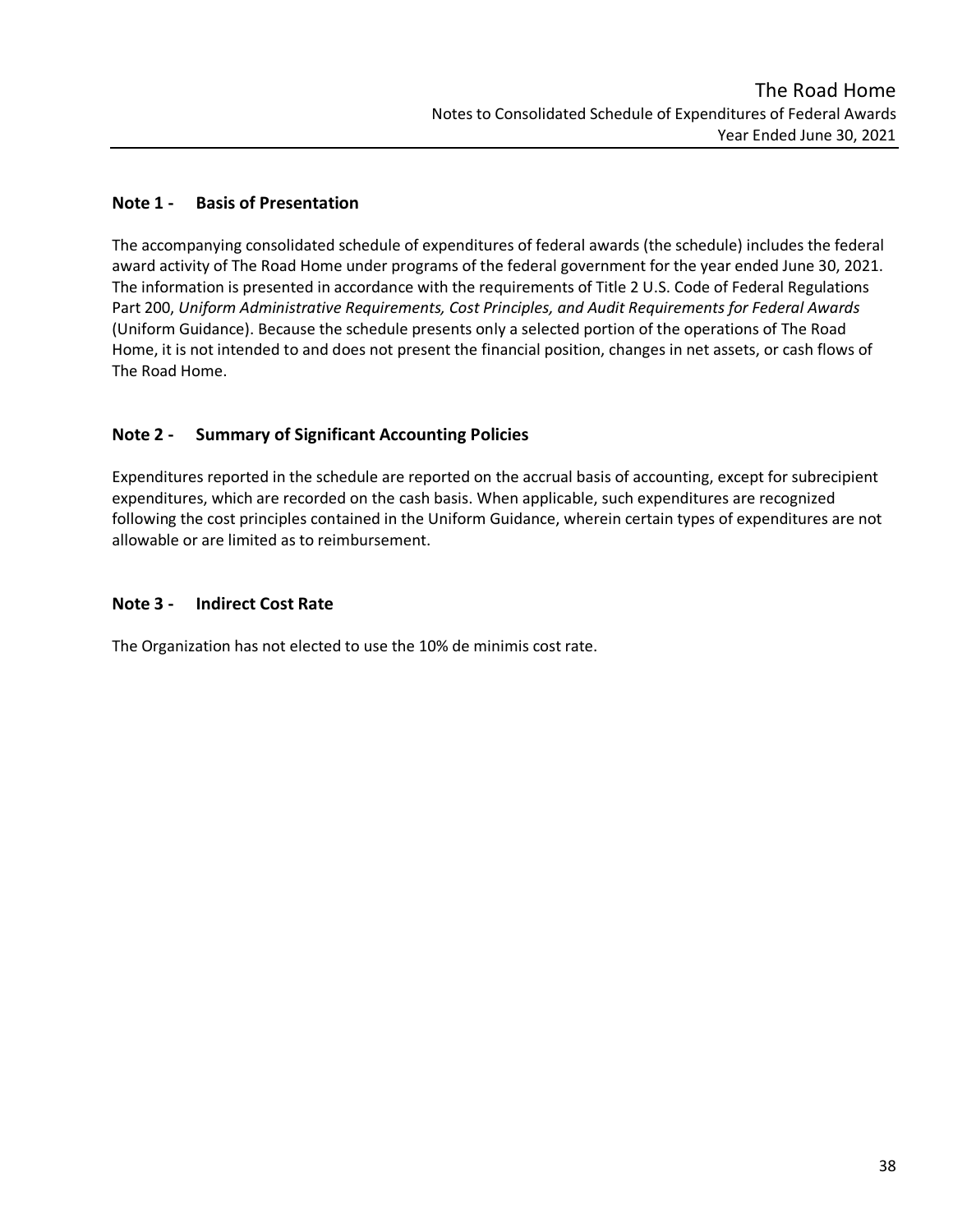<span id="page-40-0"></span>

| Section I - Summary of Auditor's Results                                                                                                                        |                                                            |  |  |  |
|-----------------------------------------------------------------------------------------------------------------------------------------------------------------|------------------------------------------------------------|--|--|--|
| <b>FINANCIAL STATEMENTS</b>                                                                                                                                     |                                                            |  |  |  |
| Type of auditor's report issued                                                                                                                                 | Unmodified                                                 |  |  |  |
| Internal control over financial reporting:<br>Material weaknesses identified<br>Significant deficiencies identified not considered<br>to be material weaknesses | <b>No</b><br>None Reported                                 |  |  |  |
| Noncompliance material to financial statements noted?                                                                                                           | <b>No</b>                                                  |  |  |  |
| <b>FEDERAL AWARDS</b>                                                                                                                                           |                                                            |  |  |  |
| Internal control over major program:<br>Material weaknesses identified<br>Significant deficiencies identified not considered<br>to be material weaknesses       | <b>No</b><br>None Reported                                 |  |  |  |
| Type of auditor's report issued on compliance<br>for major programs:                                                                                            | Unmodified                                                 |  |  |  |
| Any audit findings disclosed that are required to be reported in<br>accordance with Uniform Guidance 2 CFR 200.516:                                             | <b>No</b>                                                  |  |  |  |
| Identification of major programs:<br>Name of Federal Program                                                                                                    | <b>Federal Financial Assistance</b><br>Listing/CFDA Number |  |  |  |
| <b>Continuum of Care Grants</b><br><b>Supportive Services for Veterans Families</b>                                                                             | 14.267<br>64.033                                           |  |  |  |
| Dollar threshold used to distinguish between type A<br>and type B programs                                                                                      | \$750,000                                                  |  |  |  |
| Auditee qualified as low-risk auditee?                                                                                                                          | No.                                                        |  |  |  |